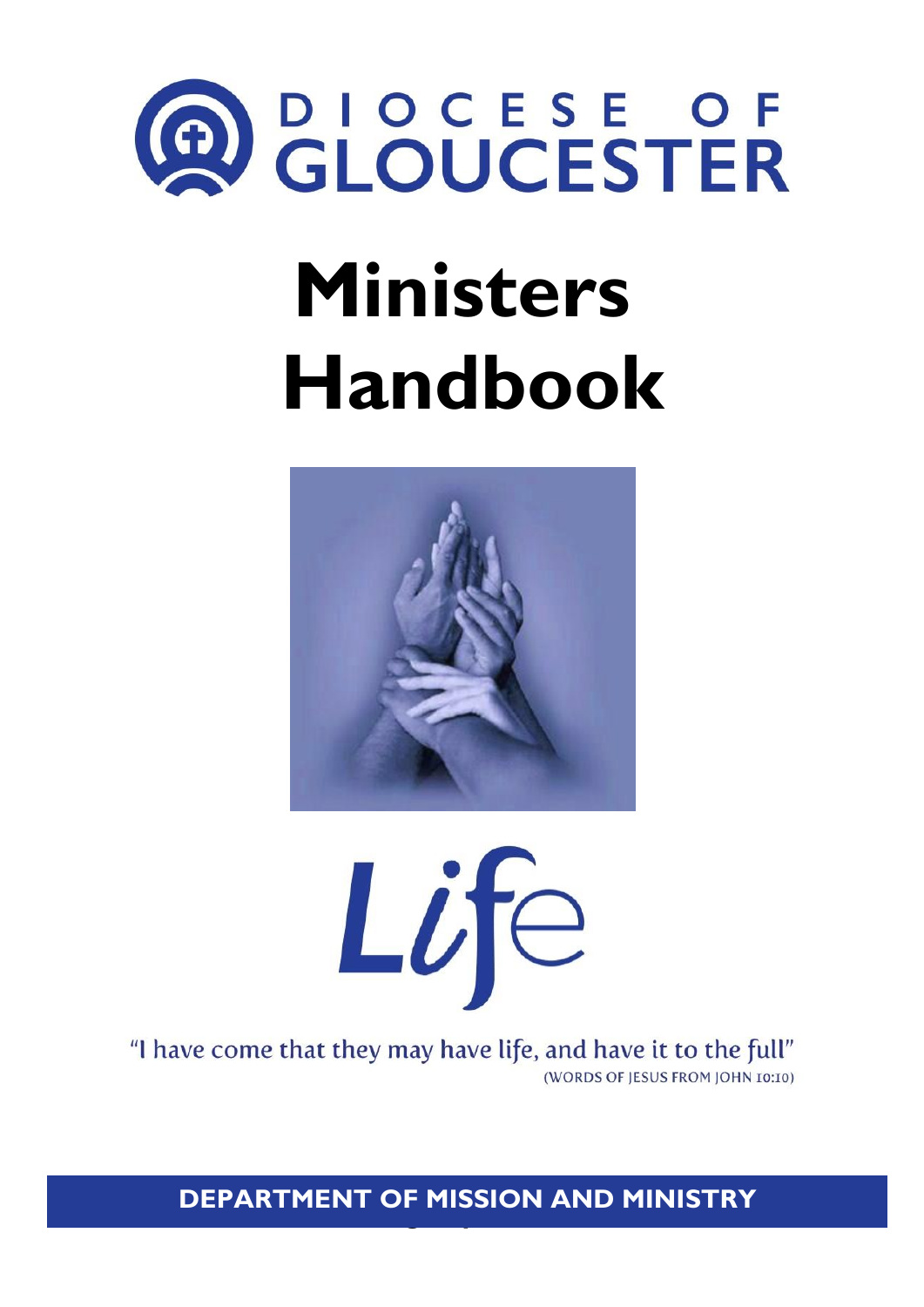## **Archdeacons**

The Venerable Phil Andrew, Archdeacon of Cheltenham

Mobile No: 07498 052045 Email: [archdchelt@glosdioc.org.uk](mailto:archdchelt@glosdioc.org.uk)

The Venerable Hilary Dawson, Archdeacon of Gloucester

| Mobile No: | 07913 944974              |
|------------|---------------------------|
| Email:     | archdglos@glosdioc.org.uk |

# **Safeguarding**

| In office hours: | 01452835516 |
|------------------|-------------|
|                  |             |

Out of office hours: 07944 680320

[www.gloucester.anglican.org/safeguarding](http://www.gloucester.anglican.org/safeguarding)

## **Diocesan Houses**

In case of an emergency, please contact the Reactive Maintenance Team:

Craig Smith (Surveyor)

Tel: 01452 835 577

Email: [csmith@glosdioc.org.uk](mailto:csmith@glosdioc.org.uk)

Emergency out of hours contacts for contractors:

[http://www.gloucester.anglican.org/wp-content/uploads/2018/03/Emergency-](http://www.gloucester.anglican.org/wp-content/uploads/2018/03/Emergency-Contacts-List-for-Approved-Contractors-March-2018.pdf)[Contacts-List-for-Approved-Contractors-March-](http://www.gloucester.anglican.org/wp-content/uploads/2018/03/Emergency-Contacts-List-for-Approved-Contractors-March-2018.pdf)2018.pdf

## **Communications**

Mrs Lucy Taylor, Director of Communications and Engagement

For urgent media concerns call 07811 174125

## **Ecclesiastical Insurance**

24 hour claim line: 0345 603 8381 www.ecclesiastical.com/fororganisations/claims/makingaclaim/index.aspx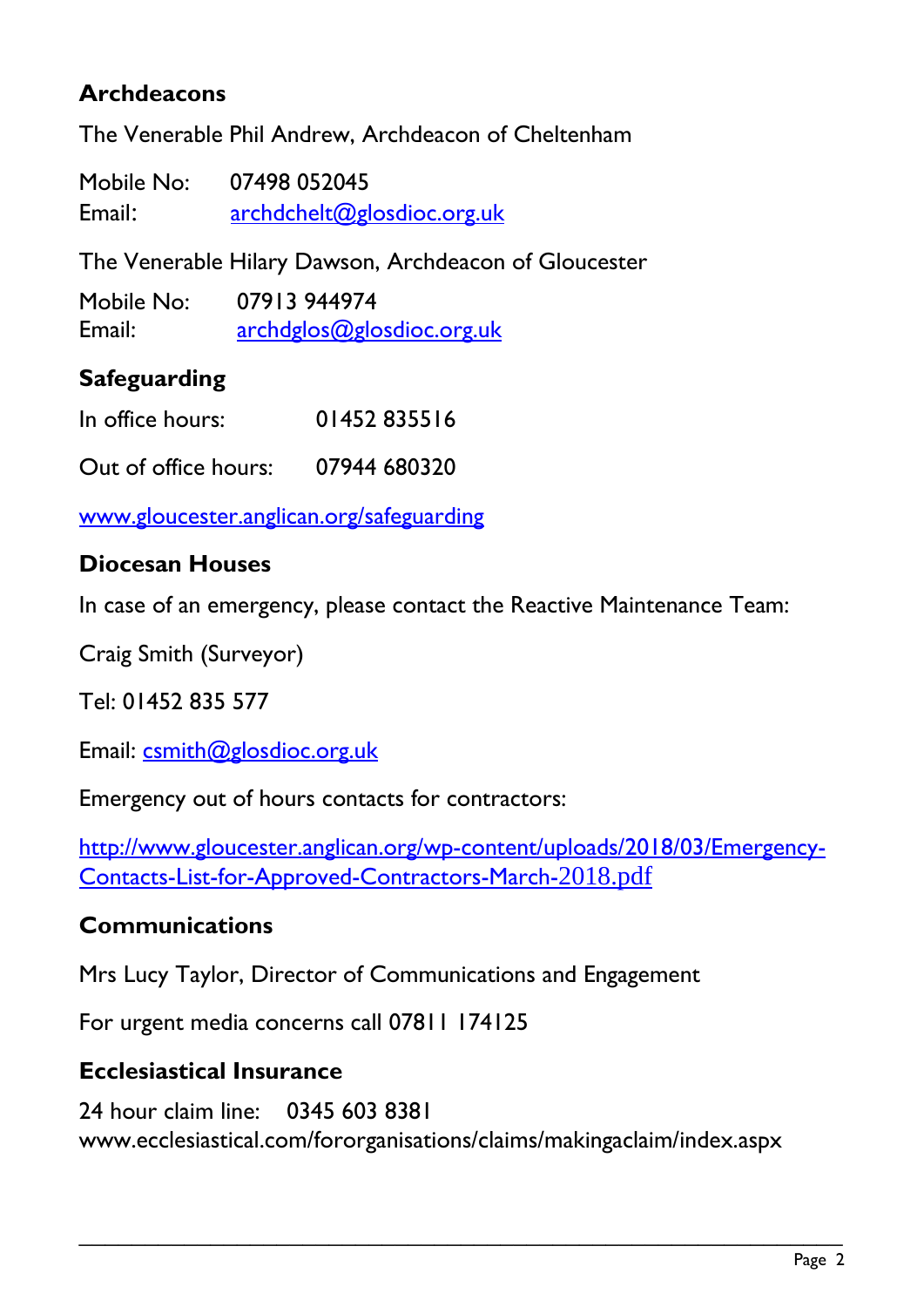# **Contents**

| 1.0 |                                                        |  |
|-----|--------------------------------------------------------|--|
| 2.0 |                                                        |  |
| 3.0 |                                                        |  |
| 3.1 |                                                        |  |
| 3.2 |                                                        |  |
| 3.3 |                                                        |  |
| 3.4 |                                                        |  |
| 3.5 |                                                        |  |
| 3.6 | EPISCOPAL REVIEW AND MINISTERIAL DEVELOPMENT REVIEW 12 |  |
| 3.7 |                                                        |  |
| 3.8 |                                                        |  |
| 3.9 | PROFESSIONAL GUIDELINES FOR CONDUCT OF THE CLERGY 14   |  |
| 4.0 |                                                        |  |
| 4.1 |                                                        |  |
| 4.2 |                                                        |  |
| 4.3 |                                                        |  |
| 4.4 |                                                        |  |
| 4.5 |                                                        |  |
| 4.6 |                                                        |  |
| 4.7 |                                                        |  |
| 5.0 |                                                        |  |
| 5.1 |                                                        |  |
| 5.2 |                                                        |  |
| 5.3 |                                                        |  |
| 5.4 |                                                        |  |
| 5.5 |                                                        |  |
| 5.6 |                                                        |  |
| 6.0 |                                                        |  |
| 6.1 |                                                        |  |
| 6.2 |                                                        |  |
| 6.3 |                                                        |  |
| 6.4 |                                                        |  |
| 7.0 |                                                        |  |
| 7.1 |                                                        |  |
| 7.2 |                                                        |  |
|     |                                                        |  |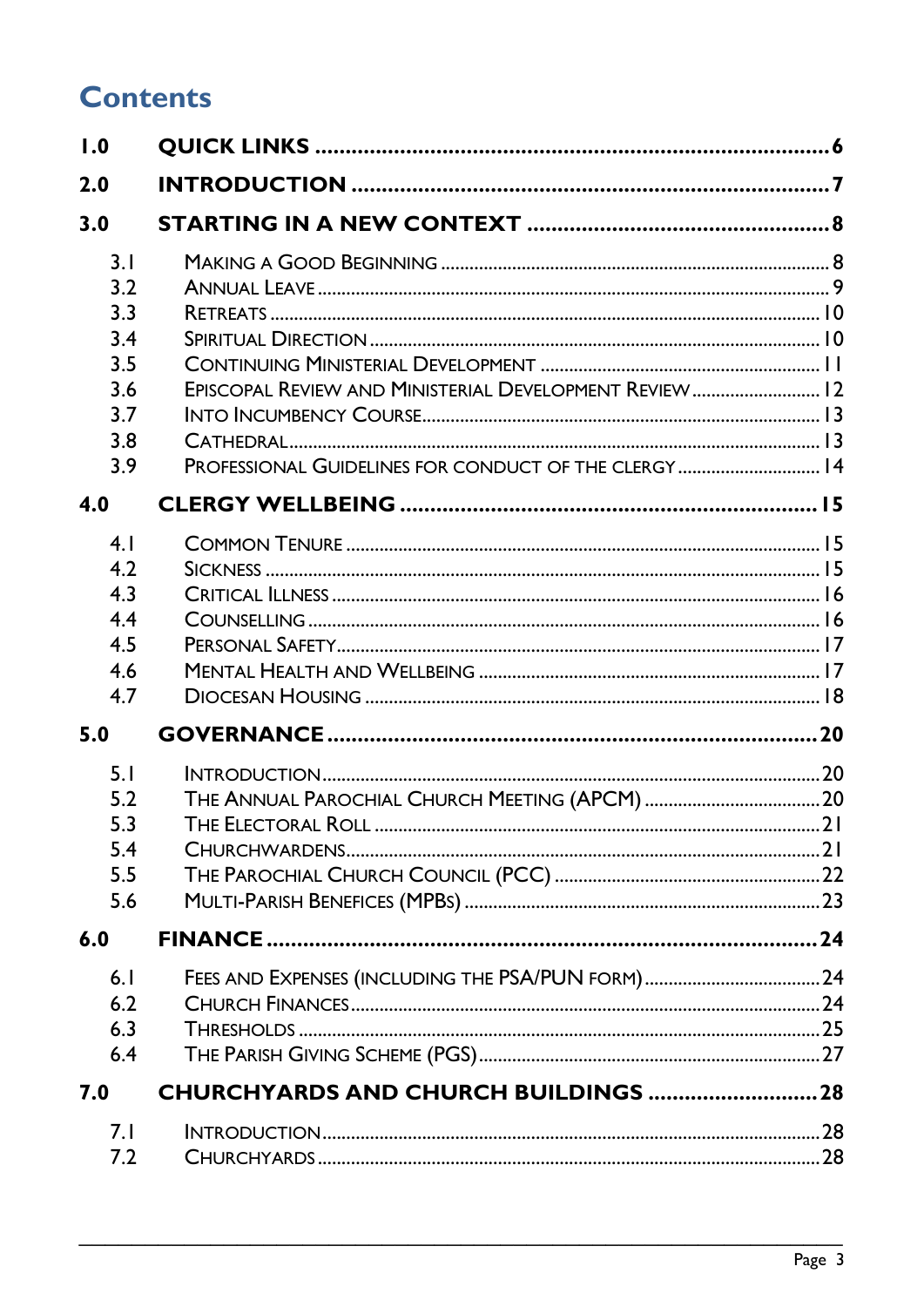| 7.3<br>7.4               | MAINTENANCE AND REPAIR AND QUINQUENNIAL INSPECTIONS (QIS)29 |  |
|--------------------------|-------------------------------------------------------------|--|
| 7.5                      | FACULTIES - WHEN DO I NEED ONE AND HOW DO I APPLY? 31       |  |
| 8.0                      |                                                             |  |
| 8.1<br>8.2<br>8.3<br>8.4 |                                                             |  |
| 9.0                      |                                                             |  |
| 9.1<br>9.2               |                                                             |  |
| 10.0                     |                                                             |  |
| 10.1                     |                                                             |  |
| 11.0                     |                                                             |  |
| 11.1<br>11.2<br>11.3     | ADMISSION OF CHILDREN TO COMMUNION BEFORE CONFIRMATION39    |  |
| 11.4                     | ADMINISTRATION OF HOLY COMMUNION (COMMUNION ASSISTANTS) 41  |  |
| 12.0                     |                                                             |  |
| 12.1                     |                                                             |  |
| 13.0                     |                                                             |  |
|                          |                                                             |  |
| 13.1                     |                                                             |  |
| 13.2<br>13.3             |                                                             |  |
| 13.4                     |                                                             |  |
| 13.5                     |                                                             |  |
| 13.6                     |                                                             |  |
| 13.7                     |                                                             |  |
| 13.8                     |                                                             |  |
| 13.9                     |                                                             |  |
| 13.10                    | PASTORAL CARE TRAINING (DELIVERED BY THE ACCORD TEAM)  53   |  |
| 13.11                    |                                                             |  |
| 13.12<br>13.13           |                                                             |  |
| 13.14                    |                                                             |  |
| 13.15                    |                                                             |  |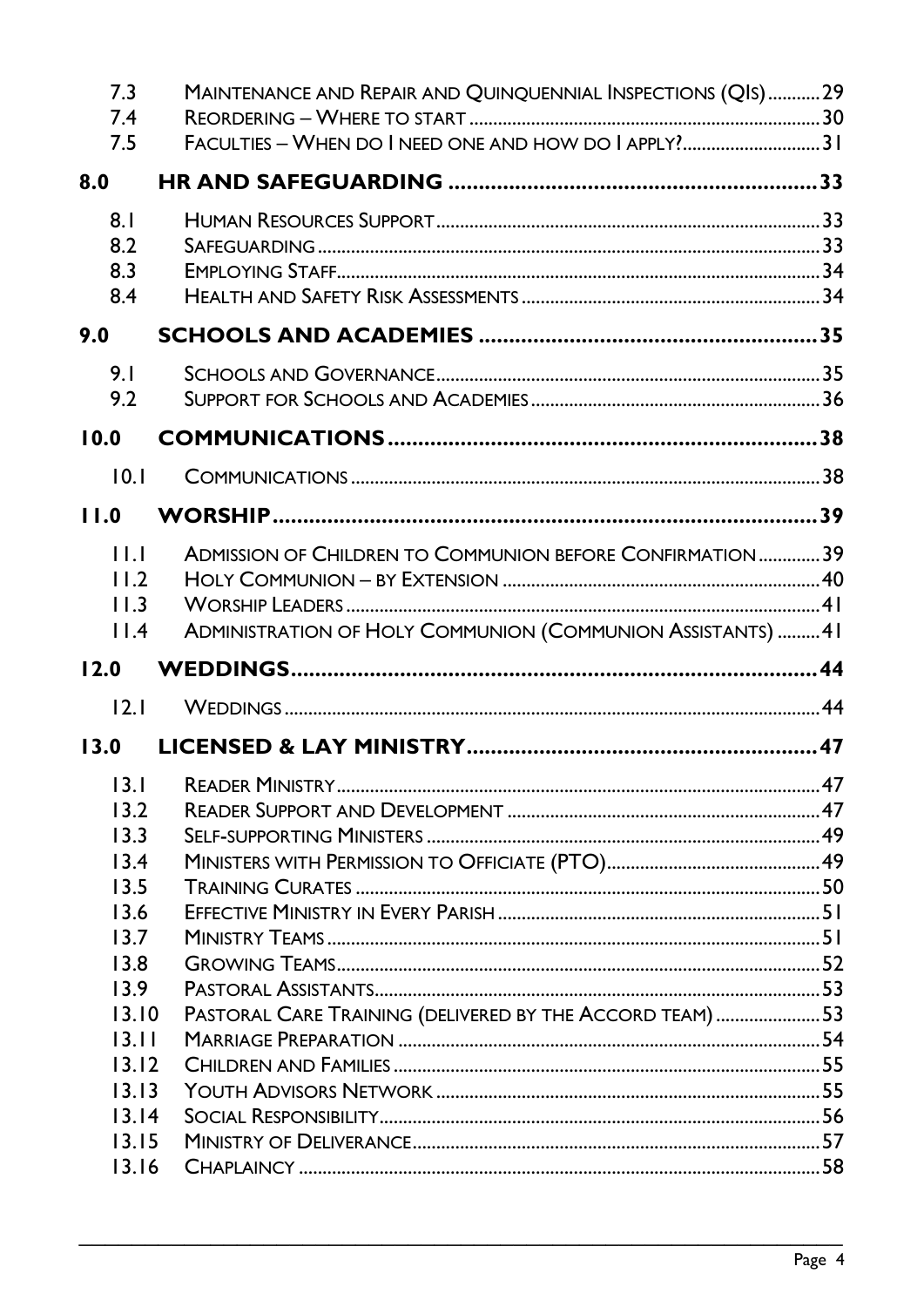| 13 17                | CHAPLAIN AMONGST THE DEAF AND HARD OF HEARING COMMUNITY59    |  |  |  |  |
|----------------------|--------------------------------------------------------------|--|--|--|--|
| 14.0                 |                                                              |  |  |  |  |
| 4 <br>14.2           |                                                              |  |  |  |  |
| 15.0                 |                                                              |  |  |  |  |
| 15.1<br>15.2         |                                                              |  |  |  |  |
| 15.3                 |                                                              |  |  |  |  |
| 16.0                 | <b>SPOUSES &amp; CIVIL PARTNERS OF CLERGY NEWLY LICENSED</b> |  |  |  |  |
| 17.0                 |                                                              |  |  |  |  |
| 17.1<br>17.2<br>17.3 |                                                              |  |  |  |  |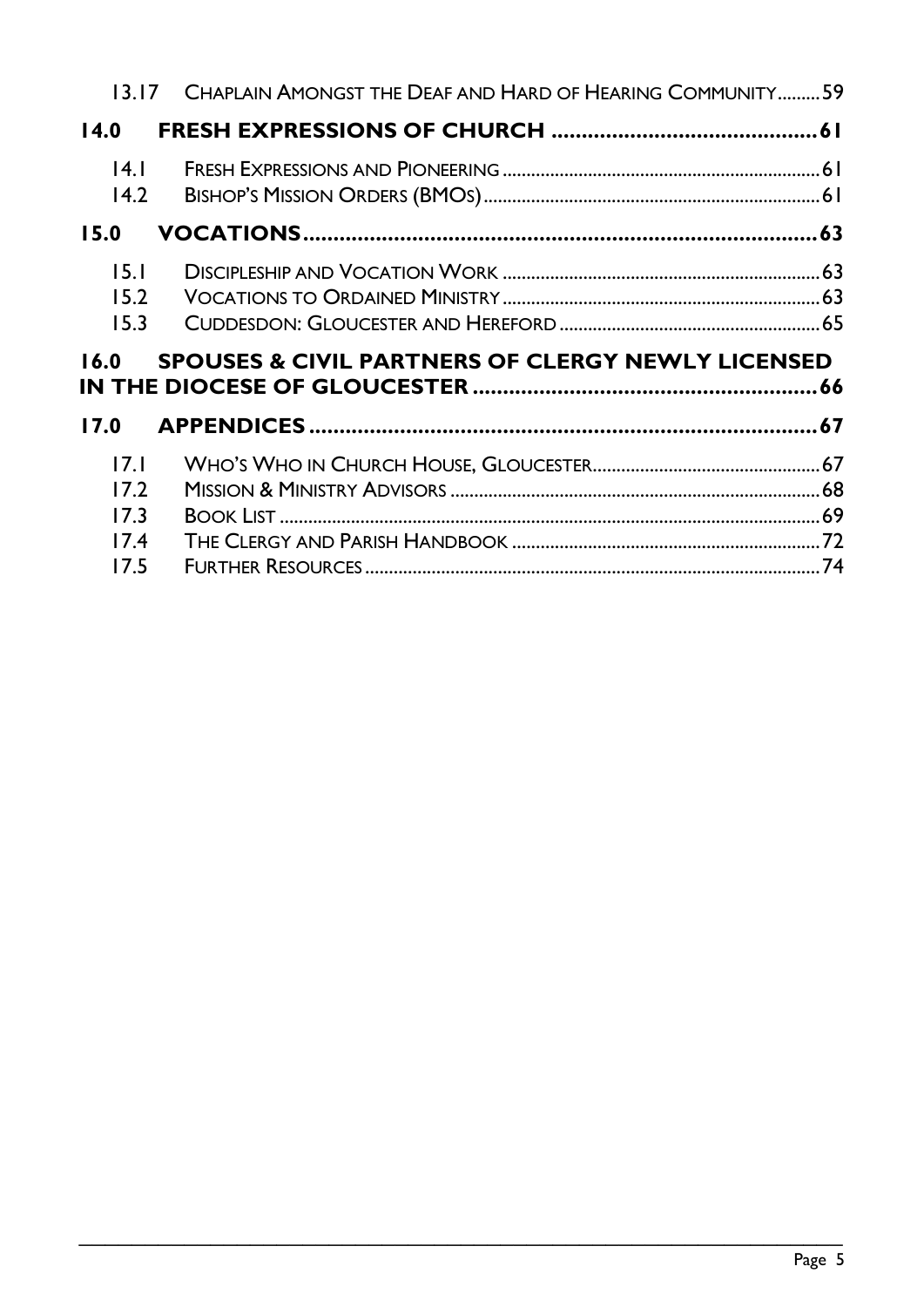# <span id="page-5-0"></span>**1.0 Quick Links**

## The Church Building

[www.gloucester.anglican.org/parish-life/church-buildings-and](http://www.gloucester.anglican.org/parish-life/church-buildings-and-churchyards/)[churchyards/](http://www.gloucester.anglican.org/parish-life/church-buildings-and-churchyards/)

#### **Churchyard**

[www.gloucester.anglican.org/parish-resources/church-buildings-and](http://www.gloucester.anglican.org/parish-resources/church-buildings-and-churchyards/churchyards/)[churchyards/churchyards/](http://www.gloucester.anglican.org/parish-resources/church-buildings-and-churchyards/churchyards/)

## Church School

[www.gloucester.anglican.org/education/](http://www.gloucester.anglican.org/education/)

#### Faculty Questions

[www.gloucester.anglican.org/parish-life/church-buildings-and](http://www.gloucester.anglican.org/parish-life/church-buildings-and-churchyards/faculties/)[churchyards/faculties/](http://www.gloucester.anglican.org/parish-life/church-buildings-and-churchyards/faculties/)

## Marriage legalities

<https://www.yourchurchwedding.org/article/legal-requirements/>

## Media

[www.gloucester.anglican.org/news/](http://www.gloucester.anglican.org/news/)

#### Housing Care Handbook for Clergy

[www.gloucester.anglican.org/content/pages/documents/1424772426.p](http://www.gloucester.anglican.org/content/pages/documents/1424772426.pdf) [df](http://www.gloucester.anglican.org/content/pages/documents/1424772426.pdf)

## **Maintenance** [/www.gloucester.anglican.org/your-ministry/housing/](http://www.gloucester.anglican.org/your-ministry/housing/)

## Safeguarding [www.gloucester.anglican.org/parish-life/safeguarding/](http://www.gloucester.anglican.org/parish-life/safeguarding/)

## Mental Health resources

[https://www.gloucester.anglican.org/about-us/our-vision/mental](https://www.gloucester.anglican.org/about-us/our-vision/mental-health-and-the-church/)[health-and-the-church/](https://www.gloucester.anglican.org/about-us/our-vision/mental-health-and-the-church/)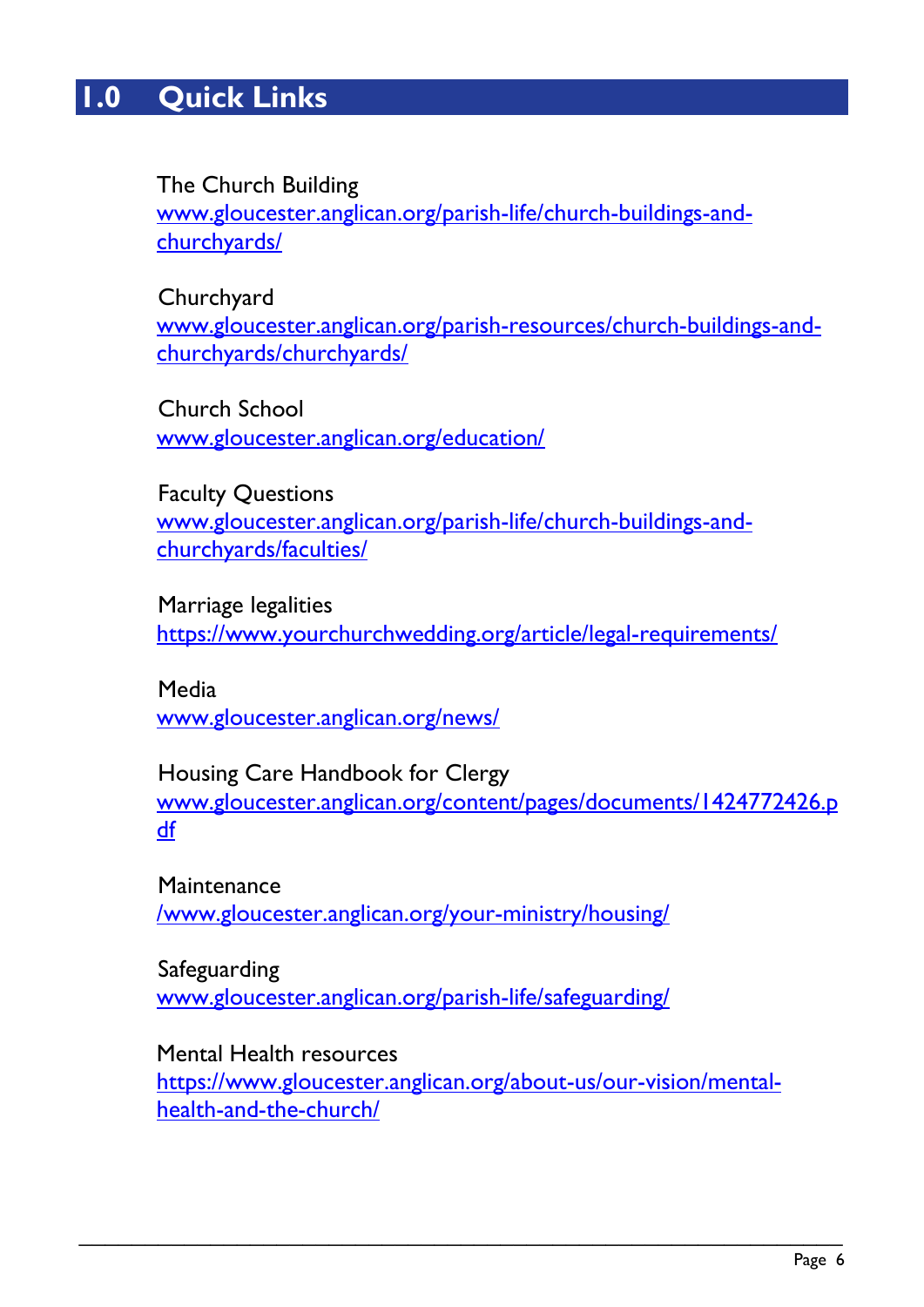# <span id="page-6-0"></span>**2.0 Introduction**

As chief pastor it is a privilege to share in ministry with you. For all of us, Jesus Christ the Good Shepherd is the pattern of our calling, yet there are times when some of the practical tasks and responsibilities can cause incumbents to feel a little lost as shepherds. This handbook is therefore offered as a tool to enable navigation through the varied terrain of incumbency, and I recommend that you keep it somewhere easily accessible.

I am extremely grateful to all those who have contributed to this handbook and trust that you will find it a useful resource.

Thank you for your partnership in the gospel and for all you are and do in being and sharing the good news of Jesus Christ. Amidst all the tasks and responsibilities of incumbency may you hold fast to the truth that "the one who calls you is faithful" (1 Thess 5:24).

My thanks and prayers +Rachel Gloucester

All ministry is a sharing together in the ministry of Jesus. This handbook is offered as a very practical expression of how we seek in the Diocese of Gloucester to support and enable each other in the different ministries to which God calls us. This handbook is not intended to provide the last word on everything. Instead it offers a brief introduction to a broad variety of topics and then signposts readers to a range of other more detailed information which we hope that incumbents and others across the diocese will find helpful.

The shape and content of this handbook has relied on the efforts of a wide range of people across the life of the diocese. I am grateful to all who have contributed to this endeavor, and particularly to Ian Bussell, Iona Bird and Julie O'Keefe who have provided the driving force behind this project and have brought it to fruition.

\_\_\_\_\_\_\_\_\_\_\_\_\_\_\_\_\_\_\_\_\_\_\_\_\_\_\_\_\_\_\_\_\_\_\_\_\_\_\_\_\_\_\_\_\_\_\_\_\_\_\_\_\_\_\_\_\_\_

The Revd Canon Dr Andrew Braddock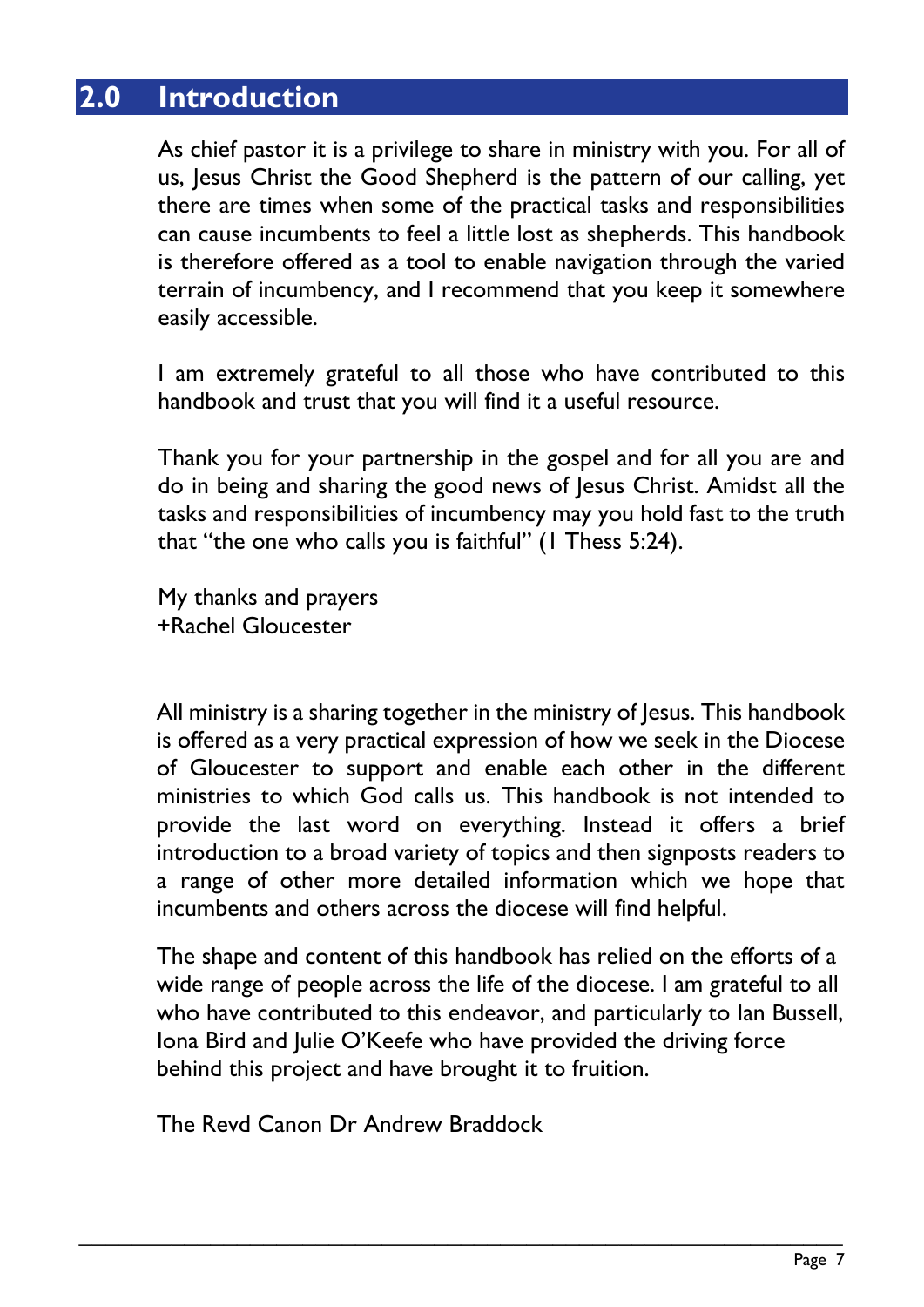# <span id="page-7-0"></span>**3.0 Starting in a new context**

## <span id="page-7-1"></span>**3.1 Making a Good Beginning**

There are lots of things you may need to know before you start, or very soon afterwards. There should be no demands made of you before you are licensed, on the other hand you may want to orientate yourself a bit before that and reassure yourself that there are no headaches looming on your first day.

Hopefully you will have received most of the following information before you start, but just in case you don't, here is a checklist of things you might want to ask about.

## *Key People*

- Who are the wardens (and ministry team if there is one) and when will you want to meet them?
- Will you have other full or part-time clergy working with you? When will you meet them? Most will have working agreements which may help you to understand something of their expectations of involvement in ministry.
- Are there Readers in the team? When will you meet them? What are their expectations of ministry? Have they got working agreements? How are they supported? Do they receive reviews?
- If you are going to be a training incumbent for a curate already in post do you know what the expectations will be on you? When can you meet/ring the coordinator of curate training? When will you meet the curate to discuss your working relationship?
- Who are the other key lay people? Have they got working agreements, role descriptions or contracts if paid?
- What are the key working groups and structures in the benefice?
- Can someone provide you with a list of key contacts such as wardens, verger, PCC members etc.?
- What is the role of the area dean in your deanery? Do you want a date in the diary to meet them?
- Is there a list of other local churches, organisations and businesses that you would want to contact early on? E.g. ecumenical colleagues, schools, ministers of other faiths, nursing homes, chaplains, funeral director etc.?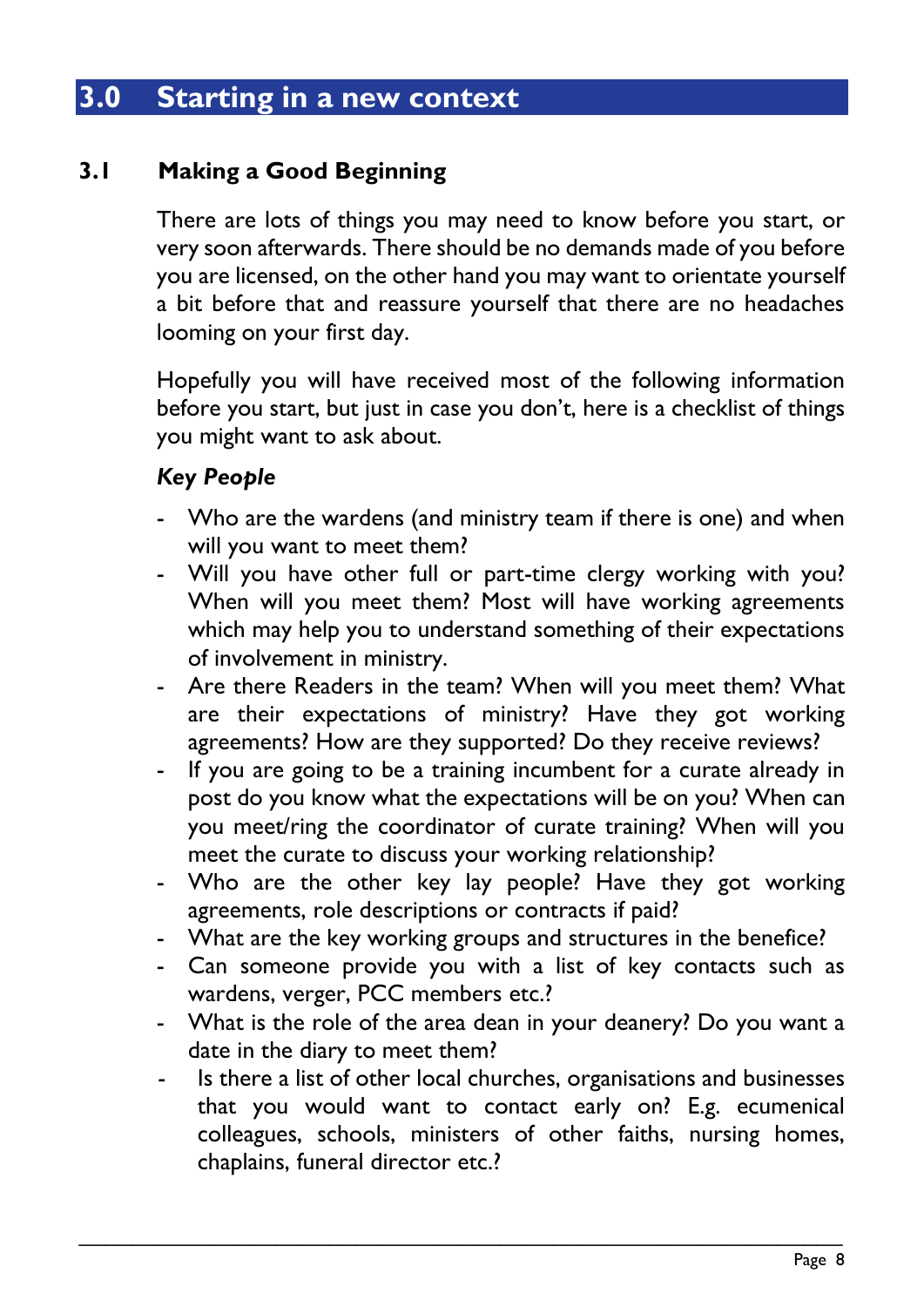## *Policies and Processes*

- If there is a parish/benefice office, who runs it? If not, is there any administrative support?
- What is the benefice's policy on key pastoral issues and how do these fit with your own theology and expectations? Are these up to date with the policies and processes recommended by the diocese? E.g. Re-marriage, Communion before Confirmation, Communion by Extension, support and review of Readers.
- What are the systems for booking baptisms, weddings and funerals? Are they working, and are you sure there will be no double bookings when you first arrive?
- How are marriage returns and registers completed and by whom?
- Who is the local surrogate for weddings?
- If there are open church yards what is the process for grave yard applications?
- Are there any faculty applications pending, who is overseeing them and at what stage are they?
- Who is the local nominated person for safeguarding?
- Are policies up to date?
- When was the safeguarding policy last reviewed by the PCC?

## *The Diary*

- What is in the diary that you are going to inherit? In particular are there any weddings, faculties or other legal issues that you will encounter early in your ministry that you will want to check have been carried out correctly. A complaint on your first day is never a good experience!
- Have you got a date for your diocesan induction in the diary?
- Select your day off, make it public and stick to it.

## <span id="page-8-0"></span>**3.2 Annual Leave**

**Every week:** Licensed stipendiary clergy are expected to take a full 24 hours off from the business of daily ministry each week and when possible attach that to a second day with a slower rhythm than the rest of the week.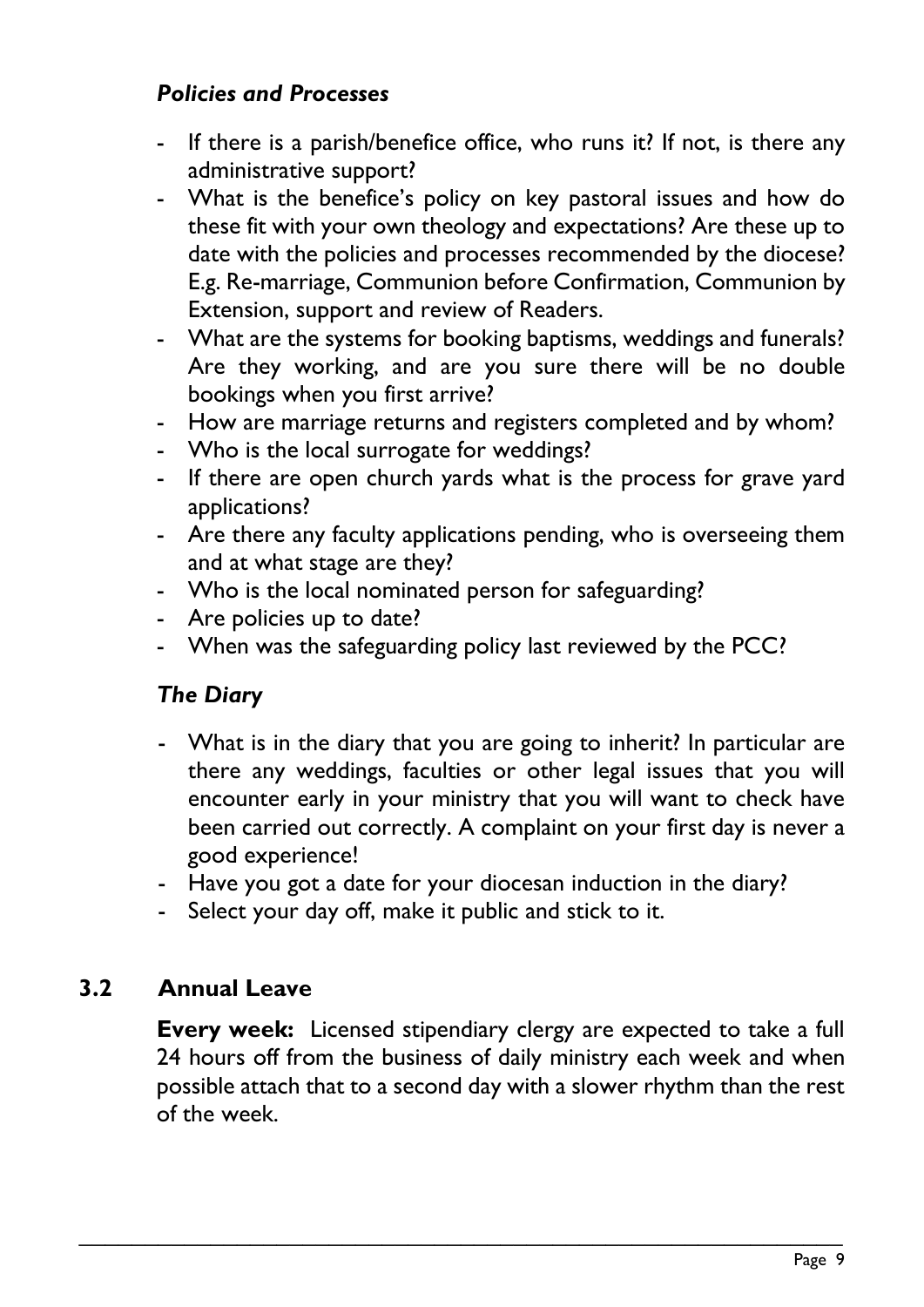**Every month:** All clergy are encouraged to plan for two full 'days off' once a month.

**Every year**: Annual holiday allowance is six full weeks including six Sundays. Clergy are also expected to take five days retreat each year. (Continued Ministerial Development funds can help with costs).

## <span id="page-9-0"></span>**3.3 Retreats**

All clergy are encouraged to take an annual retreat. Clergy are encouraged to claim this as a legitimate expense from their PCC. Where PCCs are unable to contribute to all of the costs of an annual retreat, clergy may use their CMD pot of money up to £160.00 (which can be rolled over to the next year to a maximum of  $£250.00$ ).

## <span id="page-9-1"></span>**3.4 Spiritual Direction**

Spiritual direction is the general term for the ministry of those supporting others in their relationships with God. Everyone is encouraged to make use of this ministry, including members of different Christian traditions and those on the fringe of Church life. Lay and ordained ministers are especially recommended to find a spiritual director as many find this helps them keep their personal relationship with God fresh while giving out so much to others. Chris Mason holds a list of ecumenical directors, lay and ordained, for the diocese and can help and advise in finding one.

Both the National Retreat Association [www.retreats.org.uk](http://www.retreats.org.uk/) and the Association for Promoting Retreats

[\(http://www.promotingretreats.org/\)](http://www.promotingretreats.org/)) has a lot of information about the ministry of spiritual direction and can also help you find a director.

\_\_\_\_\_\_\_\_\_\_\_\_\_\_\_\_\_\_\_\_\_\_\_\_\_\_\_\_\_\_\_\_\_\_\_\_\_\_\_\_\_\_\_\_\_\_\_\_\_\_\_\_\_\_\_\_\_\_

#### **Contact**

Chris Mason Email: [revd.chris.mason@gmail.com](mailto:revd.chris.mason@gmail.com) Tel: 01454 851819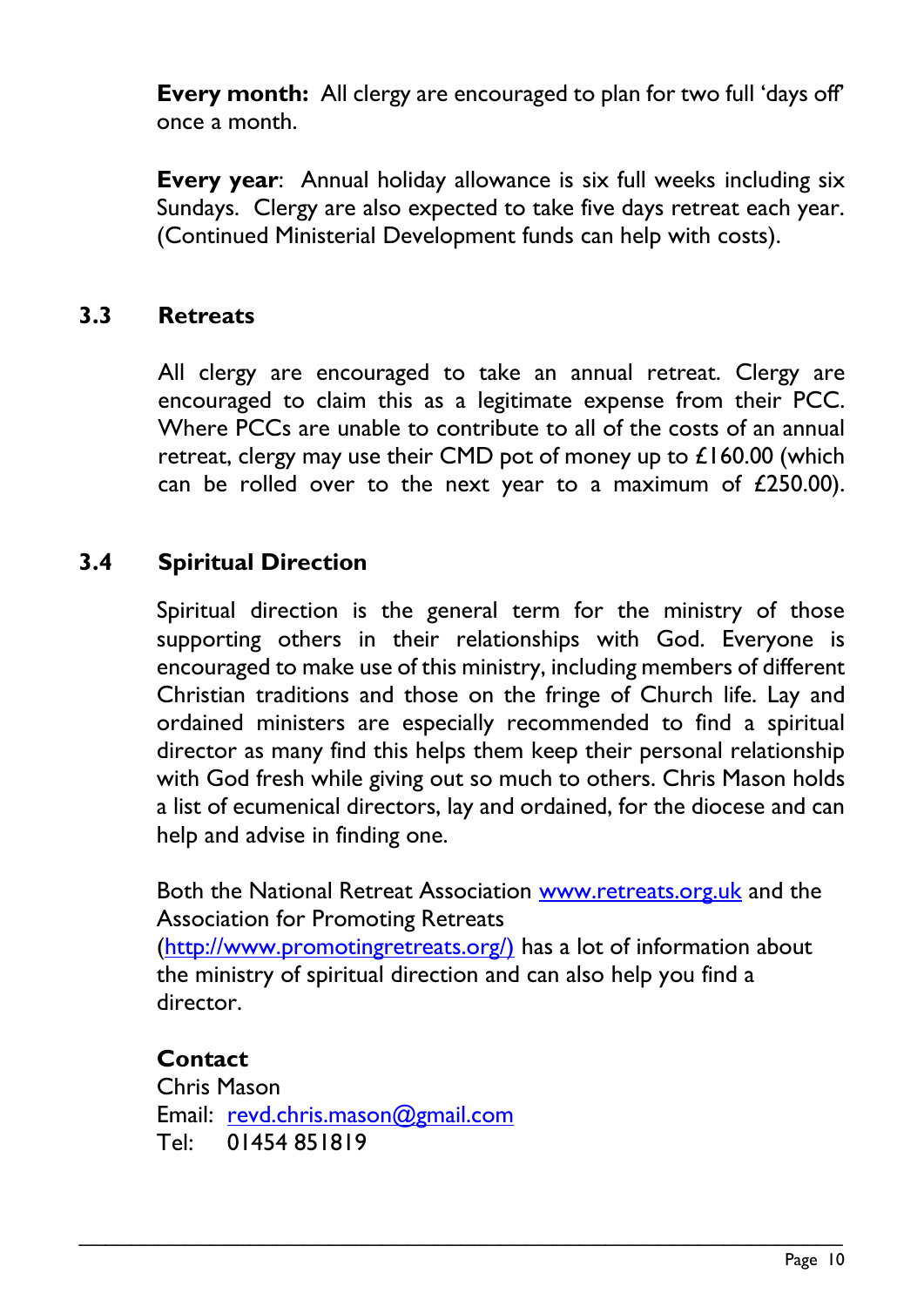# <span id="page-10-0"></span>**3.5 Continuing Ministerial Development**

Continuing Ministerial Development (CMD) is concerned to nurture and enable the growth of discipleship, vocation and ministry for all clergy. In the annual Ministerial or Episcopal Review, clergy are asked to give an account of their participation in CMD over the preceding year and their plans for the coming year. In addition to the twice yearly Bishop's Study days, it is anticipated that every ordained minister in the diocese will be able to give a description of other CMD in which they have engaged and how it has helped inform their life and ministry.

The CMD programme in Gloucester is built around a number of core elements:

- Bishop's Training Days (mandatory for all stipendiary clergy) and usually held twice a year
- The annual brochure 'Developing Ministry' which gives details of all CMD opportunities in and around the Diocese; and the follow up monthly emails
- Personal development through coaching, action learning sets and a variety of learning communications
- Individual CMD accounts, used for
	- Diocesan training events and programmes
	- Regional or National training events
	- Other training, by agreement with the CMD officers
- Sabbatical and Higher Education course support

Clergy can claim up to £160 a year for approved CMD events or a maximum of £250 in a two year period. Small grants are available to support those undertaking agreed Higher Education courses and specific guidance is available for those considering applying for a sabbatical.

## **Contact**

Ian Bussell, Head of Ministerial Development and Deputy Director Email: [ibussell@glosdioc.org.uk](mailto:ibussell@glosdioc.org.uk)

\_\_\_\_\_\_\_\_\_\_\_\_\_\_\_\_\_\_\_\_\_\_\_\_\_\_\_\_\_\_\_\_\_\_\_\_\_\_\_\_\_\_\_\_\_\_\_\_\_\_\_\_\_\_\_\_\_\_

Tel: 01452 835545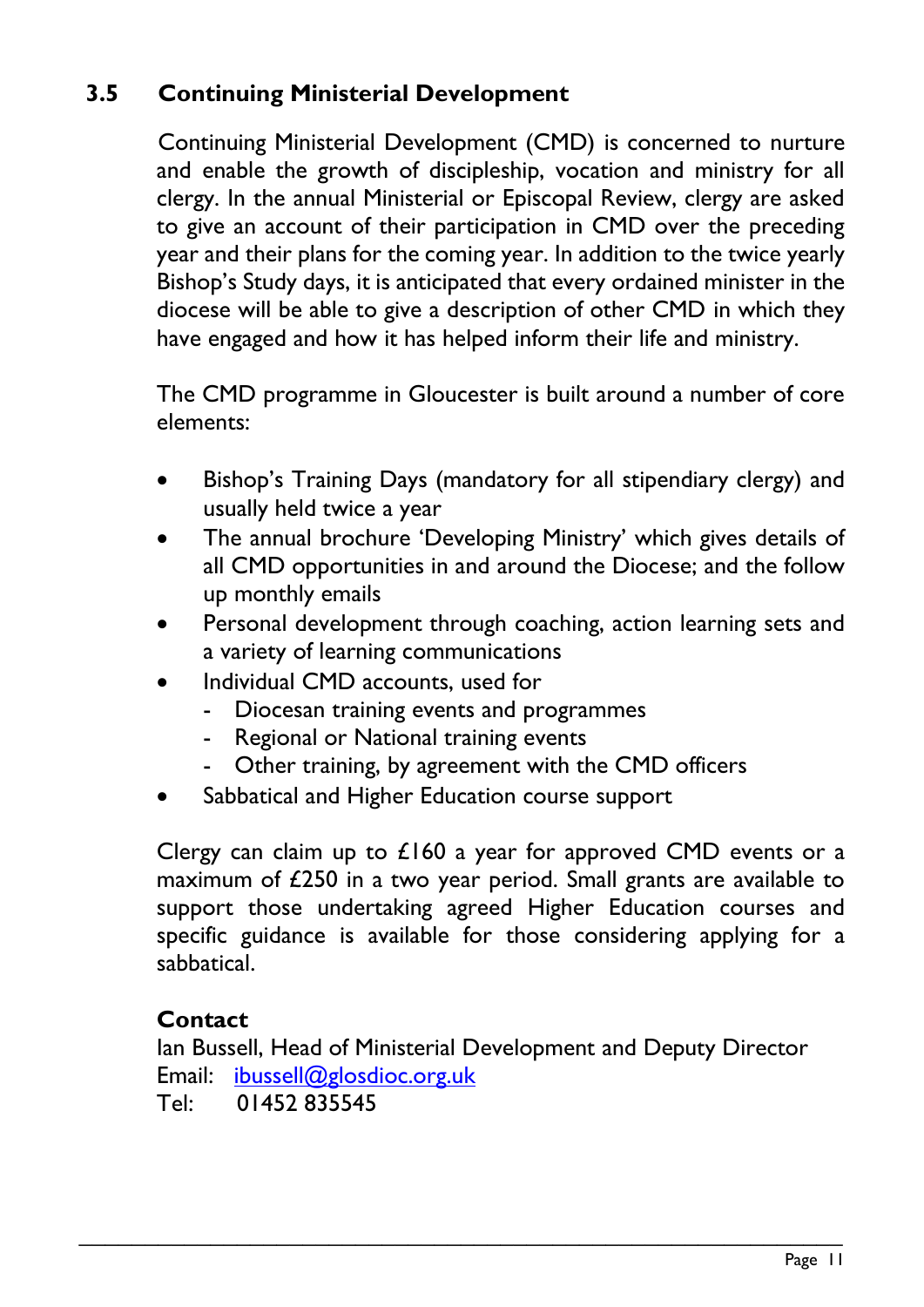# <span id="page-11-0"></span>**3.6 Episcopal Review and Ministerial Development Review**

At the heart of the ministerial review processes in the diocese is a desire to see all licensed ministers flourish in their own discipleship as followers of Jesus Christ and grow in the ministries to which God calls them.

The review process is led by Episcopal Review or Episcopal Conversation enabled by the Bishop's Senior Staff Team, and complemented by Ministerial Development Review:

## 1. *Episcopal Reviews* (ER)

These are carried out by members of the Bishop's Senior Staff Team and include feedback from others nominated by the minister. Episcopal Review covers both professional and personal/vocational life, sets objectives for the next review period, and takes place every three years. This process is overseen by the Bishop's Senior Staff. On taking up a new post in the diocese, clergy will usually have an informal meeting with a member of the Senior Staff six months into their post, and their first Episcopal Review six months after that.

## 2. *Episcopal Conversations* (EC)

These are carried out by members of the Bishop's Senior Staff Team and take place every three years. These are for clergy who are employed in a work setting with its own review and appraisal processes (such as MSEs, chaplains, central diocesan staff etc.) and for licensed lay workers. They focus on the vocational life of the minister. This process is overseen by the Bishop's Senior Staff.

## 3. *Ministerial Development Reviews* (MDR)

These take place each year, except when an Episcopal Review or Episcopal Conversation is due. The focus of MDR is on personal refection and evaluation supported by a team of diocesan peer facilitators. This process is overseen by the Head of Ministerial Development.

The process of MDR is complemented by the support and reflection that individuals may find through their own patterns of spiritual direction and reflection and, where appropriate, work consultancy.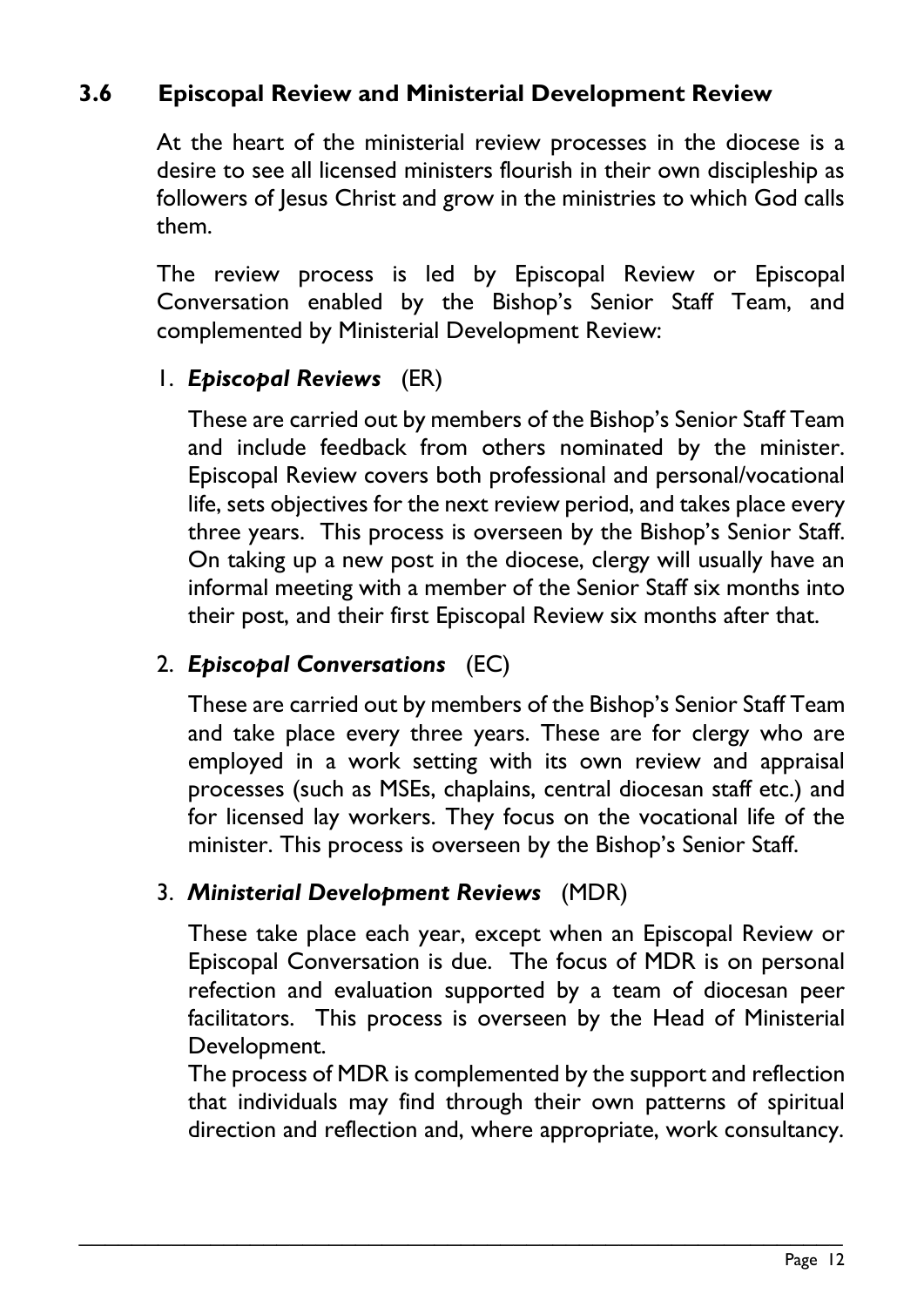**Full information about the review process is sent out to clergy ahead of each review meeting.**

## <span id="page-12-0"></span>**3.7 Into Incumbency Course**

This is an annual series of training sessions looking at the 'nuts and bolts' of incumbency. Topics covered include parish finance, governance, chairing the PCC, working with schools, safeguarding and human resources. For a full list please contact the Department of Mission and Ministry:

## **Contact**

Ian Bussell, Head of Ministerial Development and Deputy Director Email: [ibussell@glosdioc.org.uk](mailto:ibussell@glosdioc.org.uk) Tel: 01452 835545

## <span id="page-12-1"></span>**3.8 Cathedral**

'Your Cathedral' is open every day and is free to enter. It is led by the Dean, Stephen Lake and the Cathedral Chapter. We employ over sixty staff and have over 400 volunteers. The cathedral attracts over 300,000 visitors a year. Our Vision and Strategy speaks of seeking to be 'in tune with heaven and in touch with daily life.' We are currently engaged in a major development programme called Project Pilgrim.

You and your place of responsibility are prayed for as part of the diocesan cycle of prayer. On those days, you will be invited to come or to send a representative to take part in Evensong. If you are unfamiliar with the cathedral we always welcome special visits and parish pilgrimages. Similarly, we like to come to you and the clergy are available for parish visits and sometimes the cathedral choir will come to sing for a special occasion. Please sign up for our regular enewsletter via the website

\_\_\_\_\_\_\_\_\_\_\_\_\_\_\_\_\_\_\_\_\_\_\_\_\_\_\_\_\_\_\_\_\_\_\_\_\_\_\_\_\_\_\_\_\_\_\_\_\_\_\_\_\_\_\_\_\_\_

[www.gloucestercathedral.org.uk](http://www.gloucestercathedral.org.uk/)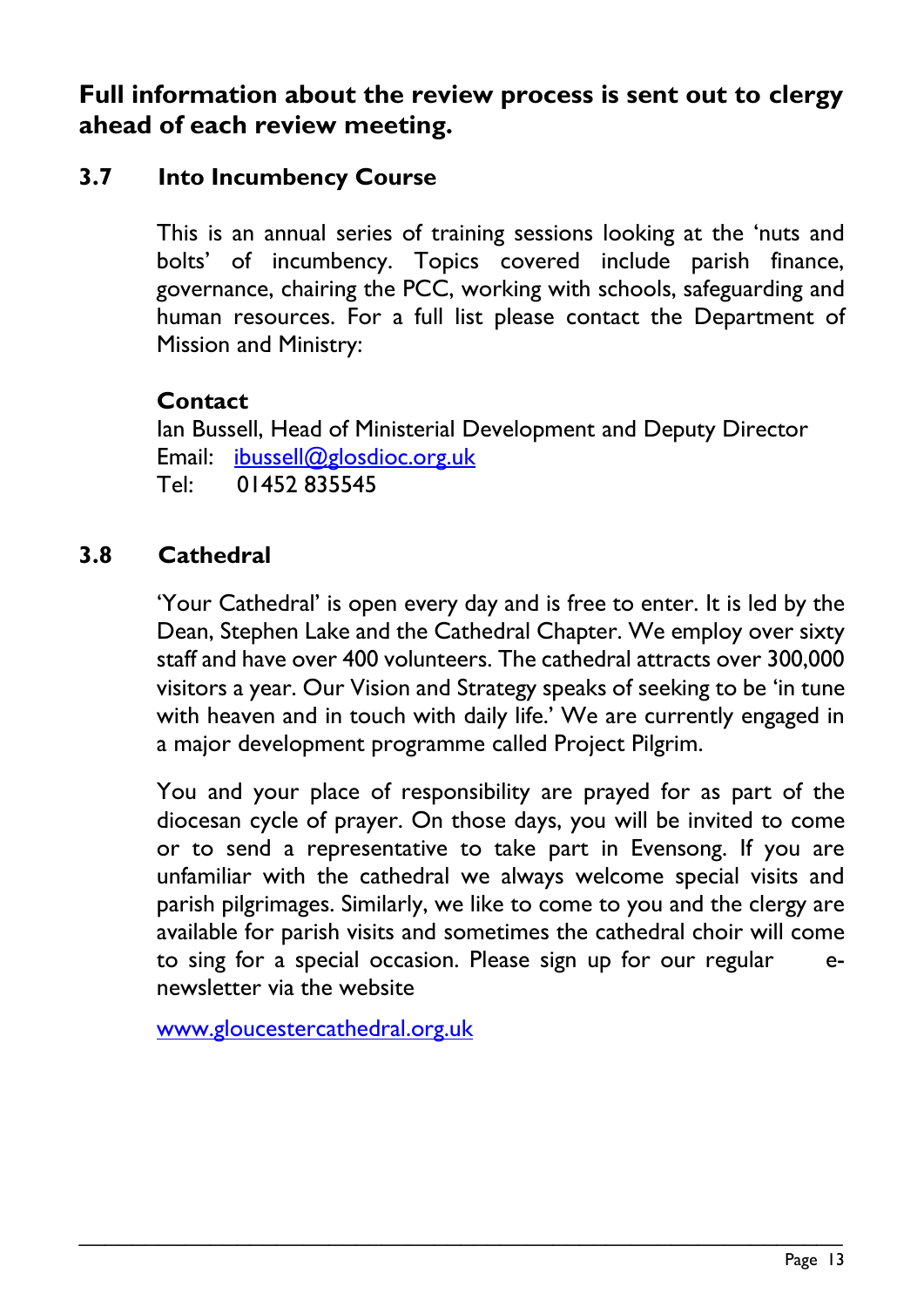# <span id="page-13-0"></span>**3.9 Professional Guidelines for conduct of the clergy**

The guidelines are an invaluable resource and guide. Please make sure you are familiar with them.

[www.churchofengland.org/more/policy-and-thinking/guidelines](http://www.churchofengland.org/more/policy-and-thinking/guidelines-professional-conduct-clergy)[professional-conduct-clergy](http://www.churchofengland.org/more/policy-and-thinking/guidelines-professional-conduct-clergy)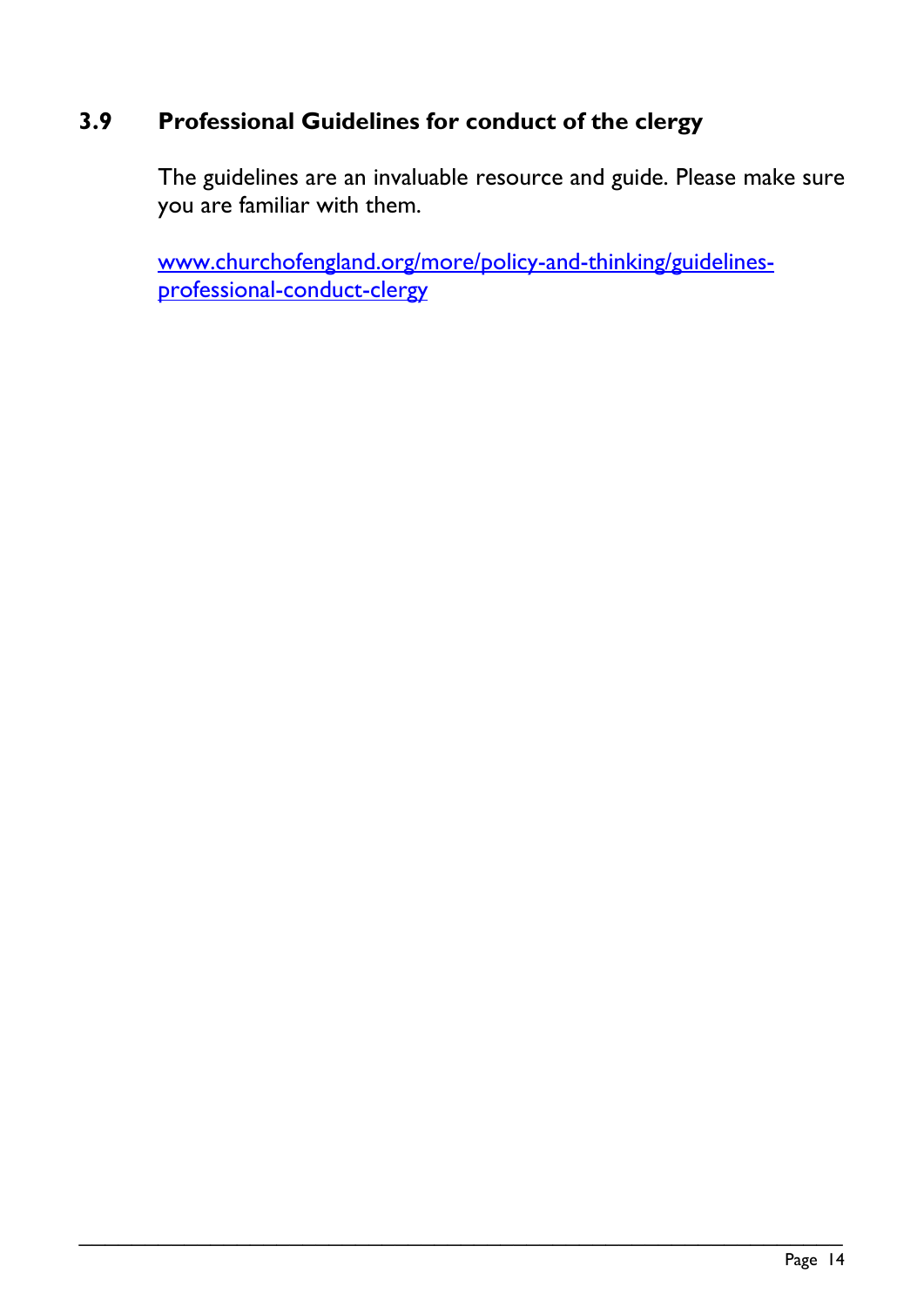# <span id="page-14-0"></span>**4.0 Clergy wellbeing**

## <span id="page-14-1"></span>**4.1 Common Tenure**

All parochial clergy are appointed under the Ecclesiastical (Terms of Service) Measure 2011. Known as Common Tenure, the Measure confers on clergy a range of rights and responsibilities. Many of these will be set out in the Statement of Particulars that you will receive as part of the appointment and moving in process; but there are other aspects such as family friendly rights, sickness and absence etc, that are all set out in the clergy and parish handbook which is available online by visiting:

[www.gloucester.anglican.org/ministry-vocations-and](http://www.gloucester.anglican.org/ministry-vocations-and-discipleship/information-for-clergy/clergy-and-parish-handbook/)[discipleship/information-for-clergy/clergy-and-parish-handbook/](http://www.gloucester.anglican.org/ministry-vocations-and-discipleship/information-for-clergy/clergy-and-parish-handbook/)

This is also a parish handbook and resource which includes information for clergy, Readers, and PCCs regarding rights and responsibilities, codes of practice, and diocesan policies. If you have any queries or questions please do get in contact with Judith Knight the Head of HR and Safeguarding for the Diocese and Cathedral on 01452 835526 or [jknight@glosdioc.org.uk](mailto:jknight@glosdioc.org.uk)

## <span id="page-14-2"></span>**4.2 Sickness**

All sickness absence must be accompanied by a relevant medical certificate. For up to one week, a self-certificate is required; for longer than one week, the absence should be authorised through a GP `fit note' or relevant consultant.

It should be sent without delay to Judith Knight, the Diocesan Head of Human Resources & Safeguarding at Church House.

Please see the clergy handbook for more information.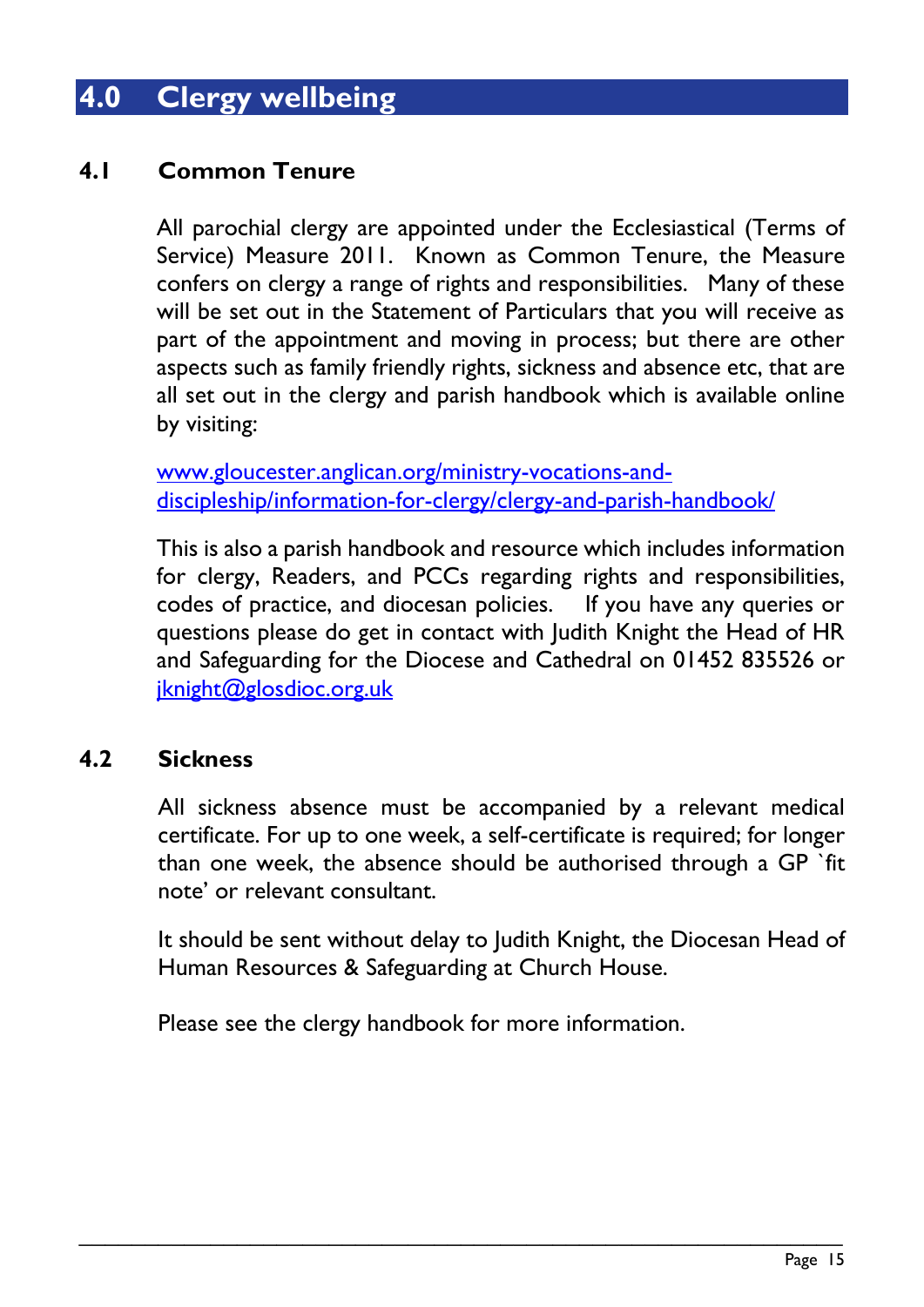# <span id="page-15-0"></span>**4.3 Critical Illness**

If any member of clergy receives a diagnosis of a critical illness which will mean absence from work for more than a week they should inform the member of clergy responsible for their care. For incumbents this is the Area Dean and the Archdeacon. The archdeacon will ensure that support is provided, a referral to Occupational Health is made, and cover for services is found.

Please see the clergy handbook for more information.

[www.gloucester.anglican.org/content/pages/documents/1401717678.p](http://www.gloucester.anglican.org/content/pages/documents/1401717678.pdf) [df](http://www.gloucester.anglican.org/content/pages/documents/1401717678.pdf)

## <span id="page-15-1"></span>**4.4 Counselling**

This diocese offers a confidential Professional Counselling Service which is available for all diocesan clergy and their spouses, ordinands and their spouses, and diocesan employees and their spouses/partners. The service is often recommended within a package of support that we can offer at times of acute illness, stresses, or anxiety. It can also be accessed by individuals directly. The two coordinators are:

Sarah Jones Email: [sarah@ctpweb.co.uk](mailto:sarah@ctpweb.co.uk)  Tel: 01242 680740

Sarah has been the co-ordinator of our professional counselling service since 2000. She has worked as a counsellor and counsellor trainer since 1997. Sarah has been a licensed lay Reader since 2004.

Sheila Appleton Email: [appletonsma733@gmail.com](mailto:appletonsma733@gmail.com) Tel: 07772 75983

Sheila has many years of experience in counselling, social work, nursing, and mental health resource management. She was also the Director of Listening Post in Gloucestershire.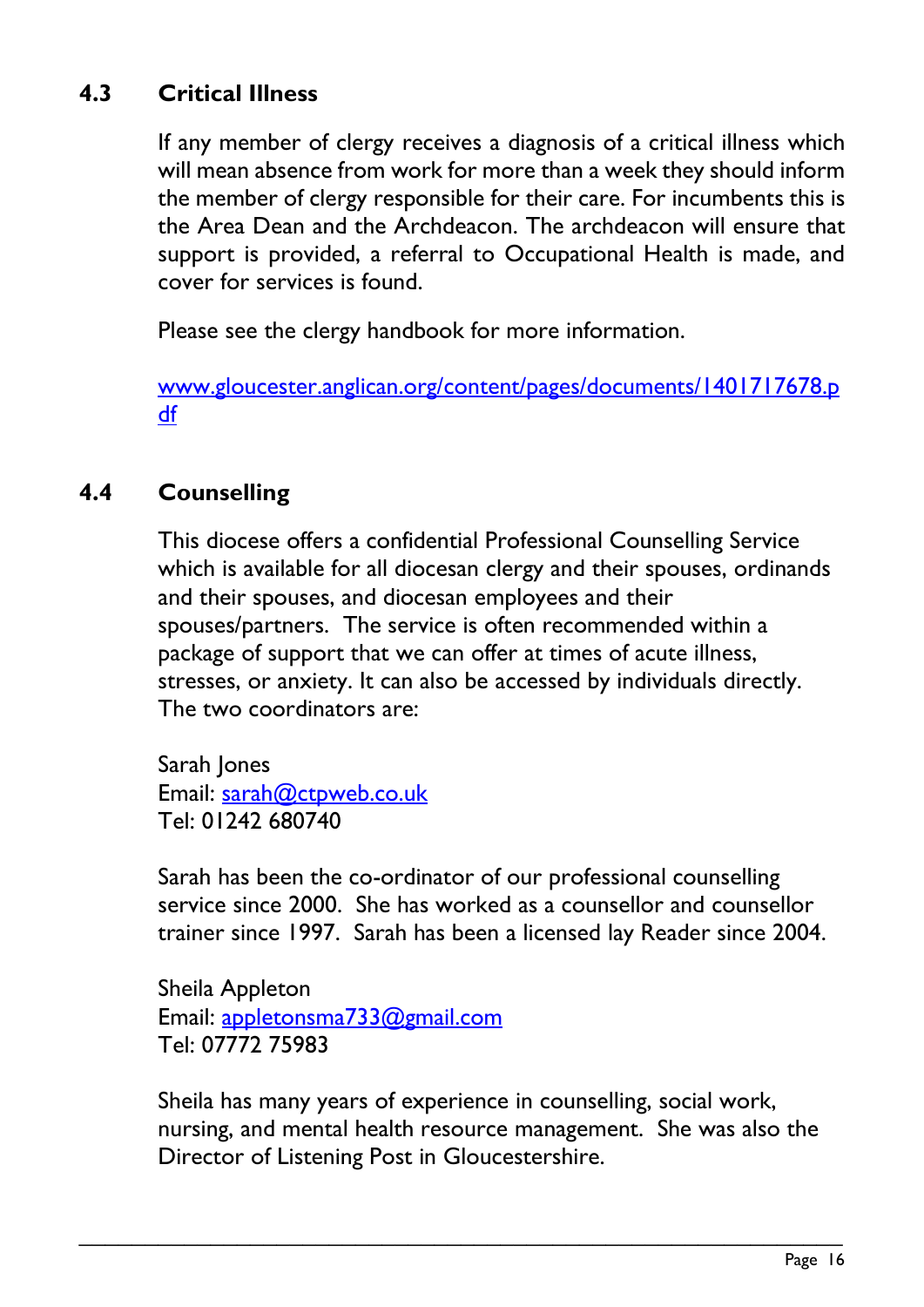For more information about support, or to talk about any aspect of specific support that might be helpful, contact the Head of HR and Safeguarding assured of confidentiality. Judith Knight on 01452 835526 or email her at [jknight@glosdioc.org.uk](mailto:jknight@glosdioc.org.uk)

## <span id="page-16-0"></span>**4.5 Personal Safety**

All clergy should be mindful of their safety and that of their family. Working from home, and having a very public visibility can bring its own challenges. Ecclesiastical offer advice and guidance for all clergy.

[www.ecclesiastical.com/churchmatters/churchguidance/churchhealtha](http://www.ecclesiastical.com/churchmatters/churchguidance/churchhealthandsafety/personal-safety/index.aspx) [ndsafety/personal-safety/index.aspx](http://www.ecclesiastical.com/churchmatters/churchguidance/churchhealthandsafety/personal-safety/index.aspx)

There is also a lot of helpful information on personal safety on the Suzy Lamplugh Trust [www.suzylamplugh.org](http://www.suzylamplugh.org/)

You may also be interesed in the Hollie Guard app which provides additional security for those working alone [www.hollieguard.com](http://www.hollieguard.com/)

## <span id="page-16-1"></span>**4.6 Mental Health and Wellbeing**

There are resources on the diocesan website to help with mental health issues. Type 'mental health' into the search box to find the page.

In particular there is a list of helplines: [https://www.gloucester.anglican.org/wp](https://www.gloucester.anglican.org/wp-content/uploads/2018/11/Mental-Health-Helplines.pdf)[content/uploads/2018/11/Mental-Health-Helplines.pdf](https://www.gloucester.anglican.org/wp-content/uploads/2018/11/Mental-Health-Helplines.pdf)

And a guide of what to do if someone seems suicidal. It's a good idea to download this and have it accessible in the vestry or office and to share it with pastoral visiting teams:

\_\_\_\_\_\_\_\_\_\_\_\_\_\_\_\_\_\_\_\_\_\_\_\_\_\_\_\_\_\_\_\_\_\_\_\_\_\_\_\_\_\_\_\_\_\_\_\_\_\_\_\_\_\_\_\_\_\_

[https://www.gloucester.anglican.org/wp](https://www.gloucester.anglican.org/wp-content/uploads/2018/11/Suicide-advice.pdf)[content/uploads/2018/11/Suicide-advice.pdf](https://www.gloucester.anglican.org/wp-content/uploads/2018/11/Suicide-advice.pdf)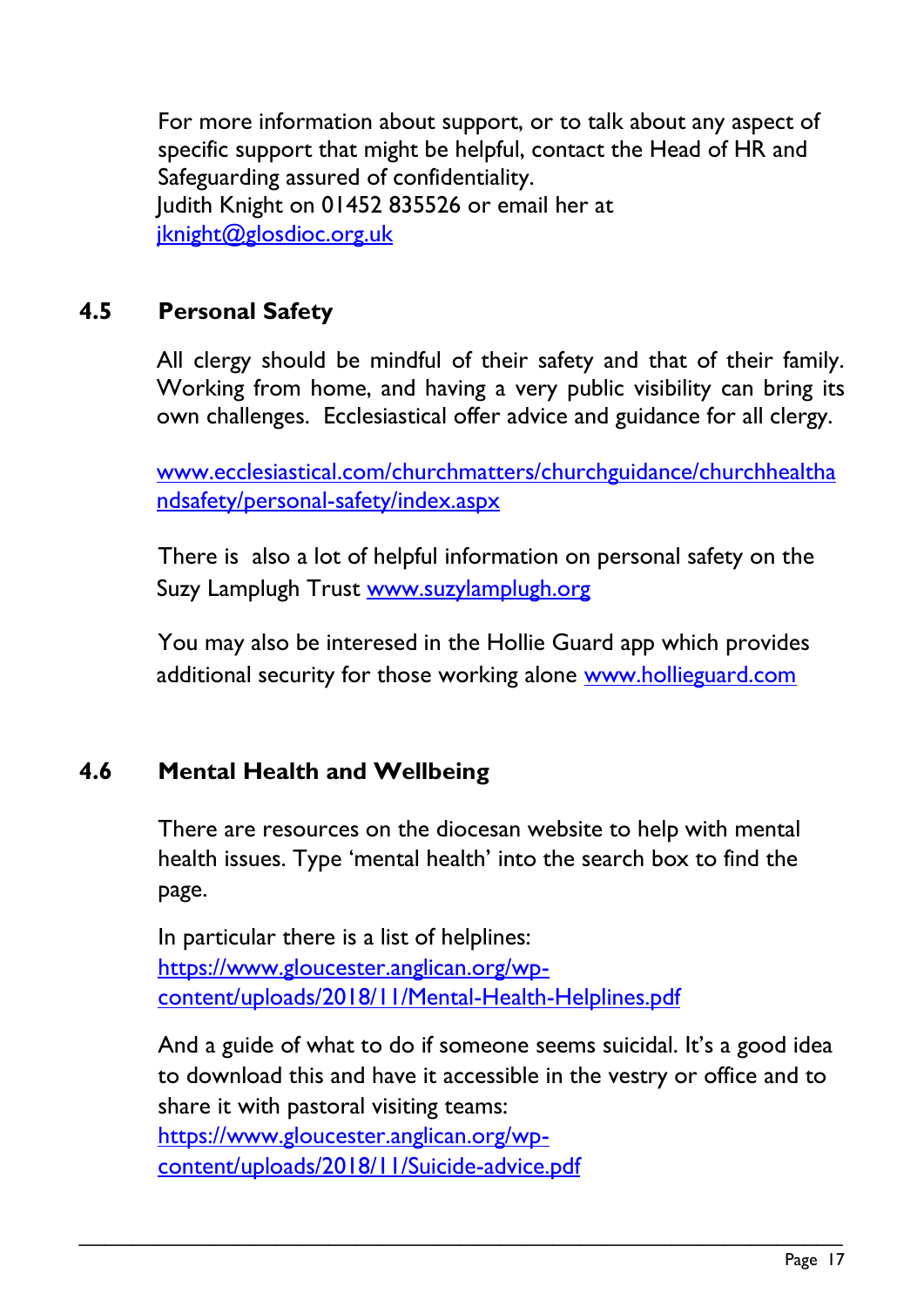This is an excellent website which includes resources for worship, children and young people, dementia and referrals to other organisations. [mentalhealthmatters-cofe.org](http://mentalhealthmatters-cofe.org/)

*Lifting the Lid* is a six week Bible study course focused on faith and mental health that has been used in the diocese and is warmly recommended. For more information contact Catherine Berry [cathmberry@gmail.com](mailto:cathmberry@gmail.com) and Anne Jones [annejones143@me.com](mailto:annejones143@me.com) in the South Cheltenham Churches Team. <https://livability.org.uk/resources/lifting-the-lid/>

Sheila Appleton is the Advisor for the Ministry of Healing and Wholeness and is a counsellor by profession. [appletonsma733@gmail.com](mailto:appletonsma733@gmail.com)

## <span id="page-17-0"></span>**4.7 Diocesan Housing**

Please refer to the website link below for information about Diocesan Housing:

[http://www.gloucester.anglican.org/your-ministry/housing//](http://www.gloucester.anglican.org/ministry-vocations-and-discipleship/information-for-clergy/housing/)

You will find advice about dealing with emergencies along with a PDF with contact numbers for plumbers, electricians, heating engineers and builders etc.

There is also advice about dealing with more routine matters in the house and garden.

The diocese insures the property but NOT the contents. This is your responsibility.

The Property Department inspects all properties on behalf of the diocese on a five yearly (quinquennial) basis and then undertakes a programme of any necessary repairs, renovations and external redecoration.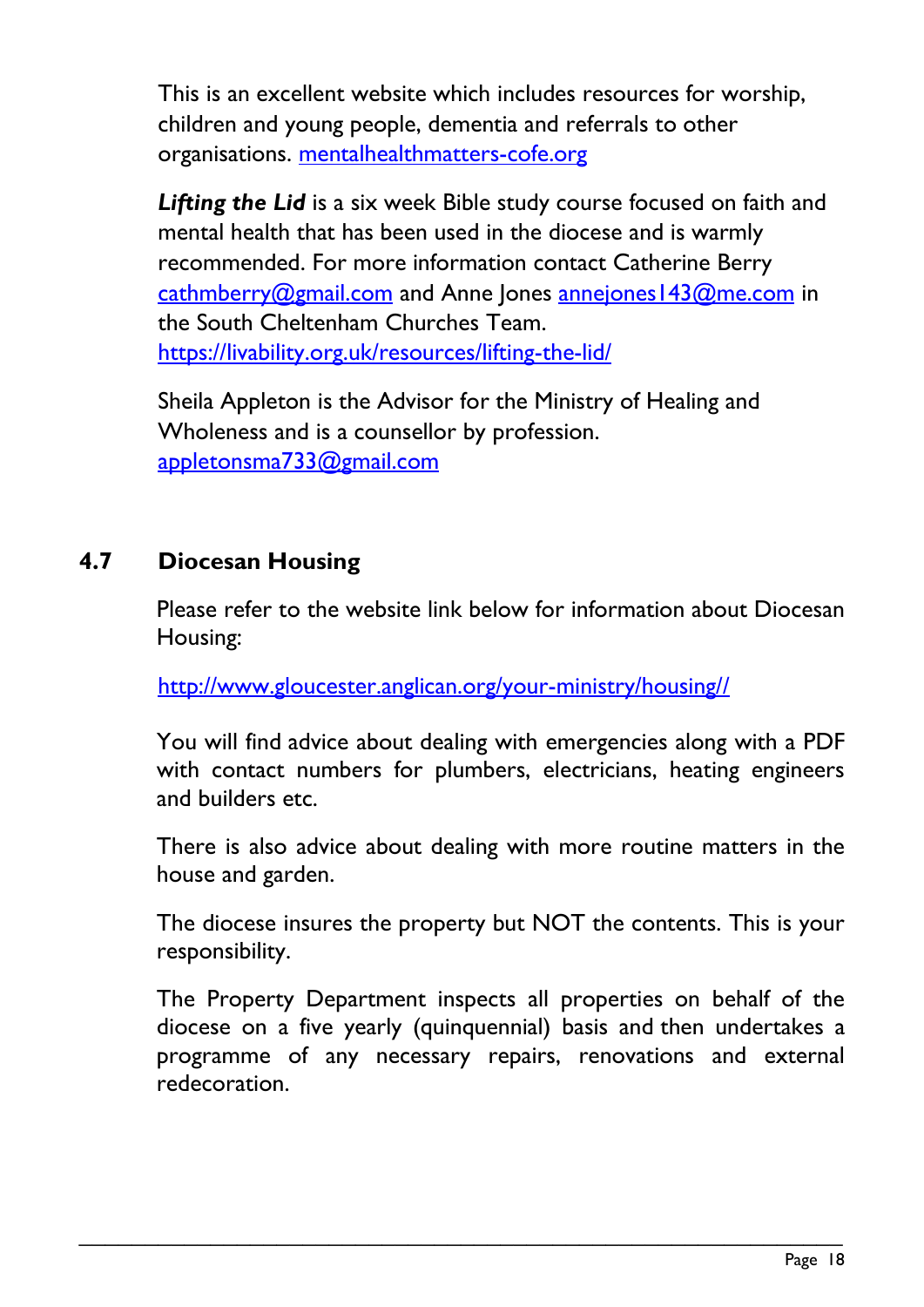The staff in the Property Department is more than happy to answer any queries or worries you may have. If you need any repairs, just ring the staff during office hours.

\_\_\_\_\_\_\_\_\_\_\_\_\_\_\_\_\_\_\_\_\_\_\_\_\_\_\_\_\_\_\_\_\_\_\_\_\_\_\_\_\_\_\_\_\_\_\_\_\_\_\_\_\_\_\_\_\_\_

Property Surveyor Craig Smith Email: [csmith@glosdioc.org.uk](mailto:csmith@glosdioc.org.uk) Tel: 01452 835577

Property Administrator Mary Coates Email: [mcoates@glosdioc.org.uk](mailto:mcoates@glosdioc.org.uk) Tel: 01452 835577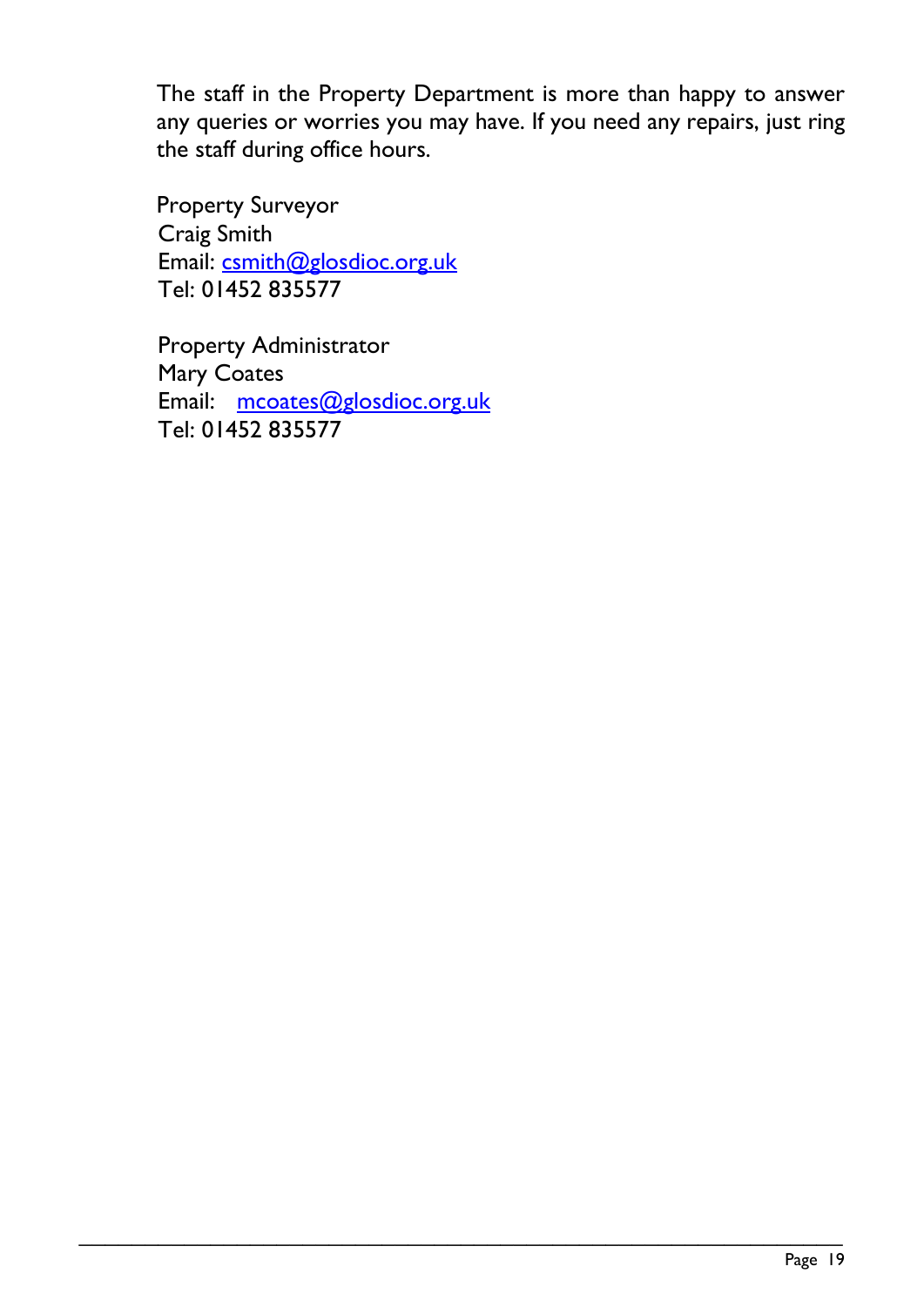# <span id="page-19-0"></span>**5.0 Governance**

## <span id="page-19-1"></span>**5.1 Introduction**

As incumbent of the parish you are an ex-officio (Church Representation Rules (CRR) 14) member of the PCC and (CRR 8 and Appendix II rule 13) the chair of the APCM and PCC. If you have more than one PCC in your care you are a member and the chair of each.

Appendix II rule 13 allows for the appointment by the PCC of a vice chair who may also chair the APCM. It is not unusual in multi parish benefices for the incumbent to delegate to the vice chair the day to day business of the PCC but the incumbent cannot relinquish oversight of the PCC and even if not attending all meetings should make him or herself familiar with the actions that are being taken.

As the incumbent you cannot get away without having **read** the relevant parts of:

- The Churchwardens Measure
- The Church Representation Rules
- The Charities Act

You can find most of these at:

<https://www.churchofengland.org/more/policy-and-thinking>

You will also find important information about the responsibilities of the PCC under the Charities Act at:

[https://www.churchofengland.org/more/policy-and-thinking/pcc](https://www.churchofengland.org/more/policy-and-thinking/pcc-accountability-guide)[accountability-guide](https://www.churchofengland.org/more/policy-and-thinking/pcc-accountability-guide)

# <span id="page-19-2"></span>**5.2 The Annual Parochial Church Meeting (APCM)**

The APCM is governed by the CRR  $6 - 22$  this includes rules detailing the constitution and arrangements for the election of members to the PCC and for additional General Meetings should such be necessary.

Note the need for proper notices and the time frame within which this is set is CRR 7 and Appendix 1.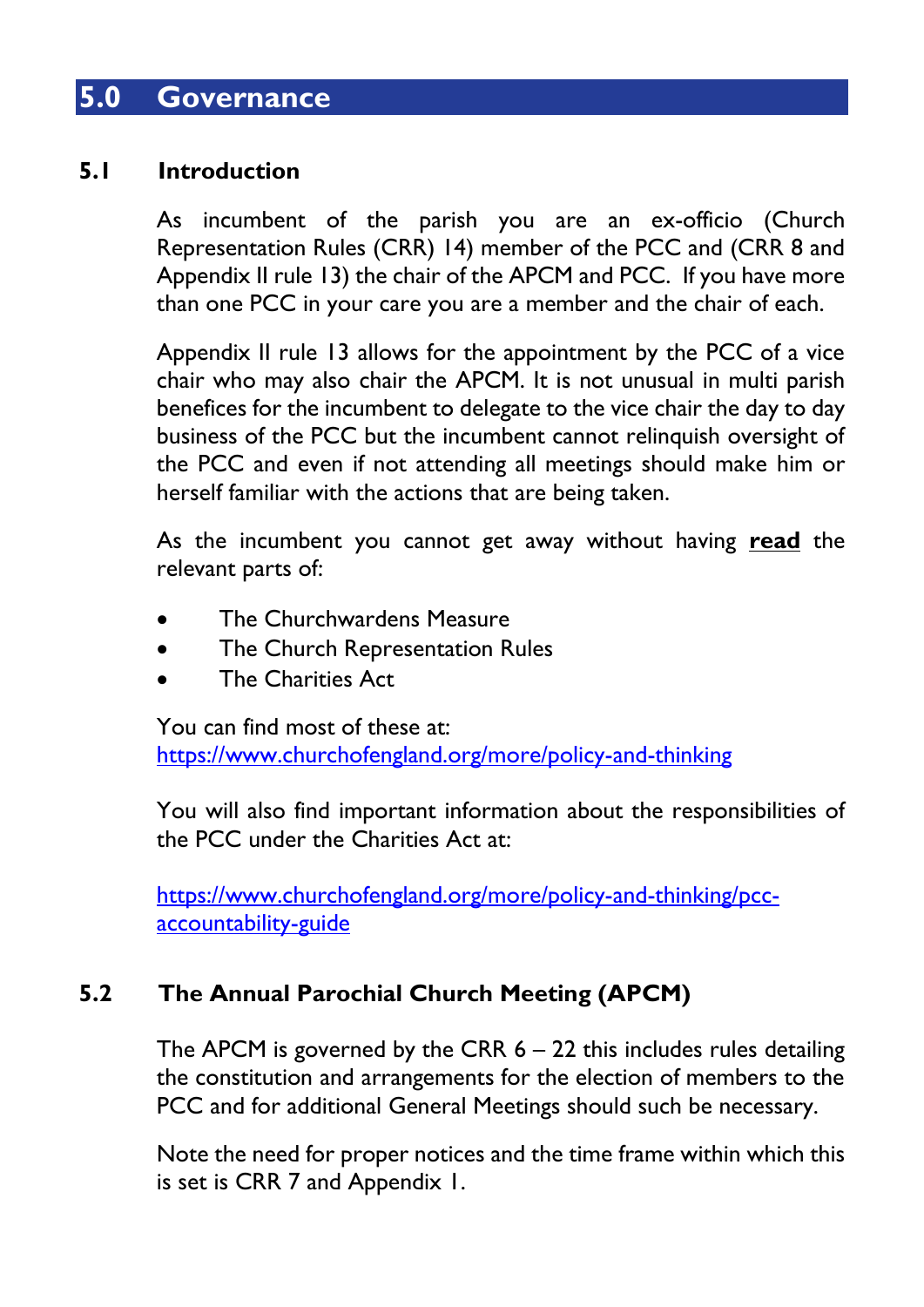You should also note certain persons are disqualified from being members of the PCC including those who are declared bankrupt, convicted of dishonesty or deception etc. Full details are in the 'Supplementary Material' section of the CRR.

The various forms and notices for this meeting and for the renewal or revision of the electoral roll are published in a pack by SPCK.

# <span id="page-20-0"></span>**5.3 The Electoral Roll**

The rules regarding the forming and the updating of the Electoral Roll are provided in the CRR Part 1, 1-5. The template for the application form and other notices are in Appendix I and can also be obtained from SPCK at

[http://spckpublishing.co.uk/product/application-for-enrolment-on-the](http://spckpublishing.co.uk/product/application-for-enrolment-on-the-electoral-roll/)[electoral-roll/](http://spckpublishing.co.uk/product/application-for-enrolment-on-the-electoral-roll/)

## <span id="page-20-1"></span>**5.4 Churchwardens**

The election of churchwardens is governed by the Churchwardens Measure and takes place at a combined meeting of members of the church Electoral Roll and persons resident in the parish and on the register of local government electors (jointly the parishioners).

The meeting is called by the incumbent (though the PCC secretary should do this on your behalf) and must take place before 30 April each year. It usually takes place at the same time as the Annual Parochial Church Meeting.

The details of the 'time and manner of choosing' churchwardens are set out in 4 and 5 of the measure and these can be found at the very end of the CRR in the section entitled 'Supplementary Material'.

You should note especially 4.5 which allows you, in limited circumstances, to appoint one warden when you are of the opinion that the election of one of the nominated candidates would 'give rise to serious difficulties between the minister and that person in the carrying out of their respective functions'. This provision should be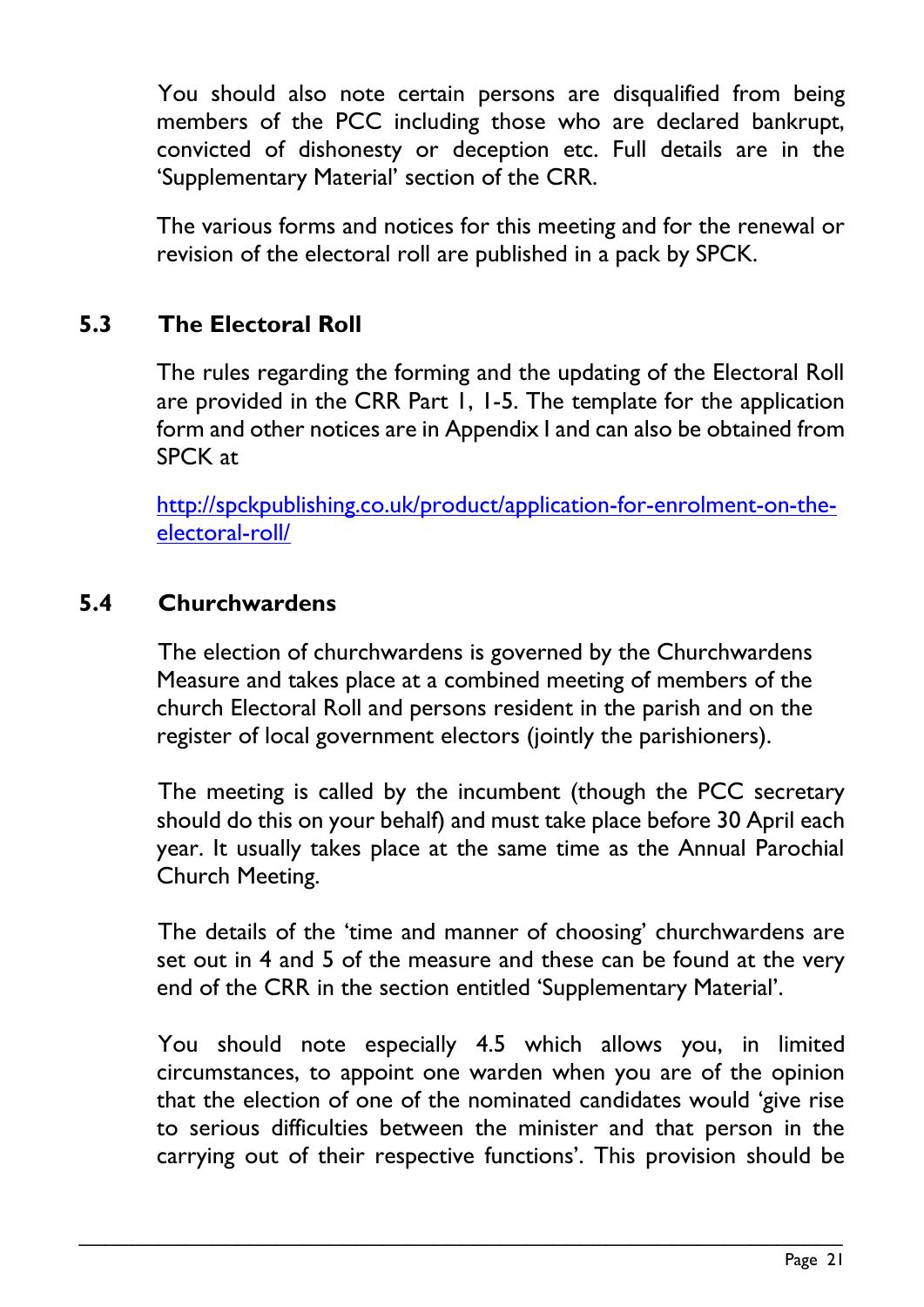used sparingly if ever and if at all possible not until you have sought the advice of your Archdeacon!

Churchwardens may serve for a maximum of 6 terms of office (6 years) unless the meeting determines otherwise (Churchwardens Measure 3). Certain persons are disqualified from serving as churchwardens (Churchwardens Measure 2) if they are disqualified from being a charity trustee.

## <span id="page-21-0"></span>**5.5 The Parochial Church Council (PCC)**

The PCC is constituted of a mix of elected members including those elected to the Deanery Synod with some ex-officio members – essentially any clergy licenced to the parish or benefice and the churchwardens. Note that Readers are **not** ex-officio members of the PCC unless the APCM specifically determines that they are. If there are a number of Readers the APCM can agree to them being represented on the PCC by one or more of their number. Pay particular attention to the number of lay members to be elected which is determined by the size of the Electoral Roll and the time for which they are to serve.

The conduct of the PCC (essentially its standing orders) is in Appendix II of the CRR.

This includes matters such as the notice of meetings, appointment of officers, quorum etc. It is **essential** reading!

Note the provision in Appendix II, 4b for a meeting of the PCC immediately following the APCM which is limited to the election of officers for the forthcoming year.

## **But note…**

This is but a brief overview and there really is no escape to the incumbent from reading the relevant texts yourself. If you have any questions do not hesitate to contact your Archdeacon.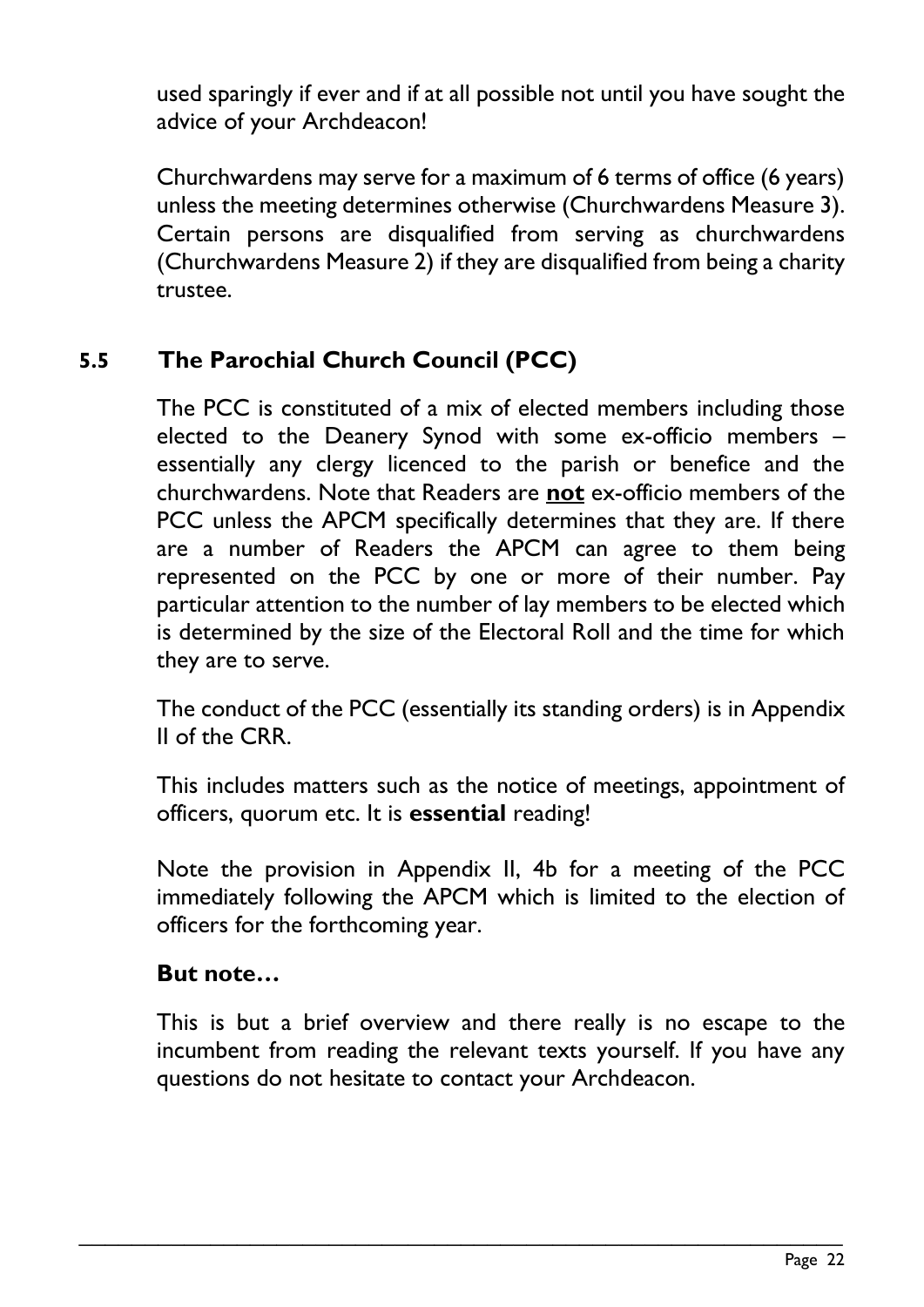# <span id="page-22-0"></span>**5.6 Multi-Parish Benefices (MPBs)**

A MPB is formed by a pastoral scheme which gives the cure of souls of a number of parishes to one incumbent.

In its simplest form each parish within a MPB maintains its own PCC working independently however to be effective in ministry and mission there will need to be a developing sense of common purpose.

Many MPB's have an informal grouping of wardens or others to discern benefice policy. In such informal arrangements any decisions made must be ratified by each individual PCC.

A more formal arrangement is the creation of a Benefice Council (formally a joint PCC) by way of a pastoral scheme to which the individual PCC's delegate specific responsibilities. PCC's in a MPB may also consider amalgamation, also via a Pastoral Scheme.

Should you be considering such formal arrangements speak in the first instance to your Archdeacon.

There are particular arrangements for the calling of banns and the conduct of weddings in MPBs. The Bishop may give a general permission for marriage to take place in any of the churches in the benefice provided the couple have a qualifying connection to any one individual parish and in a separate agreement may give permission for banns to be called in any of the parishes. For information on this contact the Bishop's Chaplain.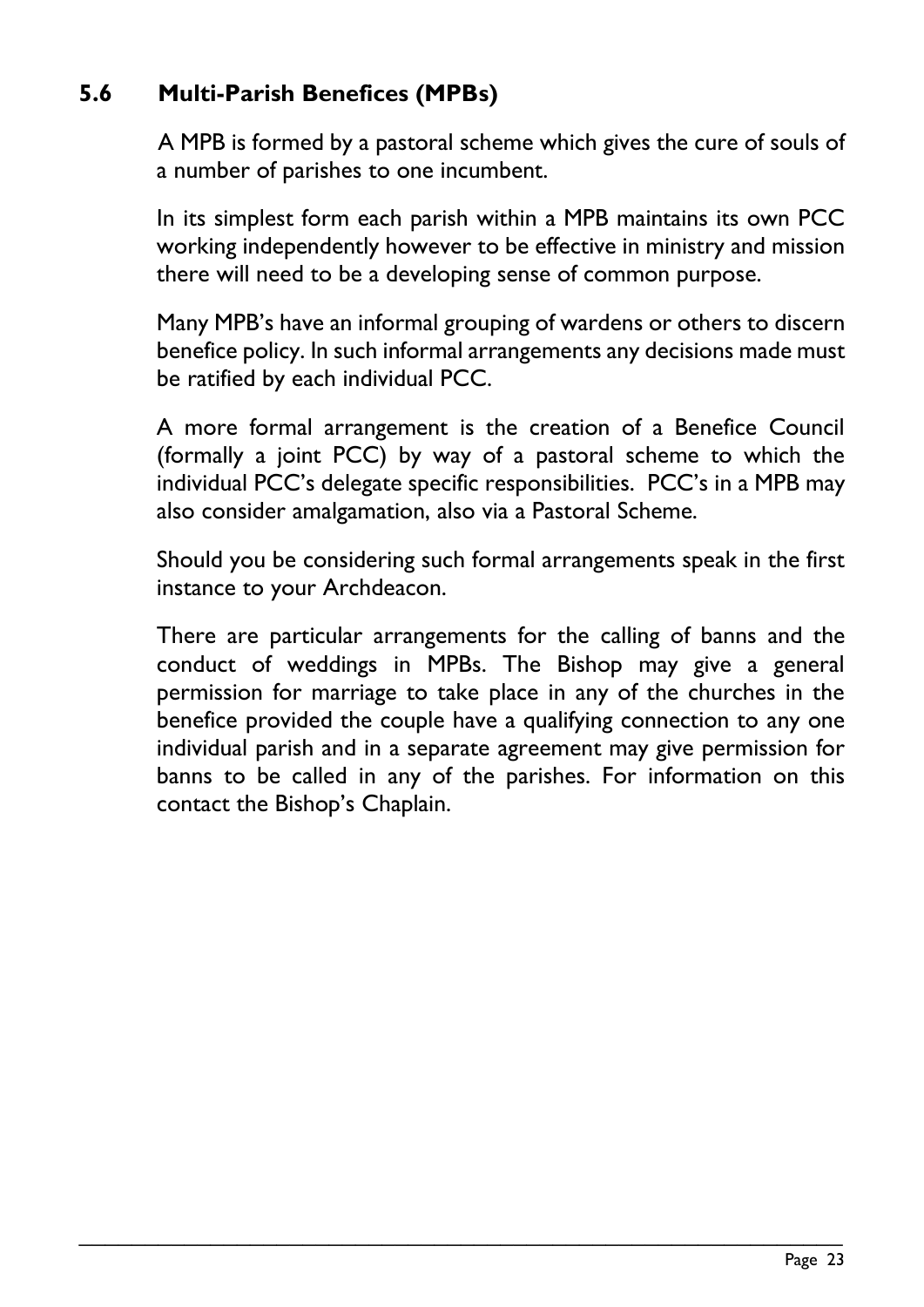# <span id="page-23-0"></span>**6.0 Finance**

## <span id="page-23-1"></span>**6.1 Fees and Expenses (including the PSA/PUN form)**

The Church of England publishes a guide to parochial expenses of the clergy, which can be found at the following link:

 [https://www.churchofengland.org/sites/default/files/2017-10/parochial](https://www.churchofengland.org/sites/default/files/2017-10/parochial-expenses-guide-2017.pdf)[expenses-guide-2017.pdf](https://www.churchofengland.org/sites/default/files/2017-10/parochial-expenses-guide-2017.pdf)

The Diocese of Gloucester recommends a travel reimbursement rate of 45p per mile, in line with the HMRC.

From 2014 the Church Commissioners no longer ask for details of any retained fees, chaplaincy income or miscellaneous income. Gloucester Diocese 2014 stipend increases were made to all clergy in April without the need of a PSA/PUN (pink) form. The Church Commissioners have asked that any enquiries regarding Annual Returns and HCL figures are directed to their website [www.clergypay.org](http://www.clergypay.org/), using the 'MyView' service.

The Diocesan fees policy can be found at: [https://www.gloucester.anglican.org/content/pages/documents/137959](https://www.gloucester.anglican.org/content/pages/documents/1379597013.pdf) [7013.pdf](https://www.gloucester.anglican.org/content/pages/documents/1379597013.pdf)

To discuss this further please contact the Finance Department [finance@glosdioc.org.uk,](mailto:finance@glosdioc.org.uk)

Tel: 01452 410022 option 6

## <span id="page-23-2"></span>**6.2 Church Finances**

Please refer to the following publications:

*Practical Church Management: Esp. Chapter 28 Church Accounts and Chapter 4 The PCC Treasurer Your Church and the Law by David Parrott Chapter 16 Parish Finance*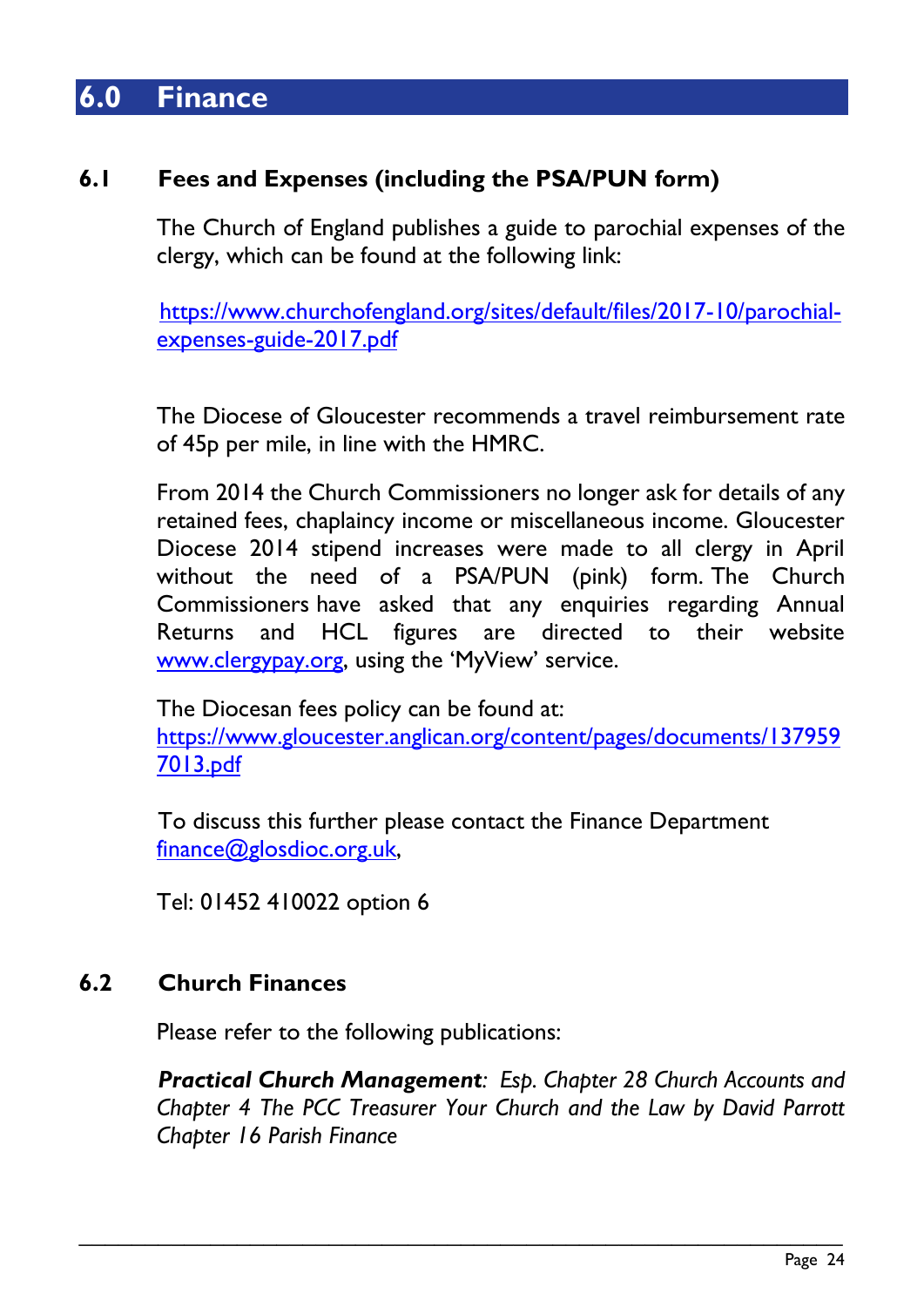*PCC Accountability: The Charities Act 2011 and the PCC. Church House Publishing; 4th edition Church Representation Rules*

[http://www.parishresources.org.uk/wp-content/uploads/PCC-](http://www.parishresources.org.uk/wp-content/uploads/PCC-Accountability-5th-Edition.pdf)[Accountability-5th-Edition.pdf](http://www.parishresources.org.uk/wp-content/uploads/PCC-Accountability-5th-Edition.pdf)

## *The Church Treasurer's Handbook by Robert Leach. Canterbury Press. Revised edition January 2012*

The Charities Act 2011 specifies that PCCs (and other excepted charities) with gross income in excess of a special registration threshold (currently £100,000 per annum) must register with the Charity Commission. Details of the registration process are available on the Parish Resources website [www.parishresources.org.uk.](http://www.parishresources.org.uk/) Dispensation from registration can be sought from the Charity Commission where the income threshold of £100,000 per annum has been exceeded only because of an exceptional and non-recurring item.

Excepted status remains for all PCCs which are not registered with the Charity Commission. Excepted charities do not have a charity registration number and do not have to file an annual report and accounts with the Commission unless specifically requested.

All PCCs, registered and accepted, must, however (under the Church Representation Rules), send a copy of the Annual Report and Accounts to the Secretary of the Diocesan Board of Finance. They must also be provided to the public upon written request. PCCs are charitable bodies and may, therefore, claim tax refunds on Gift Aid contributions, receive investment income without deduction of income tax and in general enjoy all the other tax reliefs available to registered charities.

## <span id="page-24-0"></span>**6.3 Thresholds**

The Parish Resources website provides lots of guidance on church finances and the different rules that apply at different financial thresholds:

[www.parishresources.org.uk/resources-for-treasurers/](http://www.parishresources.org.uk/resources-for-treasurers/)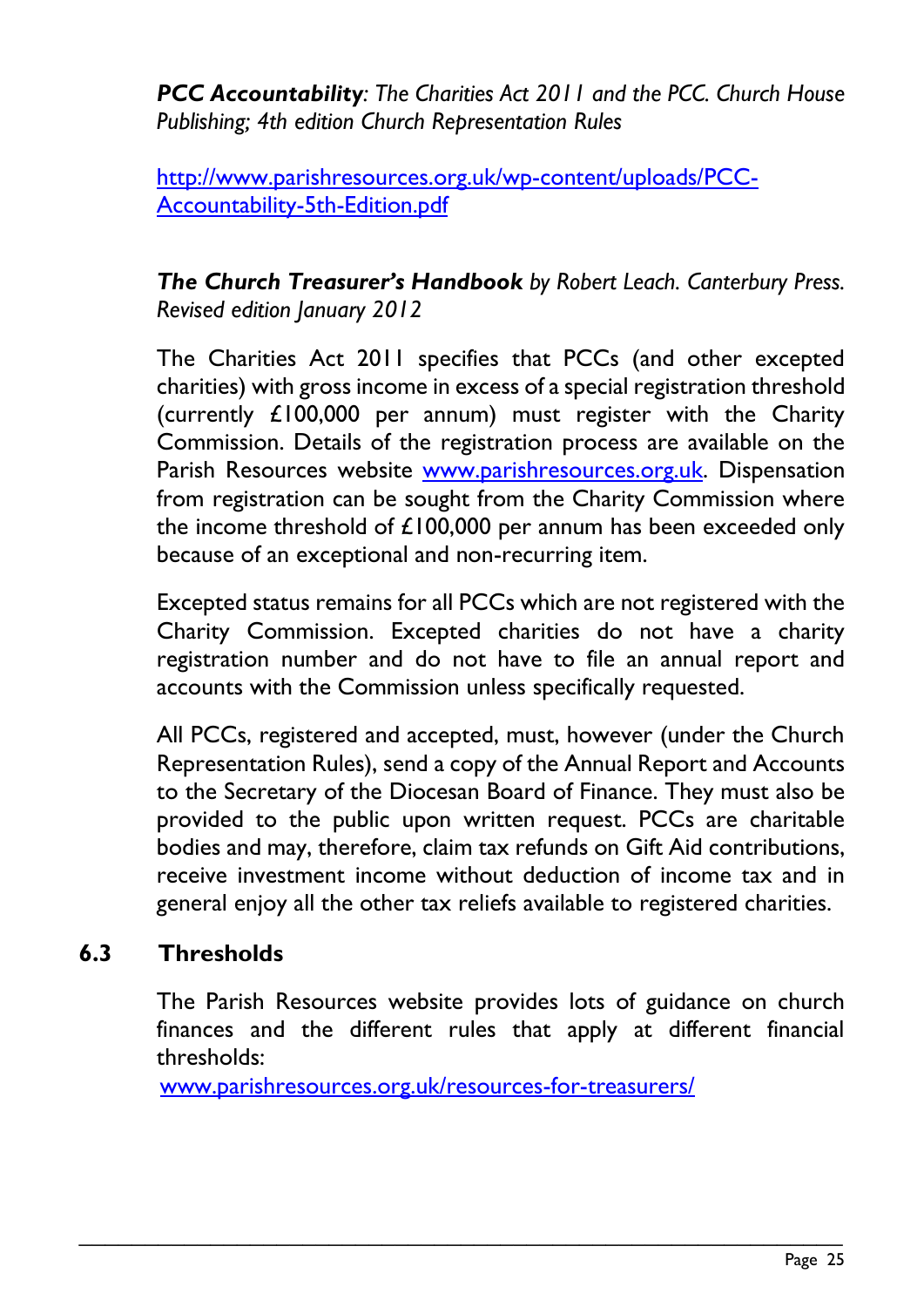|                                                                     | Income up to<br>£100 <sub>k</sub> | Income between £100k<br>& £250k                                                 | Income over £250k<br>but less than £1m                                                                                                                                  |
|---------------------------------------------------------------------|-----------------------------------|---------------------------------------------------------------------------------|-------------------------------------------------------------------------------------------------------------------------------------------------------------------------|
| <b>Basis of</b><br>preparation<br>of annual<br>accounts             | Receipts &<br>payments            | You can still choose to<br>prepare accounts on the<br>receipts & payments basis | Must produce accounts<br>on the accruals basis                                                                                                                          |
| <b>External</b><br>scrutiny                                         | Independent<br>examination        | Independent examination                                                         | Independent<br>examination by a<br>qualified accountant,<br>unless income is $\geq \text{L}$ lm<br>or assets $>$ £3.26m,<br>when in either case an<br>audit is required |
| <b>Required to</b><br>register<br>with the<br>Charity<br>Commission | No                                | Normally yes – there are<br>exceptions                                          | Yes                                                                                                                                                                     |

 Church Representation Rules Part 2:8 says that annual accounts must be displayed for seven days before the APCM and must be sent to the secretary of the Diocesan Board of Finance (The Director of Finance) within 28 days after the APCM.

The treasurer gathers and reports financial information. It is the PCC that sets policy and makes financial decisions which the treasurer will carry out on its behalf.

The incumbent needs to know how to ask the right questions in order to get the information the PCC needs to make decisions. Having good information (and not just figures) is vital to plan the activities of the church.

## **Contact**

 Julie Ridgway, Head of Finance (Church House) Email: [jridgway@glosdioc.org.uk](mailto:jridgway@glosdioc.org.uk) Tel: 01452 835564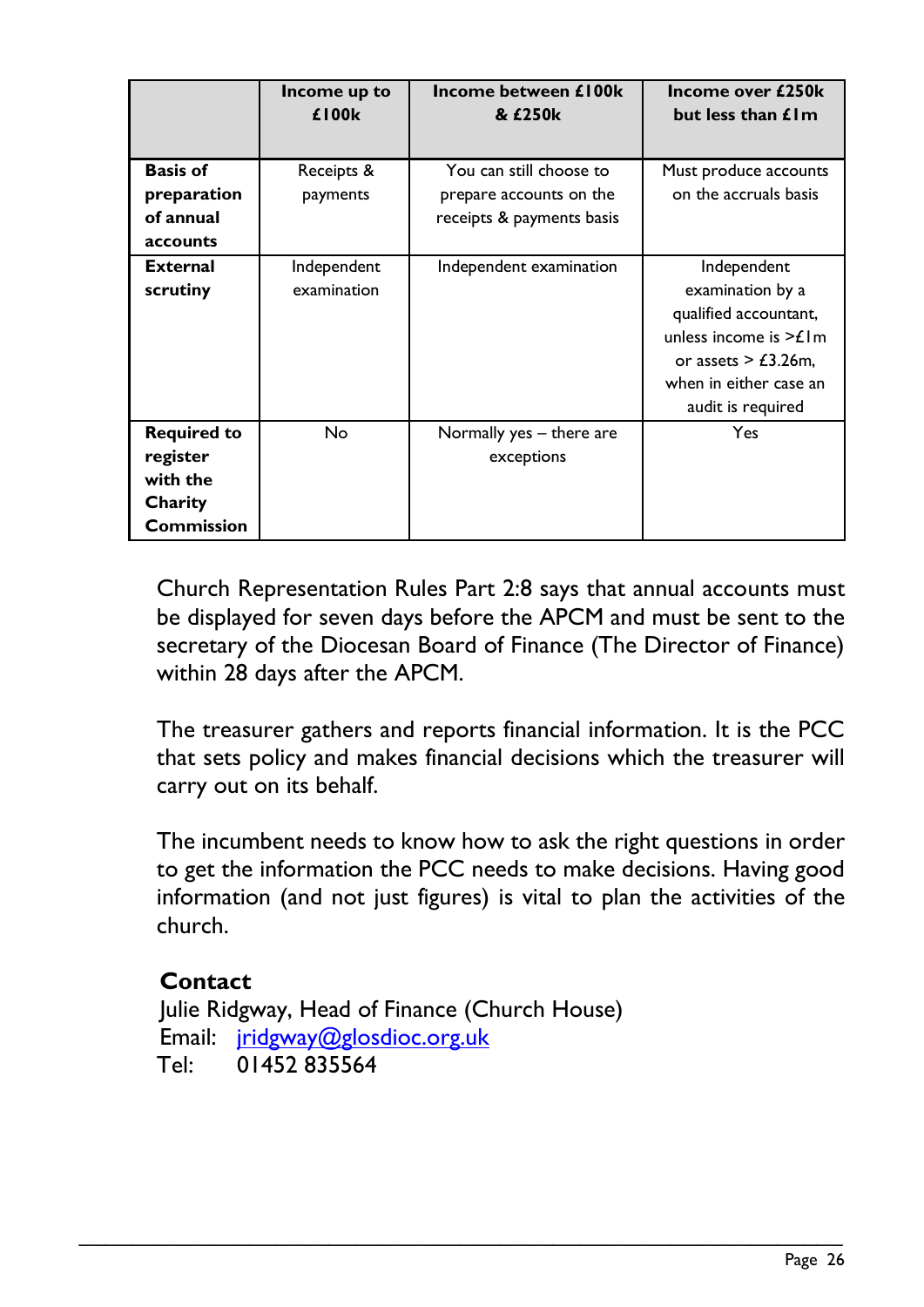# <span id="page-26-0"></span>**6.4 The Parish Giving Scheme (PGS)**

The PGS has been set up to help parishes best manage their regular donations. The donations are made by individuals by direct debit and can be made on a monthly, quarterly or annual basis. Even though donations are made to the Parish Giving Scheme, they are restricted to the chosen parish (beneficiary). The donation, including any Gift Aid, is passed back to the parish within ten days of collection.

The unique feature of the PGS is the option for the donor to commit in principle to increase their gift annually in line with inflation. Whilst this is a voluntary decision it is one that could potentially have a huge impact on the life and future of the church. Through a generous commitment from the donor, the beneficiary is assured of a regular, tax efficient source of income which has the capacity to increase with the cost of living.

The scheme is free to parishes and can provide annual printouts of information needed by the PCC and giving officer.

## **Contacts**

The PGS Helpline Email: [info@parishivingscheme.org.uk](mailto:info@parishivingscheme.org.uk)  Tel: 01452 835595

Helen Taylor, Head of Operations (full-time) Email: [Helen@parishgivingscheme.org.uk](mailto:Helen@parishgivingscheme.org.uk) Tel: 01452 835533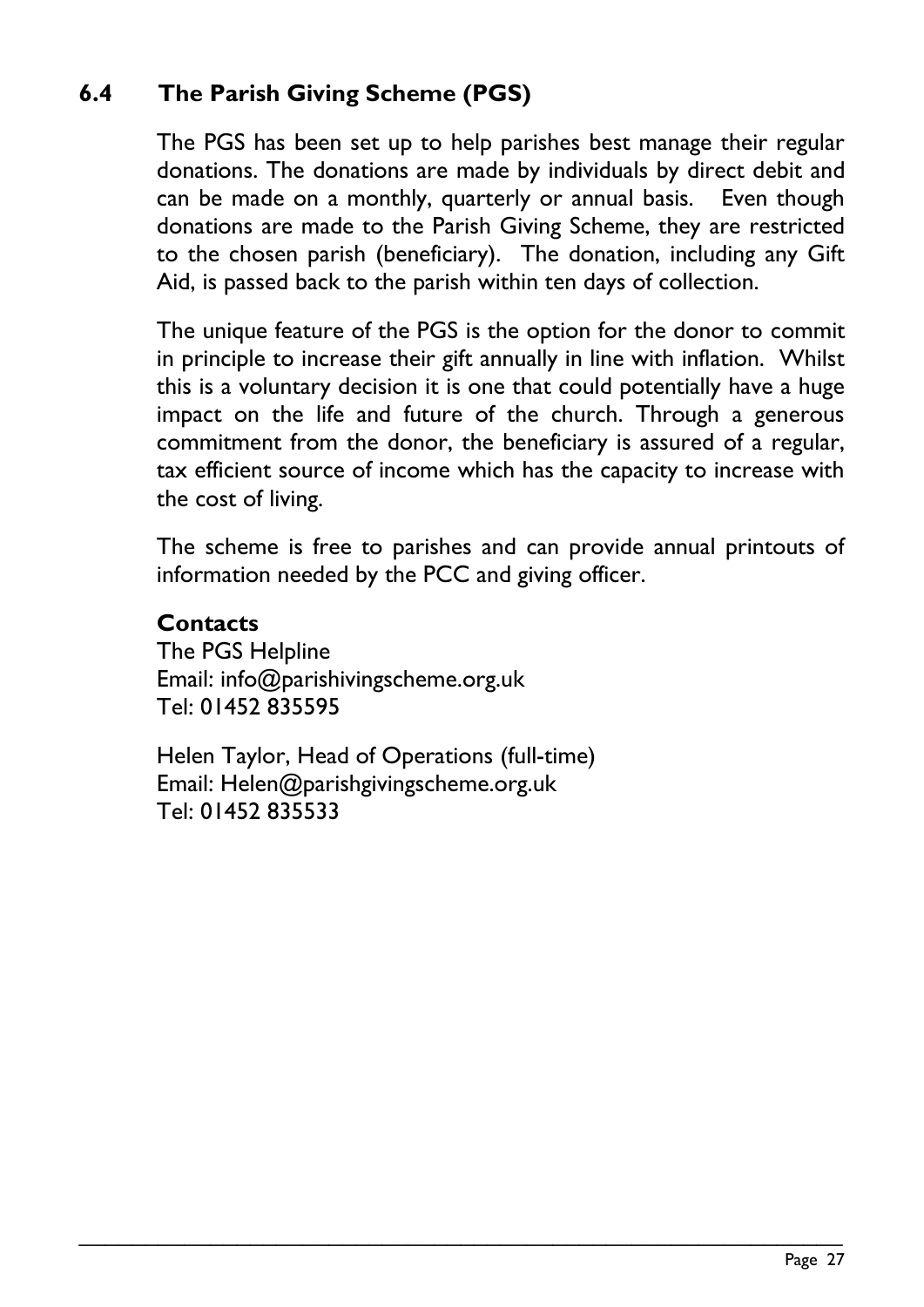# <span id="page-27-0"></span>**7.0 Churchyards and Church Buildings**

## <span id="page-27-1"></span>**7.1 Introduction**

The Gloucester DAC consists of formal members and consultants, all of whom volunteer their time and professional knowledge to assist parishes in looking after and appreciating their church buildings. The DAC also has a statutory duty to advise the chancellor about any requests under the faculty system for works affecting churches or churchyards and their contents. It is the chancellor who makes the decision of whether to grant a faculty or not, taking into account the advice by the DAC, the advice of consultative bodies, and any responses received from members of the public.

The DAC and its members are here to help you and offer a fantastic range of free advice to parishes, often visiting churches to help with their enquiries. A list of all their particular areas of expertise can be found by clicking on the web link here:

[https://www.gloucester.anglican.org/wp](https://www.gloucester.anglican.org/wp-content/uploads/2019/04/DAC-Membership-and-specialisms-2019-1.pdf)[content/uploads/2019/04/DAC-Membership-and-specialisms-2019-](https://www.gloucester.anglican.org/wp-content/uploads/2019/04/DAC-Membership-and-specialisms-2019-1.pdf) [1.pdf](https://www.gloucester.anglican.org/wp-content/uploads/2019/04/DAC-Membership-and-specialisms-2019-1.pdf)

## <span id="page-27-2"></span>**7.2 Churchyards**

Please see diocesan website:-

[www.gloucester.anglican.org/parish-life/church-buildings-and](http://www.gloucester.anglican.org/parish-life/church-buildings-and-churchyards/churchyards/)[churchyards/churchyards/](http://www.gloucester.anglican.org/parish-life/church-buildings-and-churchyards/churchyards/)

Churchyards (where they exist) are an integral part of church life and an important aspect of ministry. However, they can be a cause for concern and every incumbent needs to know the rules and regulations governing churchyards including who can be buried there, and what is allowed by way of memorial.

The most common mistakes or problems with churchyards are:

- Failure to consult all family members about a burial or memorial
- Misunderstanding about who owns memorials and headstones and who is liable for damage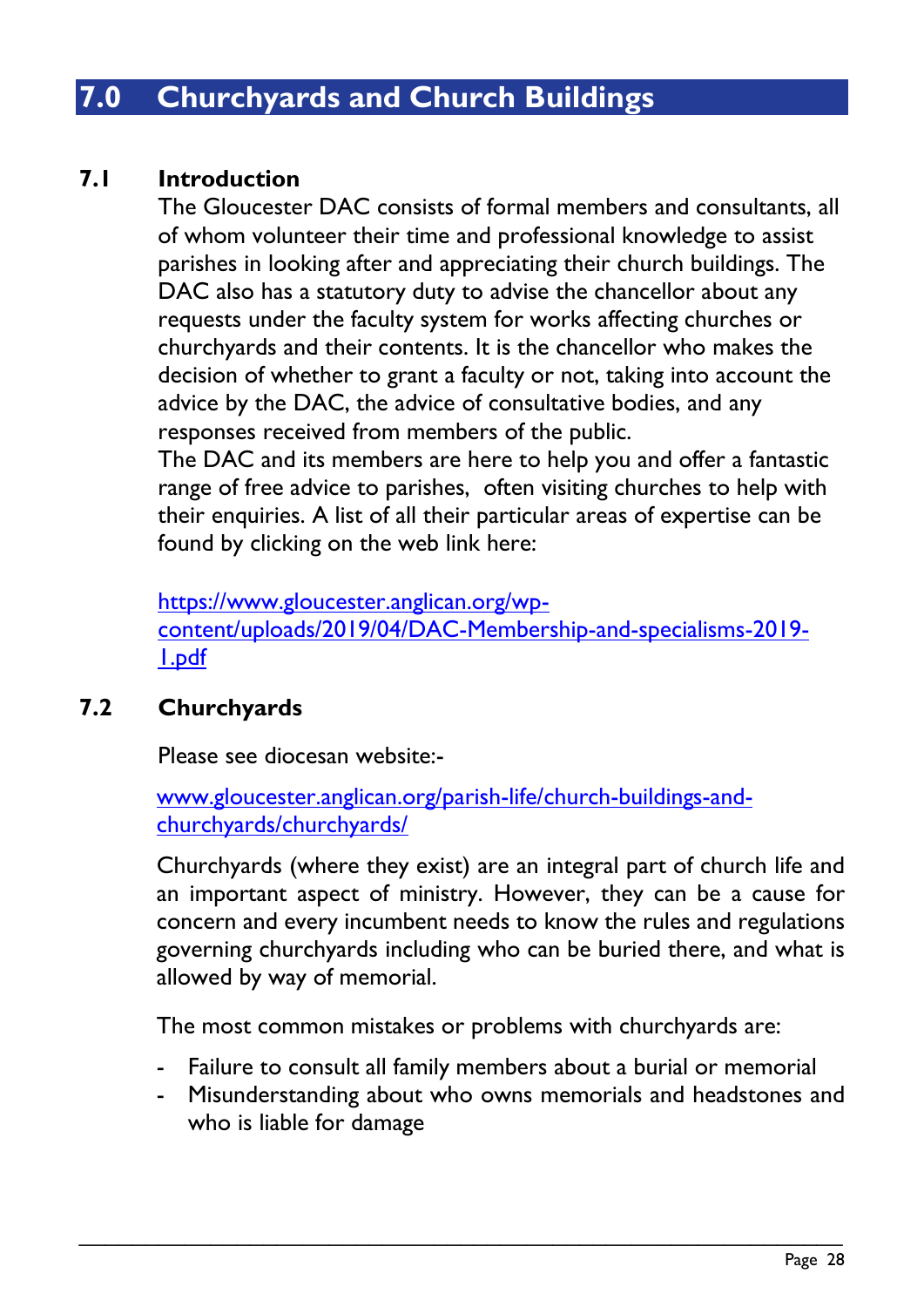- Allowing headstones or memorials that do not comply with diocesan regulations
- The proliferation of items in a churchyard that are not permitted
- The failure to keep a proper record
- The reservation of grave spaces

On the diocesan website you will find the Gloucester Diocesan Churchyard Regulations 2015. These are essential reading.

Also, highly recommended is 'The Churchyards Handbook' Ed. Thomas Cocke, Church House Publishing, 2001.

The monuments, structures and boundaries contained within and enclosing the churchyard are all subject to Faculty Jurisdiction and advice is available to those who are currently maintaining churchyards, or looking to make changes and additions.

## **Faculties for the reservation of grave space and exhumations are not dealt with by the DAC and church buildings team and you will therefore need to contact the Diocesan Registrar directly for more information and the necessary forms.**

If you have any queries regarding churchyards or memorials please contact your Area Dean, your Archdeacon or the Church Buildings Team at the Diocese

# <span id="page-28-0"></span>**7.3 Maintenance and Repair and Quinquennial Inspections (QIs)**

\_\_\_\_\_\_\_\_\_\_\_\_\_\_\_\_\_\_\_\_\_\_\_\_\_\_\_\_\_\_\_\_\_\_\_\_\_\_\_\_\_\_\_\_\_\_\_\_\_\_\_\_\_\_\_\_\_\_

All consecrated churches must be inspected every five years by a person appointed by the PCC to assess their condition. The previous requirement for the appointed person to be 'approved' and feature on a list maintained by the Diocesan Advisory Committee (DAC), has now been removed, but PCCs are required to seek the advice of the DAC before making a new appointment, and to ensure that the appointed person has relevant skills and experience. In this diocese parishes need to make the arrangements for the QI inspection by approaching the architect/surveyor directly and also pay for this according to fees set by the diocese. . The report which follows the inspection is extremely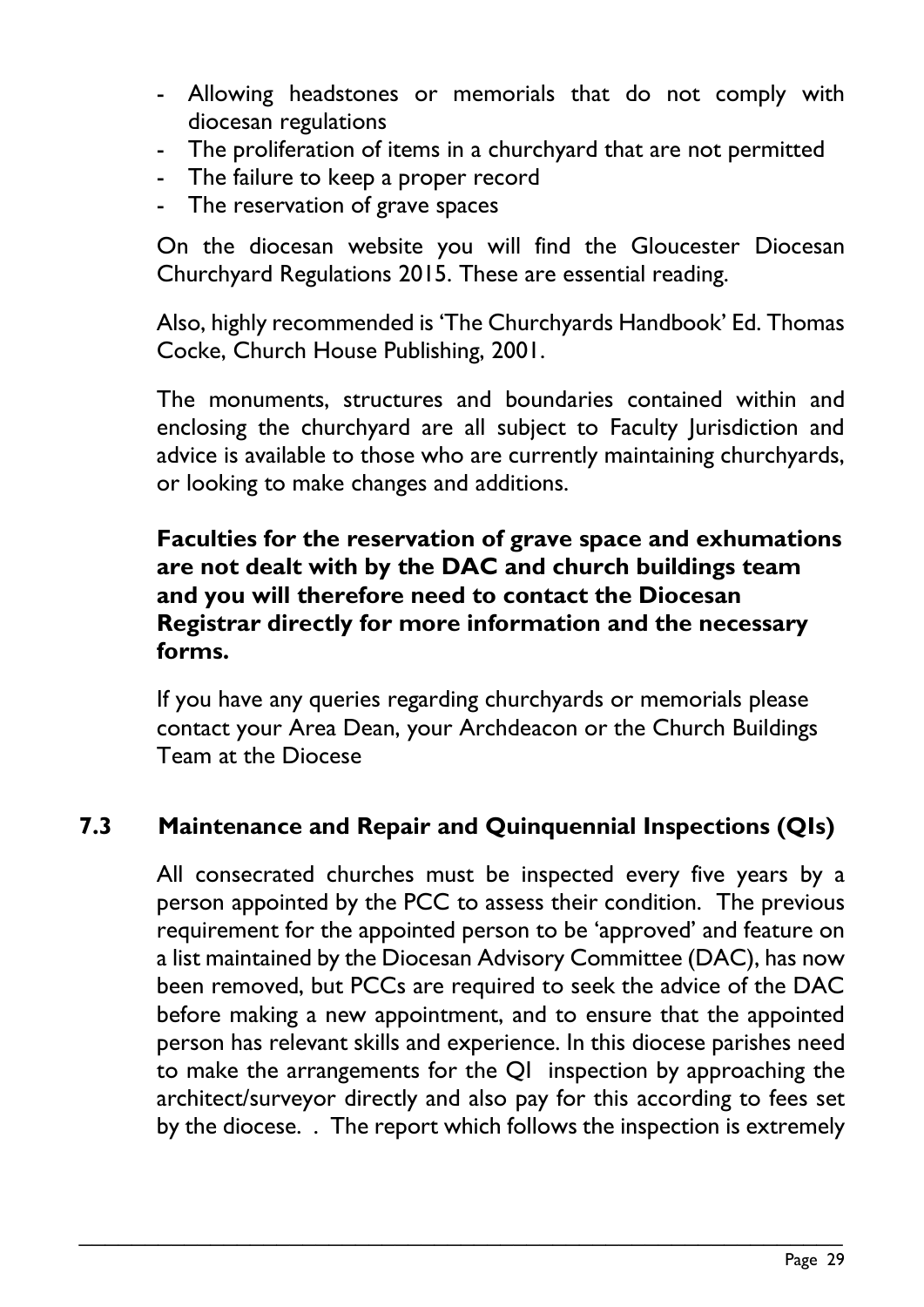useful in helping parishes to plan ahead and schedule maintenance work into the future.

For advice on understanding QIs, how to go about appointing architects or surveyors, and general maintenance please consult the Repairs and QIs section of the website at:

[www.gloucester.anglican.org/parish-life/church-buildings-and](http://www.gloucester.anglican.org/parish-life/church-buildings-and-churchyards/repairs-and-qis/)[churchyards/repairs-and-qis/](http://www.gloucester.anglican.org/parish-life/church-buildings-and-churchyards/repairs-and-qis/)

or a member of the Church Buildings Team.

Maintenance Booker is a service developed by the National Churches Trust, which makes it easier for churches to access experienced building maintenance contractors. The website enables parishes to obtain quotes for works such: as rainwater goods maintenance, lighting protection inspections, tree surveys, asbestos surveys and others.

<https://www.maintenancebooker.org.uk/>

## <span id="page-29-0"></span>**7.4 Reordering – Where to start**

Whether your PCC has grand plans for a complete overhaul or more modest proposals for change, the key for reordering is to ask for the help of the church buildings team as early as possible. Dependent upon the scope of works we can talk you through the stages of the process and help offer advice on not just the practical aspects such as kitchens and toilets but also fundraising and community consultation.

A good deal of advice is available on the 'Making Changes' section of our website at:

[www.gloucester.anglican.org/parish-life/church-buildings-and](http://www.gloucester.anglican.org/parish-life/church-buildings-and-churchyards/making-changes/)[churchyards/making-changes/](http://www.gloucester.anglican.org/parish-life/church-buildings-and-churchyards/making-changes/)

\_\_\_\_\_\_\_\_\_\_\_\_\_\_\_\_\_\_\_\_\_\_\_\_\_\_\_\_\_\_\_\_\_\_\_\_\_\_\_\_\_\_\_\_\_\_\_\_\_\_\_\_\_\_\_\_\_\_

where you will find useful links to national guidance by both Historic England and the Church Buildings Council, as well as a series of guidance notes which we have written to help make planning projects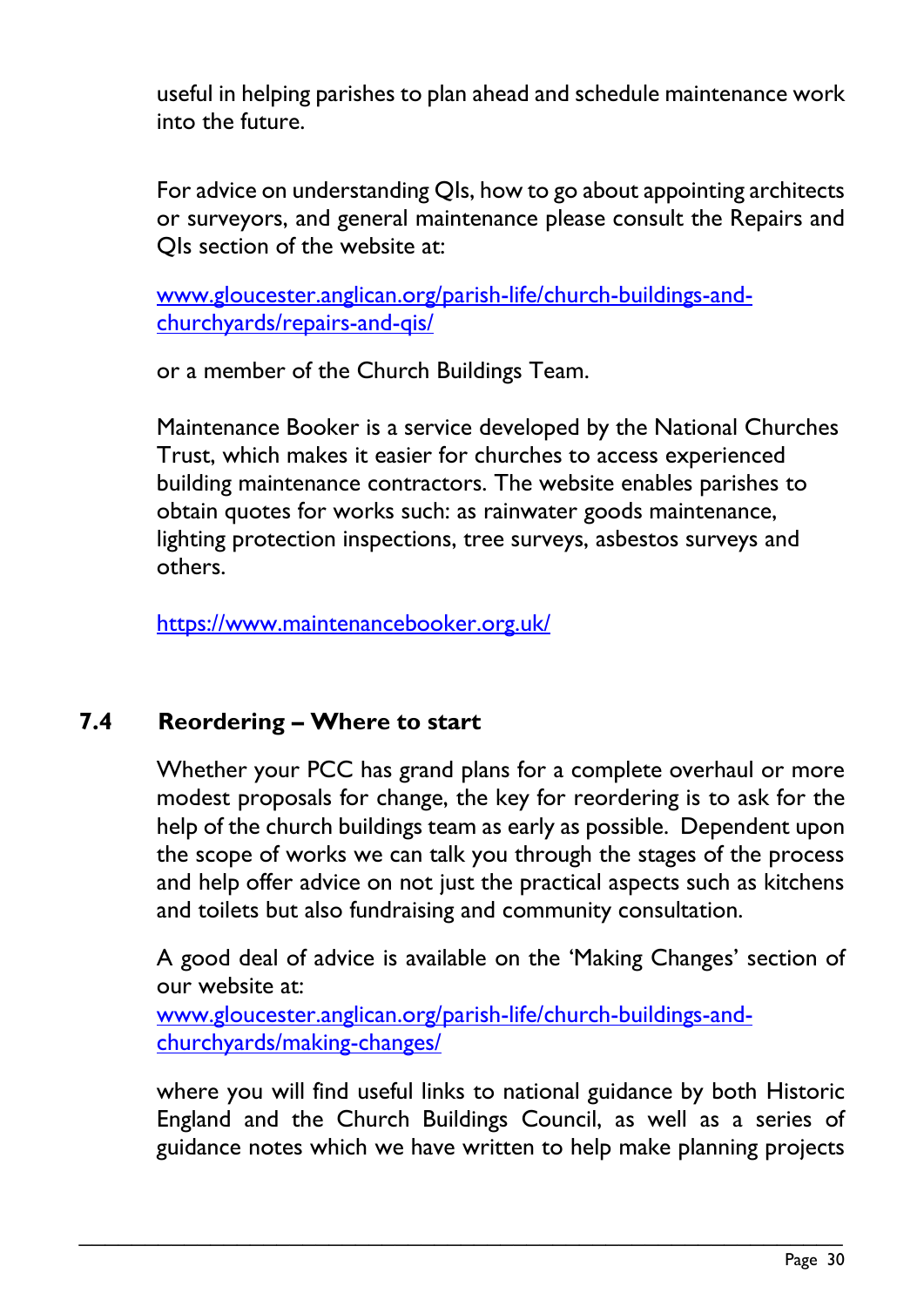more manageable. In addition, the 'Grants, Fundraising and Money' section of the website has a wealth of advice about funding church building and churchyard related works, as well as a series of links to other funding bodies:

[www.churchcare.co.uk/churches](http://www.churchcare.co.uk/churches)

## <span id="page-30-0"></span>**7.5 Faculties – When do I need one and how do I apply?**

A faculty, which is the Chancellor's permission to carry out works in churches and churchyards may be needed for a wide range of works. From reordering to creating a new Garden of Remembrance, disposals and introduction of new items, as well as schemes affecting bells, organs and items of particular significance, a faculty is required before works can be implemented. It is really important that you check whether or not a faculty is needed at an early stage by contacting either a member of the Church Buildings Team or your Archdeacon. Plenty of useful guidance is available from the diocesan website at:

[www.gloucester.anglican.org/parish-life/church-buildings-and](http://www.gloucester.anglican.org/parish-life/church-buildings-and-churchyards/faculties/)[churchyards/faculties/](http://www.gloucester.anglican.org/parish-life/church-buildings-and-churchyards/faculties/)

If you have any queries about what information may be needed to support the application, please contact the Church Buildings Team for advice. Faculty applications are discussed at Diocesan Advisory Committee (DAC) meetings approximately every six weeks and an up to date calendar of meetings can be accessed from:

[www.gloucester.anglican.org/parish-resources/church-buildings-and](http://www.gloucester.anglican.org/parish-resources/church-buildings-and-churchyards/diocesan-advisory-committee-dac/)[churchyards/diocesan-advisory-committee-dac/](http://www.gloucester.anglican.org/parish-resources/church-buildings-and-churchyards/diocesan-advisory-committee-dac/)

In 2015, new Faculty Jurisdiction Rules came into force. These rules introduced a number of matters which may be undertaken without a faculty. There are two lists: List A – matters which may be undertaken without the need for consultation, and List B – matters which may be undertaken without a faculty subject to consultation.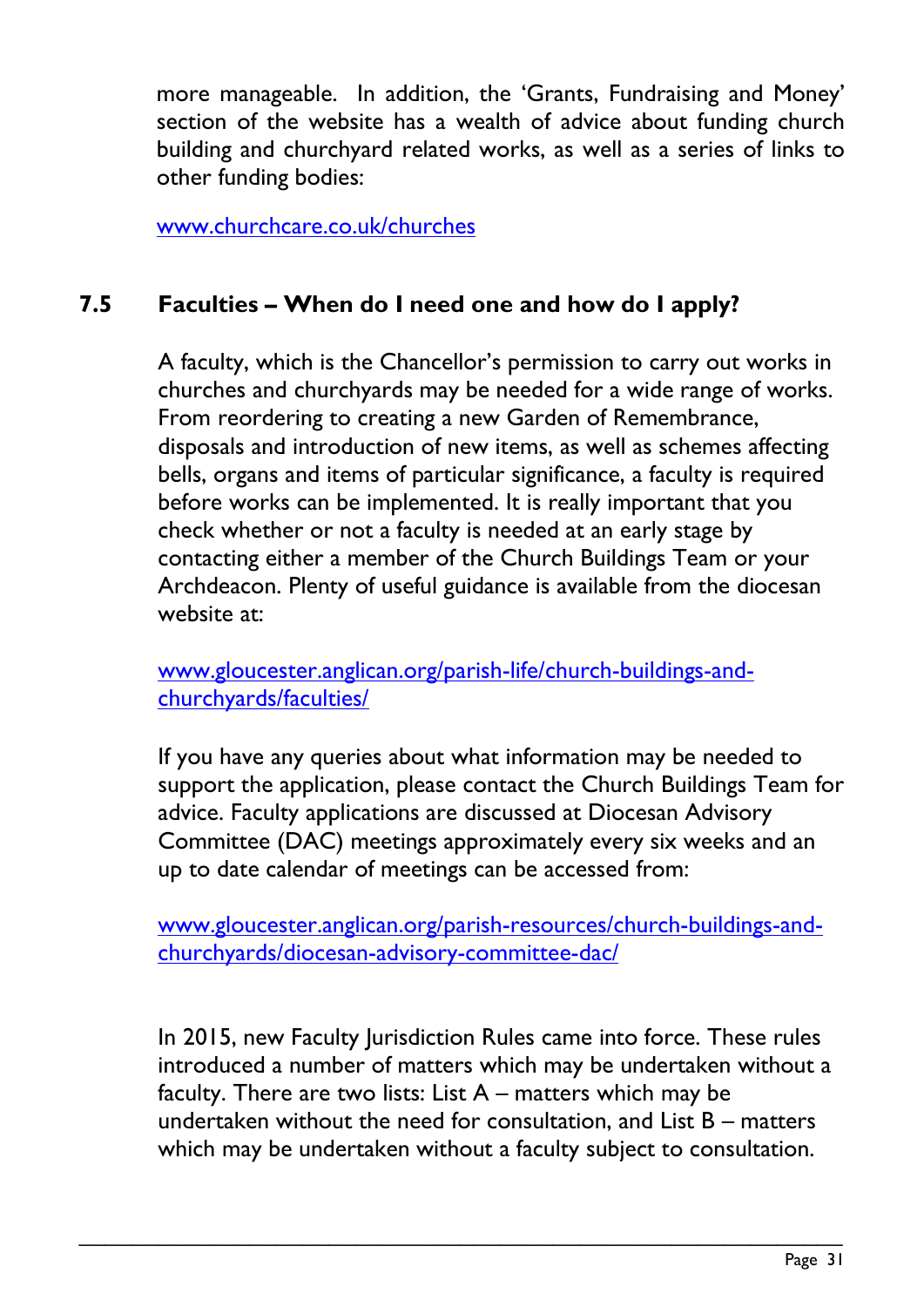List B matters are referred to the relevant archdeacon who gives notice in writing before the specified work can be carried out. Both lists are available to download from the diocesan website.

In 2018 the Diocese of Gloucester has joined the national online faculty system. Parishes can submit all their applications via the online portal, be able to check on progress, see who is responsible for taking next steps of action and respond to any queries raised during the course of an application.

<https://facultyonline.churchofengland.org/home>

# **Contact: DAC (Churches, Faculty, Churchyards)**

Senior Church Buildings Officer: Natalie Fenner (Tues- Thurs) Tel: 01452 835593

Church Buildings Officer & DAC Secretary: Adam Klups Tel: 01452 835567

Church Buildings Administrator: Catherine McGirr Tel: 01452 835593

[dac@glosdioc.org.uk](mailto:dac@glosdioc.org.uk) or 01452 835590 Church House – The Old Deanery, College Green, Gloucester, GL1  $2IY$ 

\_\_\_\_\_\_\_\_\_\_\_\_\_\_\_\_\_\_\_\_\_\_\_\_\_\_\_\_\_\_\_\_\_\_\_\_\_\_\_\_\_\_\_\_\_\_\_\_\_\_\_\_\_\_\_\_\_\_

## **Registrar**

Mr Jos Moule, Diocesan Registrar [gloucesterregistry@vwv.co.uk](mailto:gloucesterregistry@vwv.co.uk)  Tel: 0117 925 2020 Gloucester Diocesan Registry Veale Wasbrough Vizards Narrow Quay House Narrow Quay Bristol BS1 4QA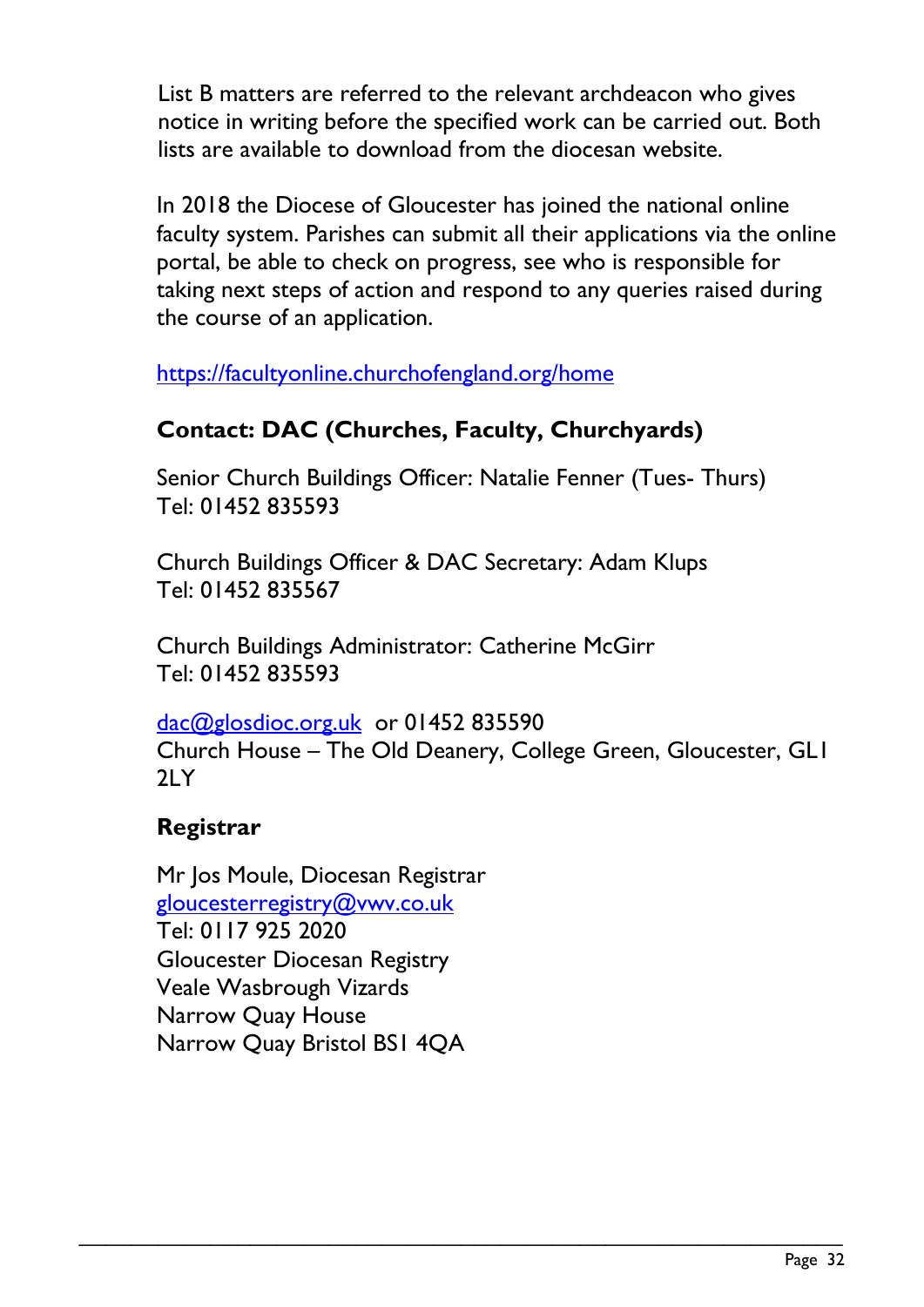# <span id="page-32-0"></span>**8.0 HR and Safeguarding**

## <span id="page-32-1"></span>**8.1 Human Resources Support**

The role of the Head of Diocesan Human Resources & Safeguarding (HR) in the diocese is to support the diocese, priest and parish in all matters of personnel, employment, volunteer management, and HR issues.

In addition, where issues of concern regarding a priest are raised, HR will, while working with all individuals, and the archdeacons, and others, offer advice on both informal and formal processes and responsibilities to each party involved to support clarity at each stage.

Being able to be professionally objective throughout any process HR can be approached to discuss anything in confidence at any stage.

Please check the HR pages at:

<http://www.gloucester.anglican.org/parish-resources/hr/>

#### <span id="page-32-2"></span>**8.2 Safeguarding**

All clergy are required to comply with all diocesan guidelines for safeguarding and protecting children and adults at risk.

This includes matters of training and awareness raising; safer recruitment; parish policy and practice, including the PCC in discussions.

The Diocesan Safeguarding Team that supports both the diocese and the cathedral are available inside and outside office hours, and have a range of template documents, and other resources to support and advise. All this is available through this link:

\_\_\_\_\_\_\_\_\_\_\_\_\_\_\_\_\_\_\_\_\_\_\_\_\_\_\_\_\_\_\_\_\_\_\_\_\_\_\_\_\_\_\_\_\_\_\_\_\_\_\_\_\_\_\_\_\_\_

[www.gloucester.anglican.org/safeguarding](http://www.gloucester.anglican.org/safeguarding)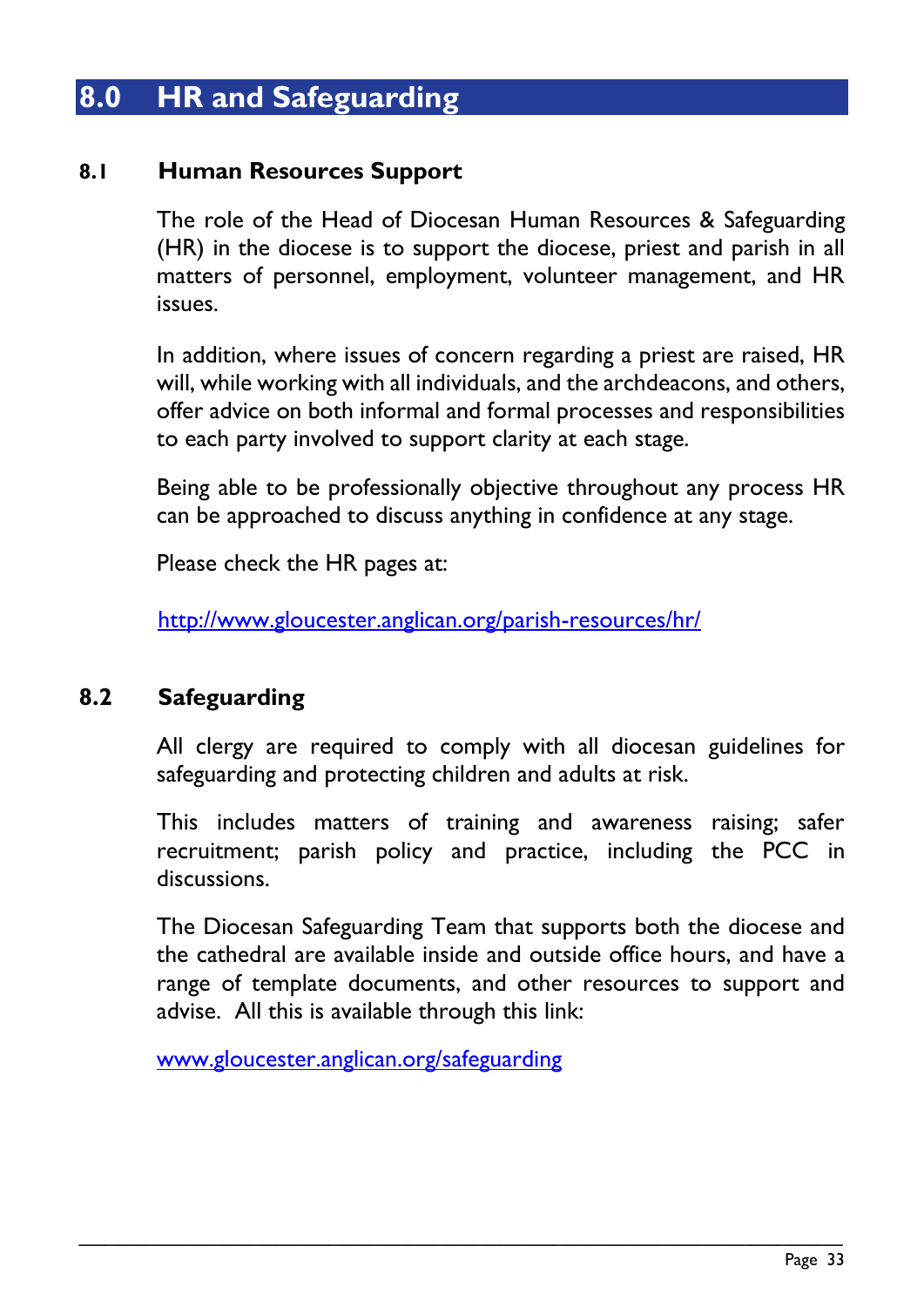# <span id="page-33-0"></span>**8.3 Employing Staff**

Every PCC as a legal employing body must ensure that it complies with not only statutory requirements but its own financial management procedures and other arrangements.

In employment terms the basic requirements for any employee is:

- A job description and person specification
- A Statement of Particulars
- An employment handbook.

All employees and volunteers should be recruited using Safer Recruitment methods.

Bespoke advice for each situation is available and template documents are all available.

Further information can be found in the parish handbook:

[www.gloucester.anglican.org/ministry-vocations-and](http://www.gloucester.anglican.org/ministry-vocations-and-discipleship/information-for-clergy/clergy-and-parish-handbook/)[discipleship/information-for-clergy/clergy-and-parish-handbook/](http://www.gloucester.anglican.org/ministry-vocations-and-discipleship/information-for-clergy/clergy-and-parish-handbook/)

#### **Contact**

Judith Knight, Head of HR & Safeguarding Email: [jknight@glosdioc.org.uk](mailto:jknight@glosdioc.org.uk)

## <span id="page-33-1"></span>**8.4 Health and Safety Risk Assessments**

Refer to Health and Safety Executive (HSE) website for all risk assessments and health and safety.

\_\_\_\_\_\_\_\_\_\_\_\_\_\_\_\_\_\_\_\_\_\_\_\_\_\_\_\_\_\_\_\_\_\_\_\_\_\_\_\_\_\_\_\_\_\_\_\_\_\_\_\_\_\_\_\_\_\_

[www.hse.gov.uk](http://www.hse.gov.uk/)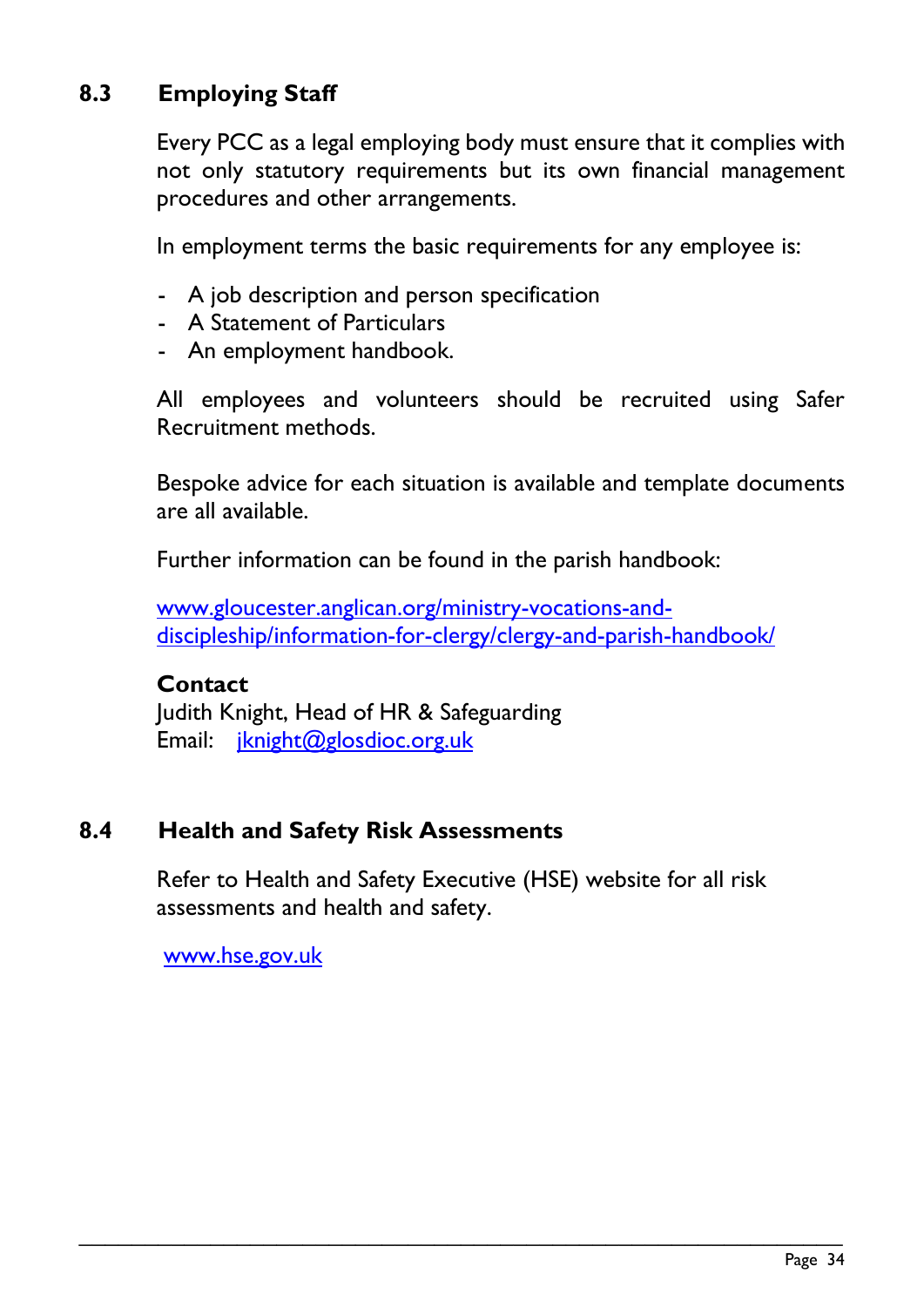# <span id="page-34-0"></span>**9.0 Schools and Academies**

#### <span id="page-34-1"></span>**9.1 Schools and Governance**

The Church of England sees its schools as being at the centre of its mission to the nation and this is set out in the [Church of England Vision](https://www.churchofengland.org/media/2532968/gs_2039_-_church_of_england_vision_for_education.pdf)  [for Education.](https://www.churchofengland.org/media/2532968/gs_2039_-_church_of_england_vision_for_education.pdf) In Gloucester diocese more than 15,000 children attend one of 116 church schools located across the diocese.

Many churches enjoy a thriving relationship with their local school (whether they have a Christian foundation or not). One of the important ways that the church can serve its local church schools is through the appointment of foundation governors. Foundation governors have a critical role to play in shaping the vision of the school and holding school leadership teams to account for the quality of provision. It is therefore important the PCC nominates people with the requisite skill set to fulfil this role.

[www.gloucester.anglican.org/schools/leadership/](http://www.gloucester.anglican.org/schools/leadership/)

Church schools within the Diocese of Gloucester have been at the forefront of pioneering work on Values in Education for some years. Schools identify a set of Christian values which will underpin the whole life of their community. These values inform the school's vision, aims and ethos, the design of curriculum, all policies, the planning for spiritual and moral development as well as the school's management and governance.

For schools wishing to consider converting to academy status, the Diocese has established its own Multi-Academy Trust – Diocese of Gloucester Academy Trust (DGAT). Any CofE school wishing to become an academy should discuss this in the first instance with the Director of Education.

\_\_\_\_\_\_\_\_\_\_\_\_\_\_\_\_\_\_\_\_\_\_\_\_\_\_\_\_\_\_\_\_\_\_\_\_\_\_\_\_\_\_\_\_\_\_\_\_\_\_\_\_\_\_\_\_\_\_

[www.dgat.org.uk](http://www.dgat.org.uk/)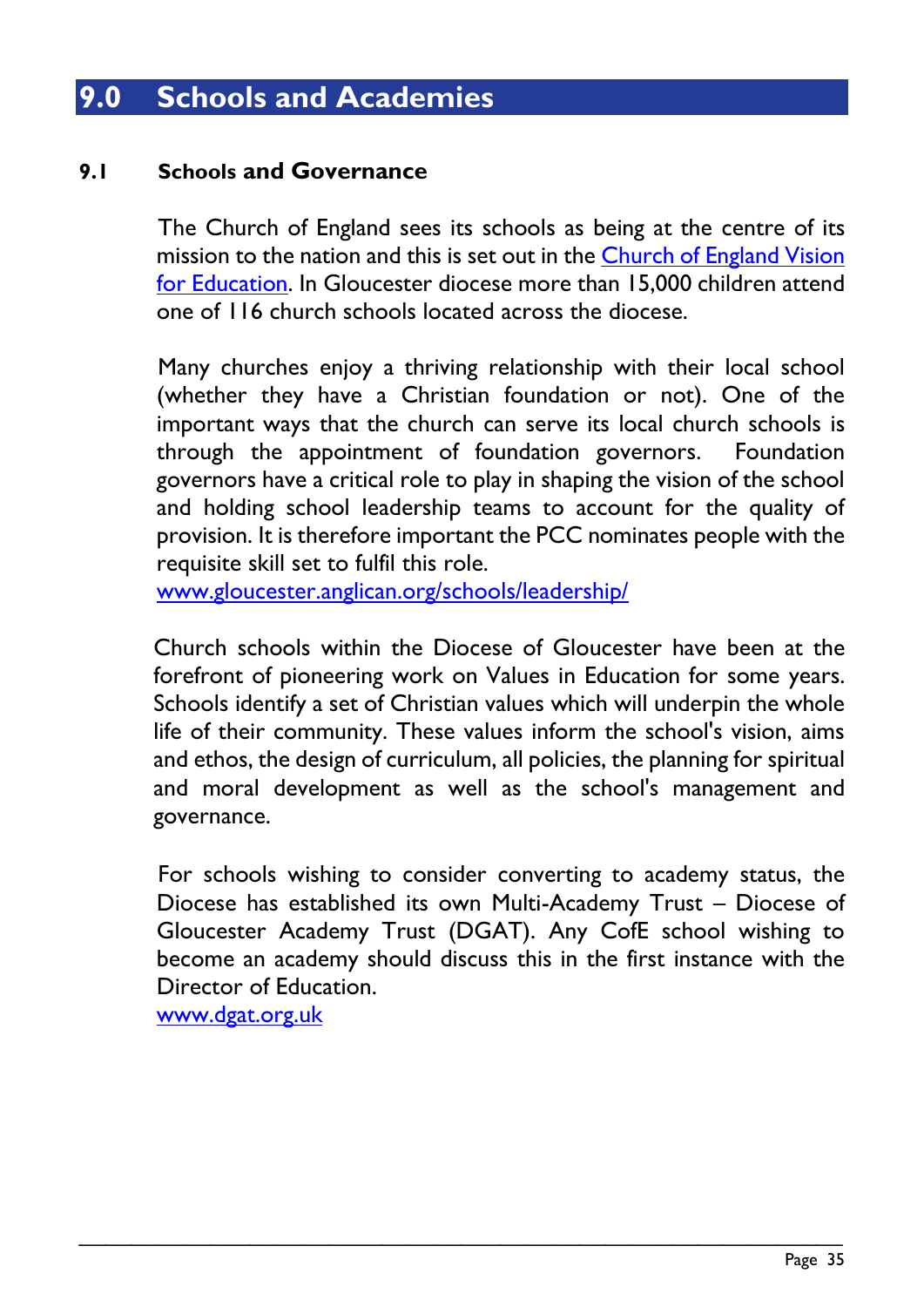# <span id="page-35-0"></span>**9.2 Support for Schools and Academies**

The Diocesan Education Team currently provide expertise in governance, admissions, building projects, models of leadership, school remodeling (amalgamations and federations) SIAMs and Christian distinctiveness for church schools. Current core services provided to schools by the department include:

## *Leadership and Management*

- Appointment of principals and headteachers
- Succession planning and models of school leadership
- School organisation and remodeling
- Mentoring new headteachers
- School improvement and best practice networks

#### *Governance*

- Advice and training for governors/clerks in relation to legal responsibilities
- Appointment process for foundation governors
- Advice on committee structure/terms of reference/constitution and membership and procedural matters
- Professional support for new chairs and clerks.

## *Church School Distinctiveness*

- Coordination of Statutory Inspection of Anglican Schools (SIAMs)
- Church school ethos and vision
- Curriculum development (especially in values education, SMSC, RE and Collective Worship)
- Community cohesion and links with church and parish
- Publication (nationally) of curriculum and leadership material for church schools.

#### *Buildings and admissions*

- Support with building projects for Voluntary Aided schools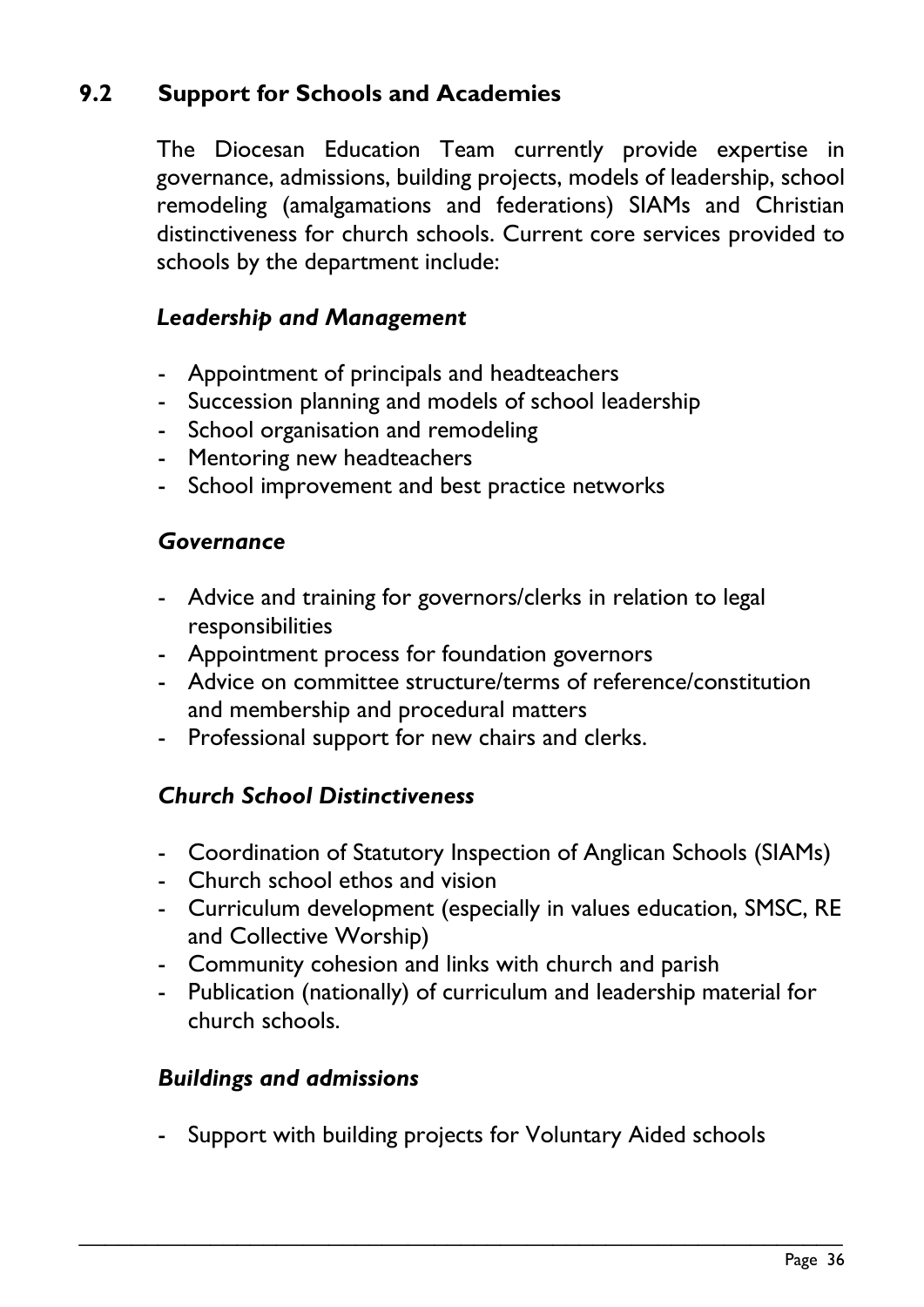- Project management and support with bids for academy capital funding
- Support with admission policies, procedure and appeals
- Each year the diocese organise a number of training events for schools, governors and incumbents. For more information, please visit the diocesan website.

#### **Please do not hesitate to contact us if we can be of any help.**

#### **Contact**

Rachel Howie, Director of Education & CEO of DGAT Email: [rhowie@glosdioc.org.uk](mailto:rhowie@glosdioc.org.uk) Tel: 01452 835542

\_\_\_\_\_\_\_\_\_\_\_\_\_\_\_\_\_\_\_\_\_\_\_\_\_\_\_\_\_\_\_\_\_\_\_\_\_\_\_\_\_\_\_\_\_\_\_\_\_\_\_\_\_\_\_\_\_\_

Clare Woodman, Admin, Buildings & Finance Tel: 01452 835557

Fay Price, PA & Education Administrator Tel: 01452 835539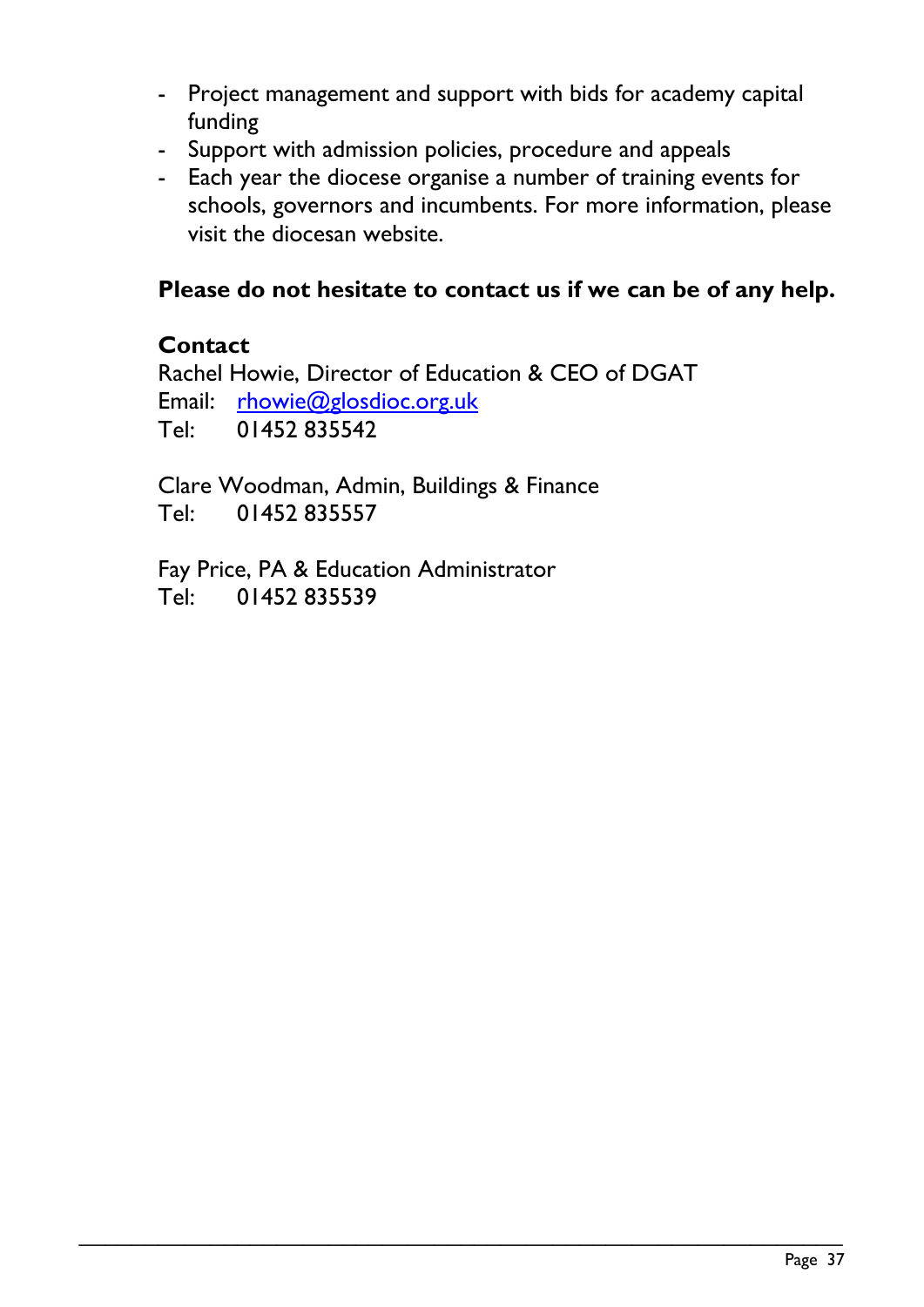## **10.0 Communications**

#### **10.1 Communications**

Three members of staff make up the Communications Team: Lucy Taylor, Katherine Clamp and Sam Cavender. The team is located at Church House, College Green.

 The team offers support in all areas of communication, from media enquiries, to sharing stories, website design and staying safe online. Get in touch to talk through your ideas.

#### **Contact**

Lucy Taylor, Director of Communications and Engagement Email: [ltaylor@glosdioc.org.uk](mailto:ltaylor@glosdioc.org.uk) Tel: 01452 410022 Ext. 250

Katherine Clamp, Senior Communications Officer – Internal Communications

Email: [kclamp@glosdioc.org.uk](mailto:kclamp@glosdioc.org.uk)

Tel 01452 410022 Ext. 291

Sam Cavender, Senior Digital Communications Officer

\_\_\_\_\_\_\_\_\_\_\_\_\_\_\_\_\_\_\_\_\_\_\_\_\_\_\_\_\_\_\_\_\_\_\_\_\_\_\_\_\_\_\_\_\_\_\_\_\_\_\_\_\_\_\_\_\_\_

Email: [scavender@glosdioc.org.uk](mailto:scavender@glosdioc.org.uk)

Tel: 01452 410022 Ext. 291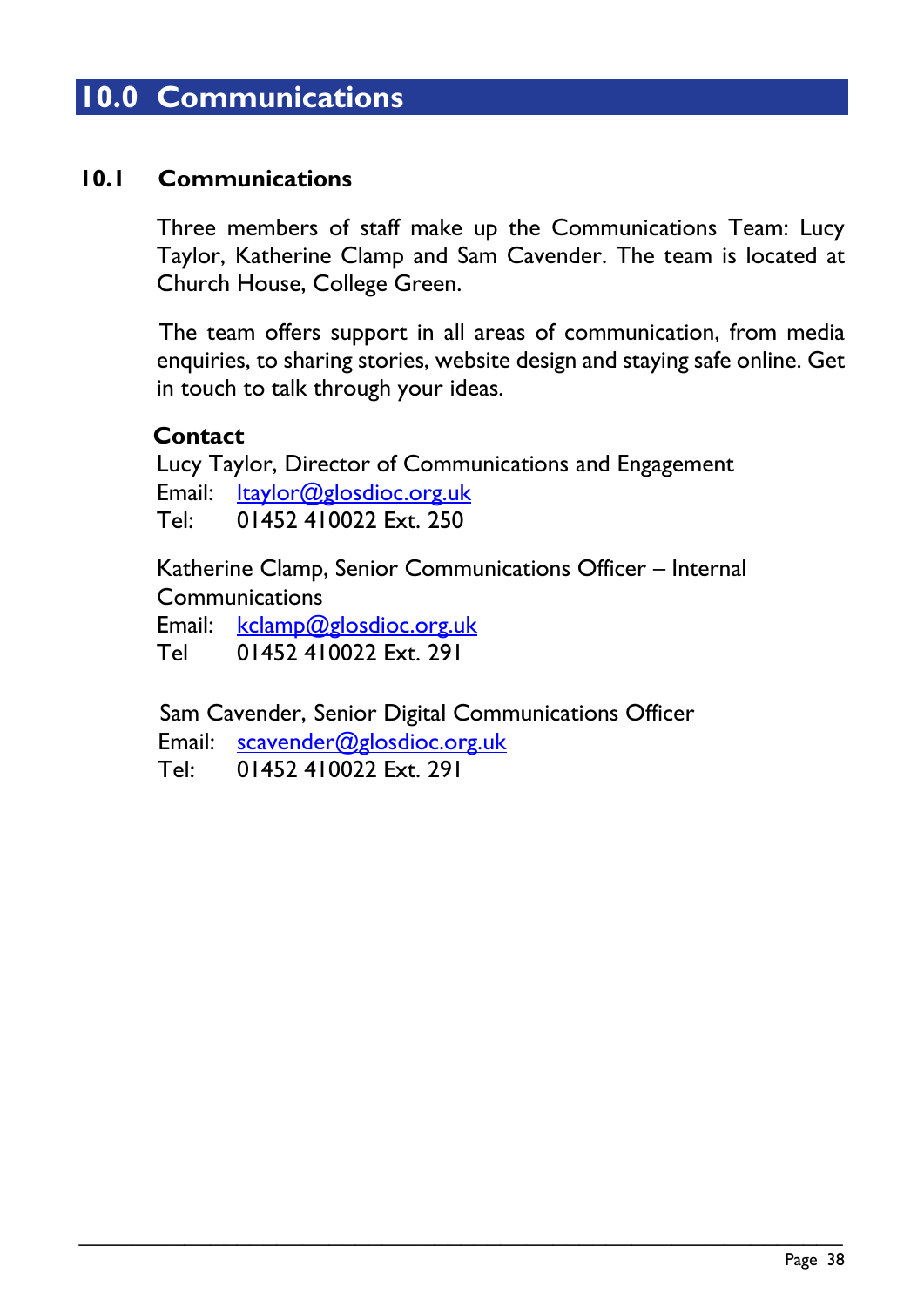## **11.0 Worship**

#### **11.1 Admission of Children to Communion before Confirmation**

The policy of the Diocese of Gloucester, which is fully in accord with principles set out by the House of Bishops, may be found on the diocesan website.

There is a process of consultation / teaching / and PCC decision before children may be admitted to communion before confirmation. Any PCC seeking to introduce this change must contact the Children and Families' Officer of the Diocese. PCCs and incumbents are encouraged to involve the Children and Families' Officer at the earliest possible stage in discussions.

When the formal application to the bishop for permission is made the parish will have to state clearly the teaching materials which will be used and how disabled children of whatever disability will be prepared.

There is no minimum age for a child to be admitted. However, the diocese does not admit babes in arms. The age at which such children may come to confirmation is a pastoral matter for the parish priest and candidate and parents.

It cannot be stressed too vigorously that if children come to worship who have been duly prepared and admitted to communion before confirmation elsewhere (and hence are accustomed to receiving the sacrament) they must be allowed to receive the sacrament, whatever the PCC's view on children being admitted to communion before confirmation.

#### **Contact**

Joanne Wetherall, Children and Families Officer Email: [jwetherall@glosdioc.org.uk](mailto:jwetherall@glosdioc.org.uk) Tel: 01452 835552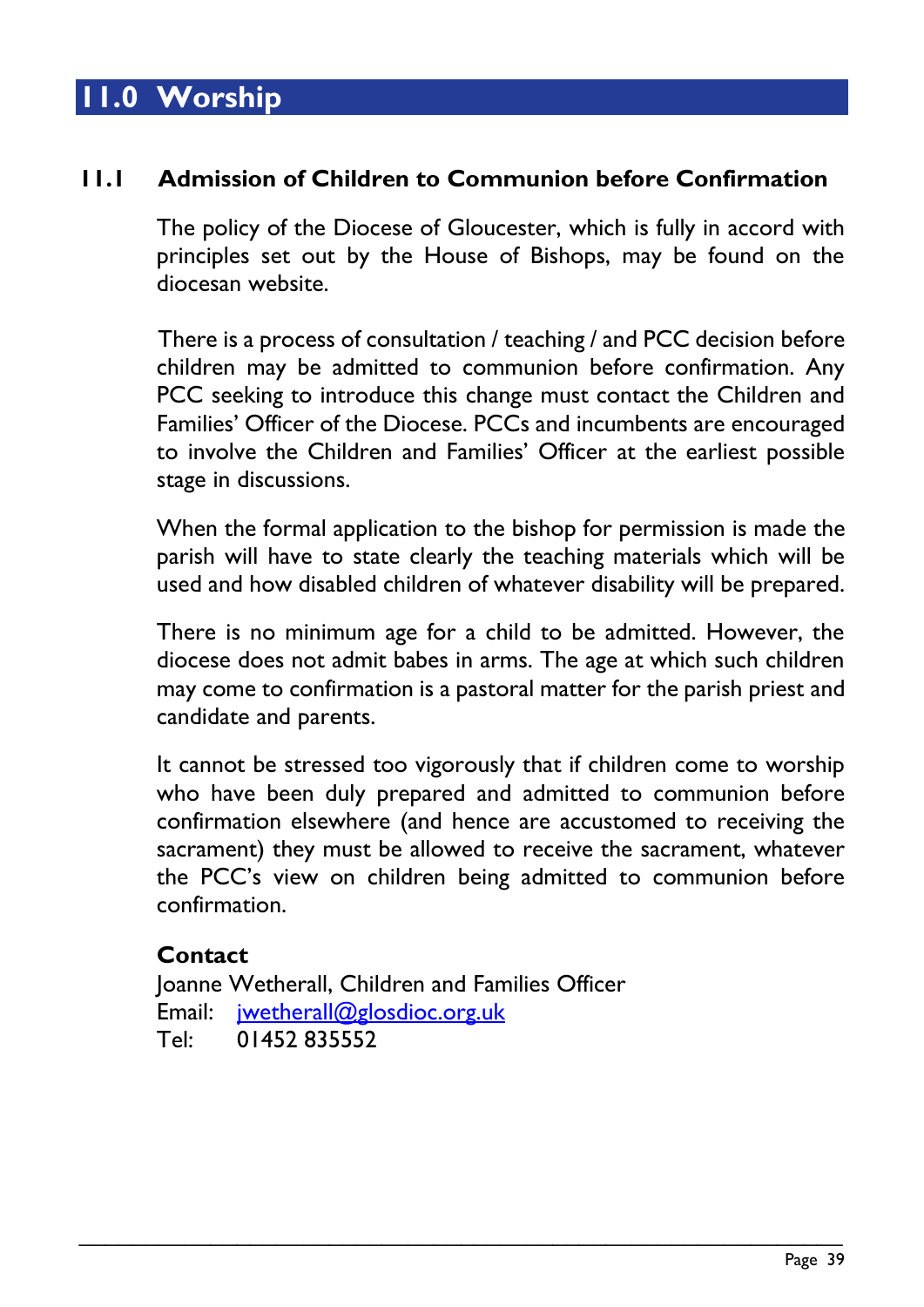### **11.2 Holy Communion – by Extension**

The policy of the Diocese of Gloucester, which is fully in accord with principles set out by the House of Bishops, may be found on the diocesan website.

This provision offers a congregation the possibility of receiving Holy Communion when there is no priest available to preside at a service of Holy Communion.

This provision is exceptional. It is only granted by the bishop in situations of specific and temporary pastoral need. It is never granted without time limit.

It is totally different from using the reserved sacrament for visiting the housebound or infirm.

In Communion by Extension the sacrament must be wholly consumed on the same day it is consecrated. The idea is to enable the sacrament to be consecrated at an early service and then taken to another church for a subsequent service (or used in the same church for a subsequent service) on the same day. The sacrament may not be reserved – that requires wholly different episcopal permission (including faculty authorisation for the installation of an aumbry: the sacrament must not be kept in a church safe!).

If a PCC wishes to introduce Communion by Extension the Bishop is to be informed and permission sought, there needs to be a PCC decision and then discussions need to be held with the priest delegated by the Department of Mission and Ministry as soon as possible. This is to enable the persons who will be involved in leading a service where the sacrament has been consecrated earlier in the day to be trained, and a date put in the diary for the delegated person to preach in the churches affected by this change. The delegated person also has to agree the form of service – examples of which may be found below under 'Essential Reading'.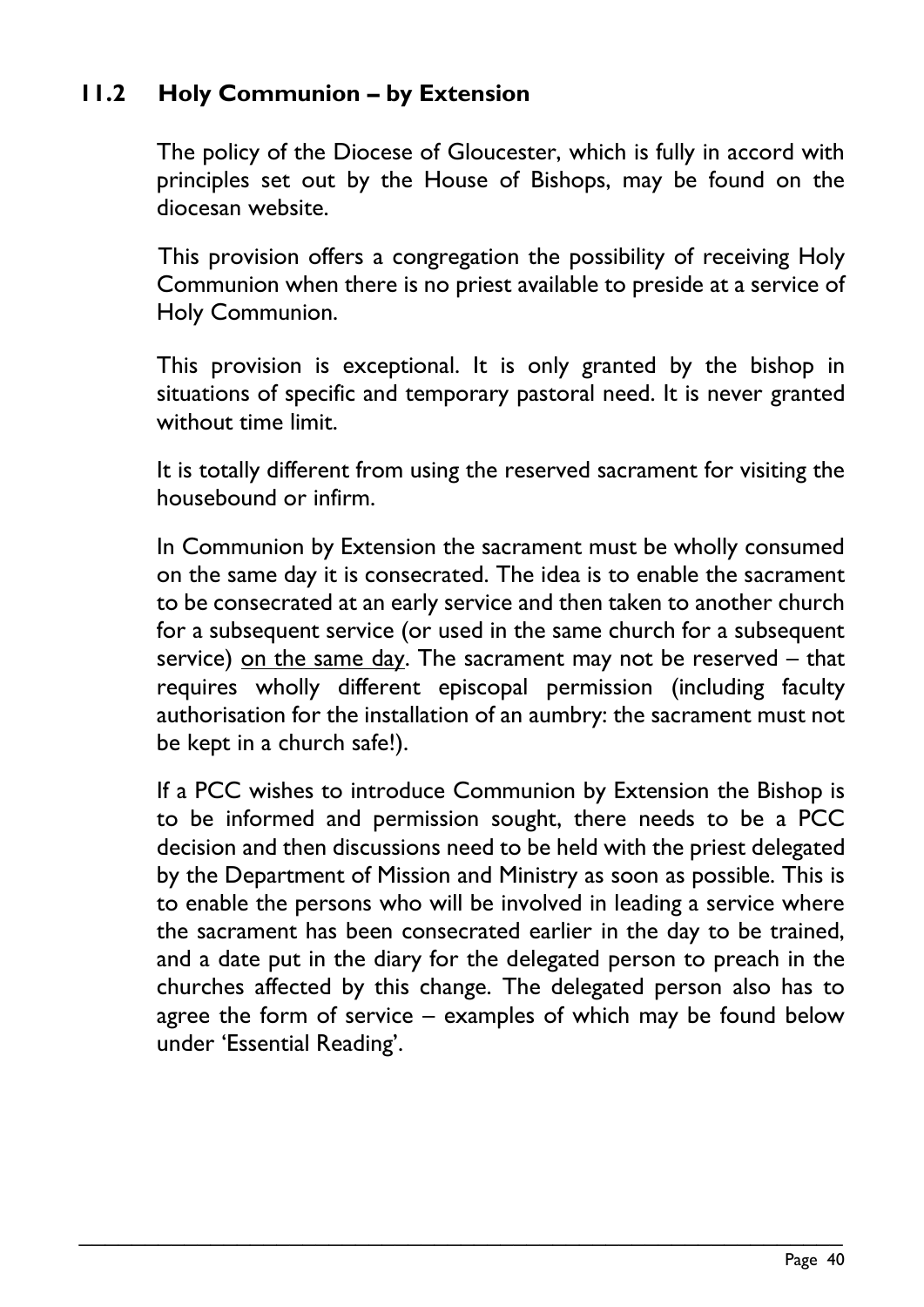### **Essential Reading**

https://www.churchofengland.org/prayer-and-worship/worship-textsand-resources

#### **Contact**

Andrew Braddock, Director of Mission & Ministry [abraddock@glosdioc.org.uk](mailto:abraddock@glosdioc.org.uk)

### **11.3 Worship Leaders**

This course is designed to enable lay persons to lead Services of the Word under the authority and direction of their incumbent.

The course is also appropriate for those exploring vocations to ordained or licensed ministry, who, as part of an ongoing discernment process, would like to begin leading acts of worship under the supervision of their incumbent.

At present the course is nine sessions long. Additionally, all participants must complete the diocesan safeguarding training before leading any act of worship.

At the end of the course the Bishop's Certificate does *not* authorise anyone to preach. However, the course also includes training on 'alternatives to the sermon'.

### **Contact**

Rebecca Paisey, Administrative Officer Email: [rpaisey@glosdioc.org.uk](mailto:rpaisey@glosdioc.org.uk) Tel: 01452 835540

### **11.4 Administration of Holy Communion (Communion Assistants)**

With effect from 1 January 2016 incumbents and priests-in-charge (or, during a vacancy, the area dean) in the Diocese of Gloucester have the authority, in cooperation with their PCCs, to authorise lay people to distribute Holy Communion in their own parishes. It will no longer be necessary to seek this permission from the diocesan Bishop.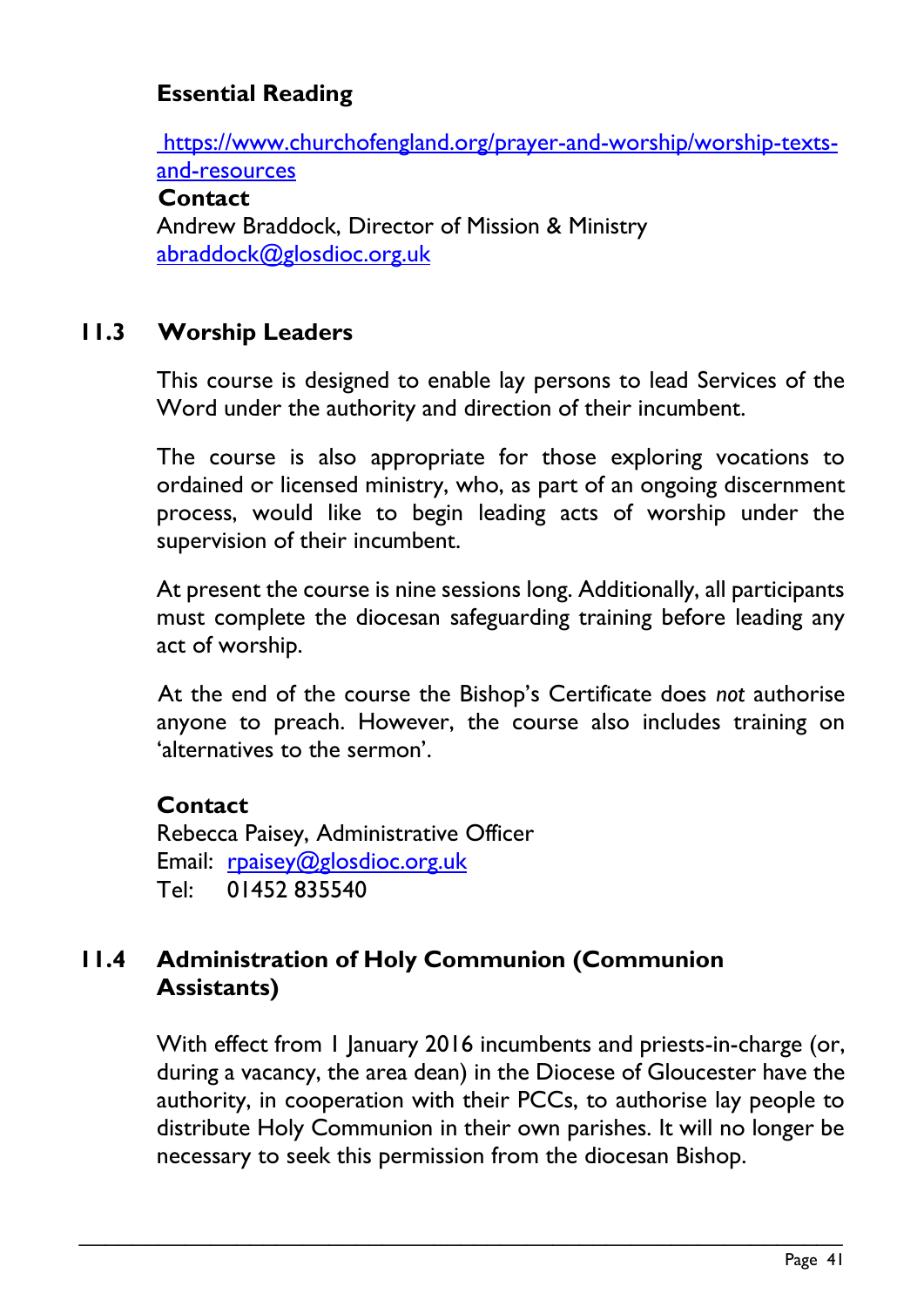Those people put forward by incumbents or priests-in-charge to assist with holy communion

- must be actual communicants themselves
- must be in good standing with their parishes and be individuals in whom their clergy and congregations will have confidence
- should be physically able to undertake this ministry
- will need to have received training from their clergy for the ministry they will exercise.

PCCs will need to agree names by passing a resolution in the following form:

*This PCC, meeting on [date], resolved that [names], commended by [the incumbent or priest-in-charge] should be authorised for a period of [x] years to assist with the distribution of Holy Communion in accordance with the Administration of Holy Communion Regulations 2015.* 

Parish offices should keep records of the names and addresses of those authorised in this way, including the date on which the PCC resolutions were passed and the date on which their authorisation expires. It would be good practice to publish the list of names on internal church noticeboards and websites. A list should always be kept visible in the vestry. The archdeacons will expect to see these records in the course of their visitations.

One of the reasons why these changes have been made is so that children admitted to holy communion before confirmation may be authorised to assist with the administration. In addition, children admitted to communion may also, with their headteacher's permission, assist with the distribution at a service taking place in their church school. In all situations involving children, it is important that appropriate consultation takes place with parents/guardians.

Readers and licensed lay workers are automatically authorised to exercise this ministry under the terms of their license's, so do not need to be authorised separately by the process outlined above.

*None of this has any bearing on services of Holy Communion by Extension.*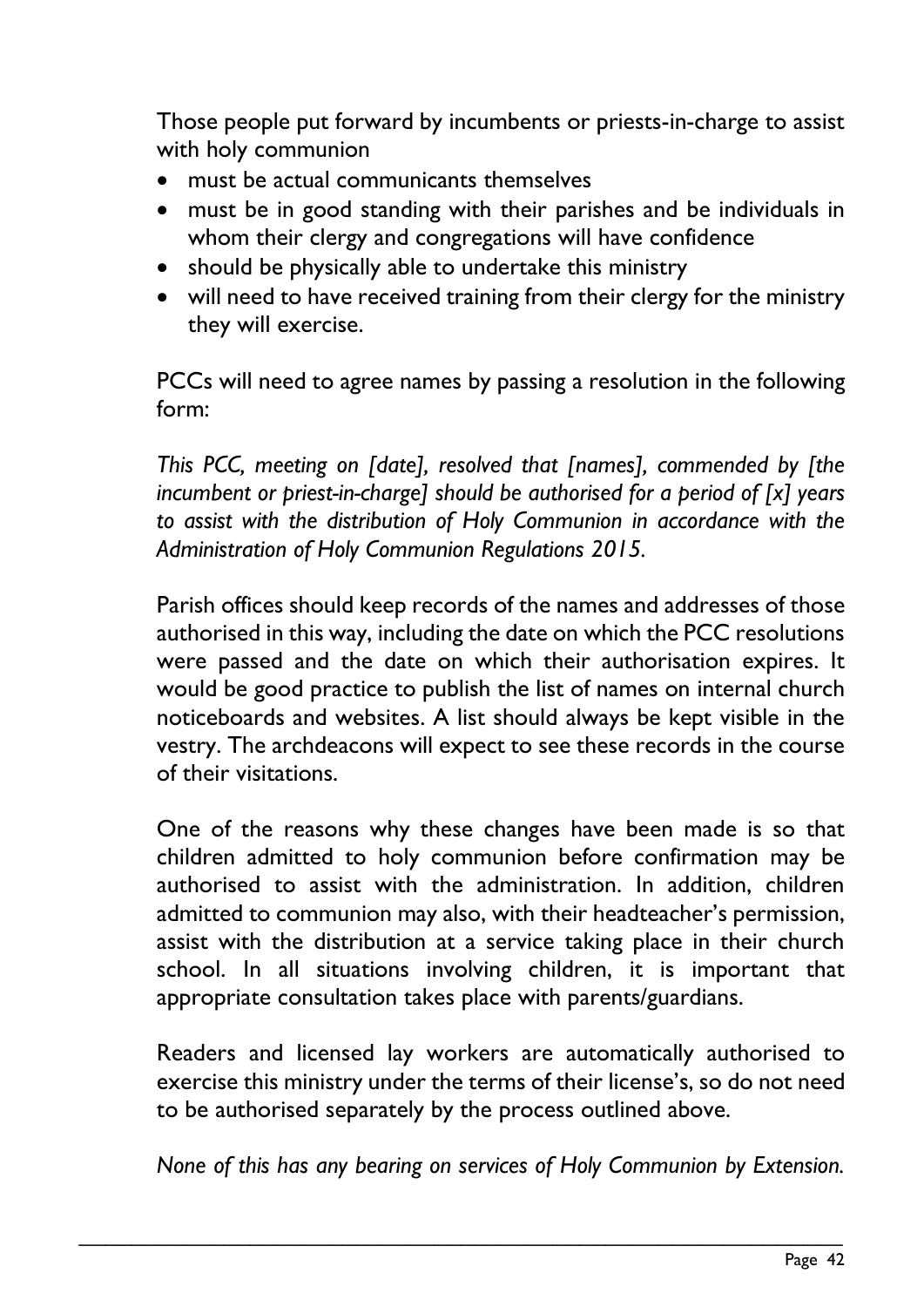This act of worship is governed by separate, more rigorous regulations which still require permission from the diocesan bishop.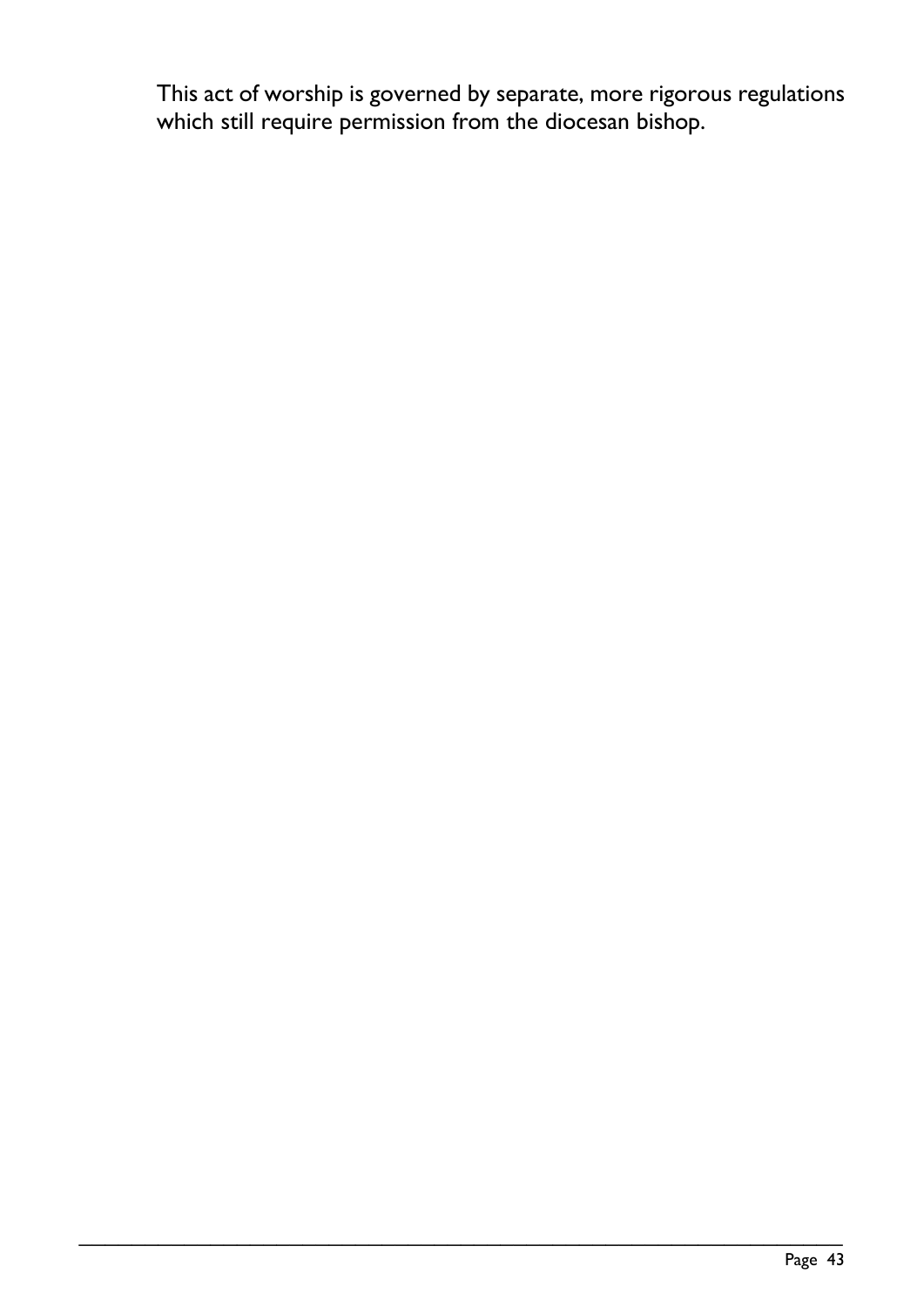## **12.0 Weddings**

### **12.1 Weddings**

The essential guide for every incumbent is 'The Yellow Book', the proper title of which is: 'Anglican Marriage in England and Wales: a Guide to the Law for the Clergy' 2010 published by the Faculty Office of the Archbishop of Canterbury. It contains information about who may marry, the reading of banns, marrying a foreign national, marriage regulations and all the legal information you need. If you wish to purchase a copy, you can request it via the Faculty Office website at [www.facultyoffice.org.uk/special-licences/guidance-for-the-clergy/](http://www.facultyoffice.org.uk/special-licences/guidance-for-the-clergy/) or apply in writing to: The Faculty Office of the Archbishop of Canterbury, 1 The Sanctuary, Westminster, London, SW1P 3JT. The guide costs £7.50 and your cheque should be made payable to "The Faculty Office".

There are two supplements to the guide and these can be accessed online here:

[www.facultyoffice.org.uk/wp](http://www.facultyoffice.org.uk/wp-content/uploads/2013/12/AnglicanMarriageGuide-FirstSupplementJuly2013.pdf)[content/uploads/2013/12/AnglicanMarriageGuide-](http://www.facultyoffice.org.uk/wp-content/uploads/2013/12/AnglicanMarriageGuide-FirstSupplementJuly2013.pdf)[FirstSupplementJuly2013.pdf](http://www.facultyoffice.org.uk/wp-content/uploads/2013/12/AnglicanMarriageGuide-FirstSupplementJuly2013.pdf)

[www.facultyoffice.org.uk/wp](http://www.facultyoffice.org.uk/wp-content/uploads/2015/04/Anglican_Marriage_in_England_and_Wales-Second_Supplement_April_2015.pdf)content/uploads/2015/04/Anglican Marriage in England and Wales-Second Supplement April 2015.pdf

The guide must be read in conjunction with these supplements. Clergy should also refer to the Guidebook for The Clergy published by the General Register Office (last updated 2015) which is available online here:

 [https://assets.publishing.service.gov.uk/government/uploads/system/u](https://assets.publishing.service.gov.uk/government/uploads/system/uploads/attachment_data/file/657346/Guidebook_for_The_Clergy_4.11.2017.pdf) [ploads/attachment\\_data/file/657346/Guidebook\\_for\\_The\\_Clergy\\_4.1](https://assets.publishing.service.gov.uk/government/uploads/system/uploads/attachment_data/file/657346/Guidebook_for_The_Clergy_4.11.2017.pdf) [1.2017.pdf](https://assets.publishing.service.gov.uk/government/uploads/system/uploads/attachment_data/file/657346/Guidebook_for_The_Clergy_4.11.2017.pdf)

 The general rule is that anyone has a right to be married in a church if they:

\_\_\_\_\_\_\_\_\_\_\_\_\_\_\_\_\_\_\_\_\_\_\_\_\_\_\_\_\_\_\_\_\_\_\_\_\_\_\_\_\_\_\_\_\_\_\_\_\_\_\_\_\_\_\_\_\_\_

- Are resident in the parish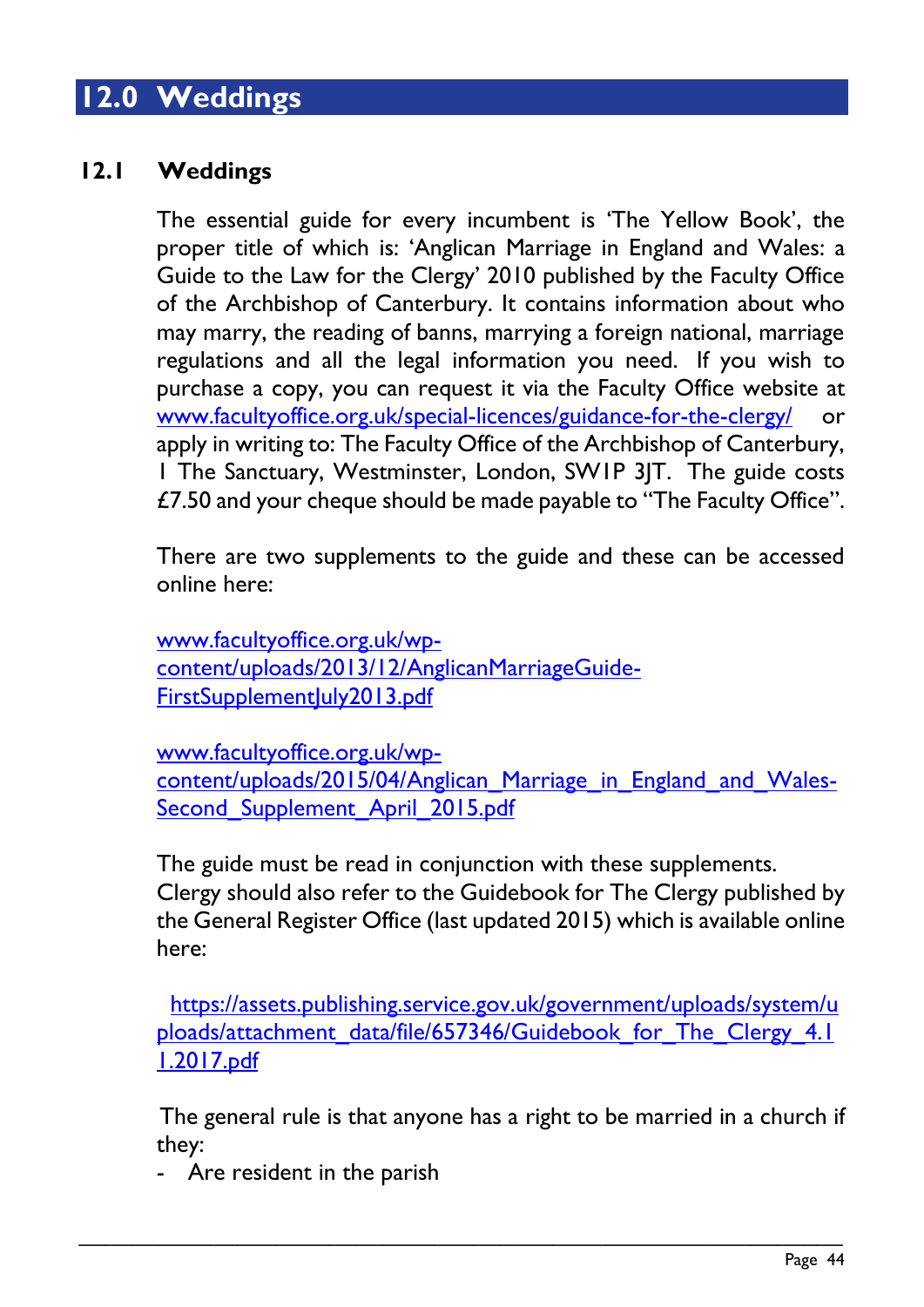- Are enrolled on the electoral roll or
- Have a qualifying connection.

A person has a Qualifying Connection with a parish if that person:

- was baptised in the parish. (This does not apply where the baptism formed part of a combined service of baptism or confirmation); or
- had his or her confirmation entered in a church register book of a church or chapel in the parish; or
- has at any time had his or her usual place of residence in the parish for at least six months; or
- has at any time habitually attended public worship in the parish for at least six months;
- in addition, a qualifying connection is established where a parent of that person has at any time during that person's lifetime:
- had his or her usual place of residence in the parish for at least six months; or
- habitually attended public worship in the parish for at least six months;
- or a parent or grandparent of that person was married in the parish.

 It is essential that incumbents see evidence of each person's nationality as well as evidence of their qualifying connection with the parish. The requirements in relation to identification evidence are set out at paragraph 2.8 of the Guidebook For The Clergy published by the General Register Office. For the purposes of establishing where banns are to be read (or if the couple are seeking to rely on residence in the parish as their qualifying connection), the incumbent should obtain evidence of each person's address (e.g. a recent utility bill or bank statement) and should check to make sure that the address is in fact in the parish in question. In some urban areas the parish boundary may run down the middle of a road with houses on one side being within one parish but those on the other side being in another.

Since 2 March 2015, where one or both parties to a proposed marriage is a "non-relevant national" (i.e. an individual who is a national of a country outside of the EEA or Switzerland), the couple can only marry in a Church of England church following civil preliminaries i.e. they must obtain a superintendent registrar's certificates (SRC). Incumbents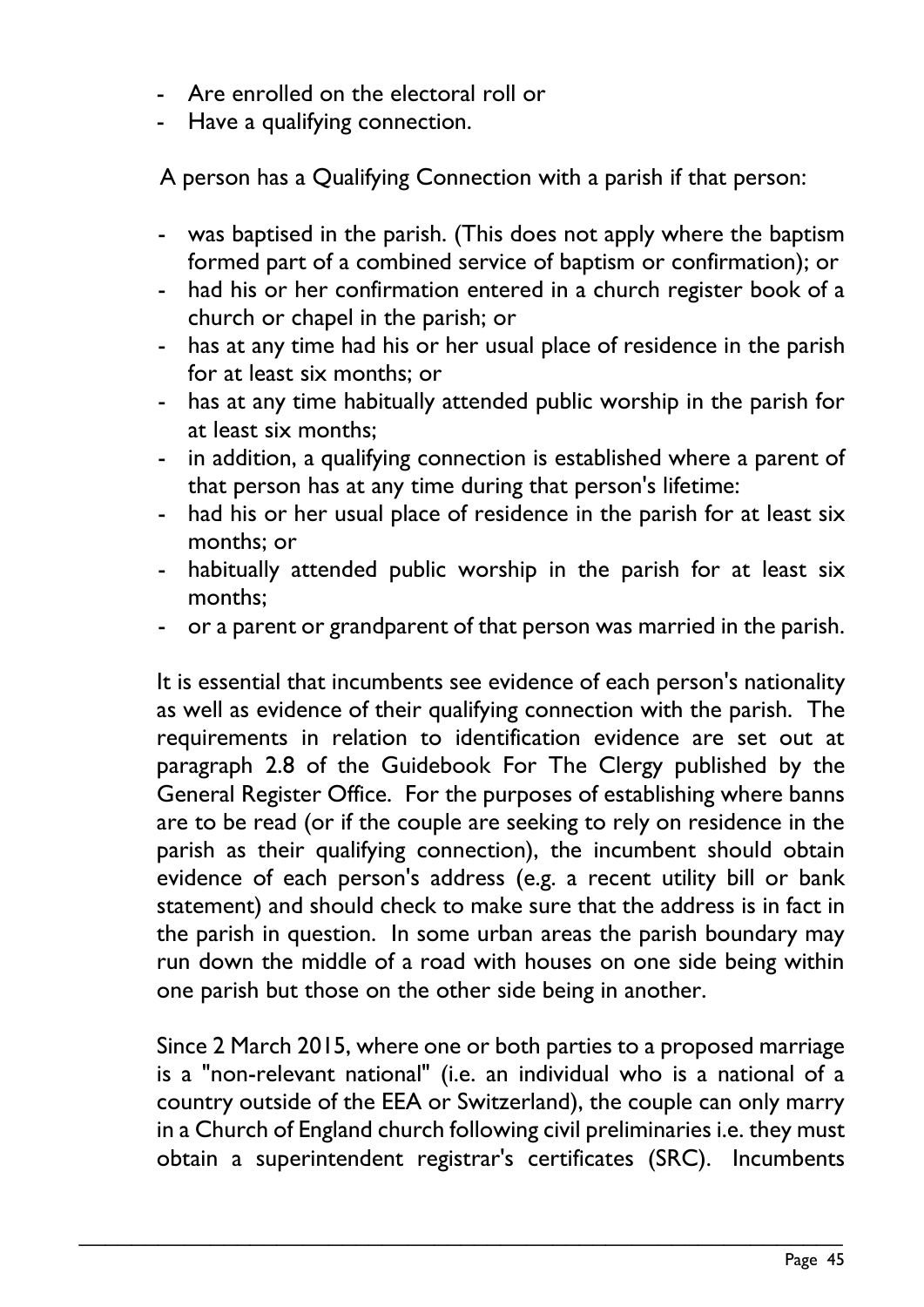must also consent to the couple marrying by SRC. Incumbents should carry out identification and nationality checks in the normal way but couples will need to be referred to the relevant superintendent registrar as soon as possible. More information concerning the process is set out in the second supplement to the "Anglican Marriage in England and Wales: a Guide to the Law for the Clergy" referred to above.

There are exceptions to the 'right to marry' that are important for every incumbent to know. See page 11 of the yellow book. **There is a particular process to follow if one or both have been divorced.**

 **NB**: since the Yellow Book was published the government has introduced marriage for couples of the same sex. The Church of England under current legislation does not have the right to marry couples of the same sex.

 In Gloucester diocese it is expected that every couple getting married in church will have been offered marriage preparation.

 Please see [www.churchofengland.org/weddings-baptisms](http://www.churchofengland.org/weddings-baptisms-funerals/weddings.aspx)[funerals/weddings.aspx](http://www.churchofengland.org/weddings-baptisms-funerals/weddings.aspx)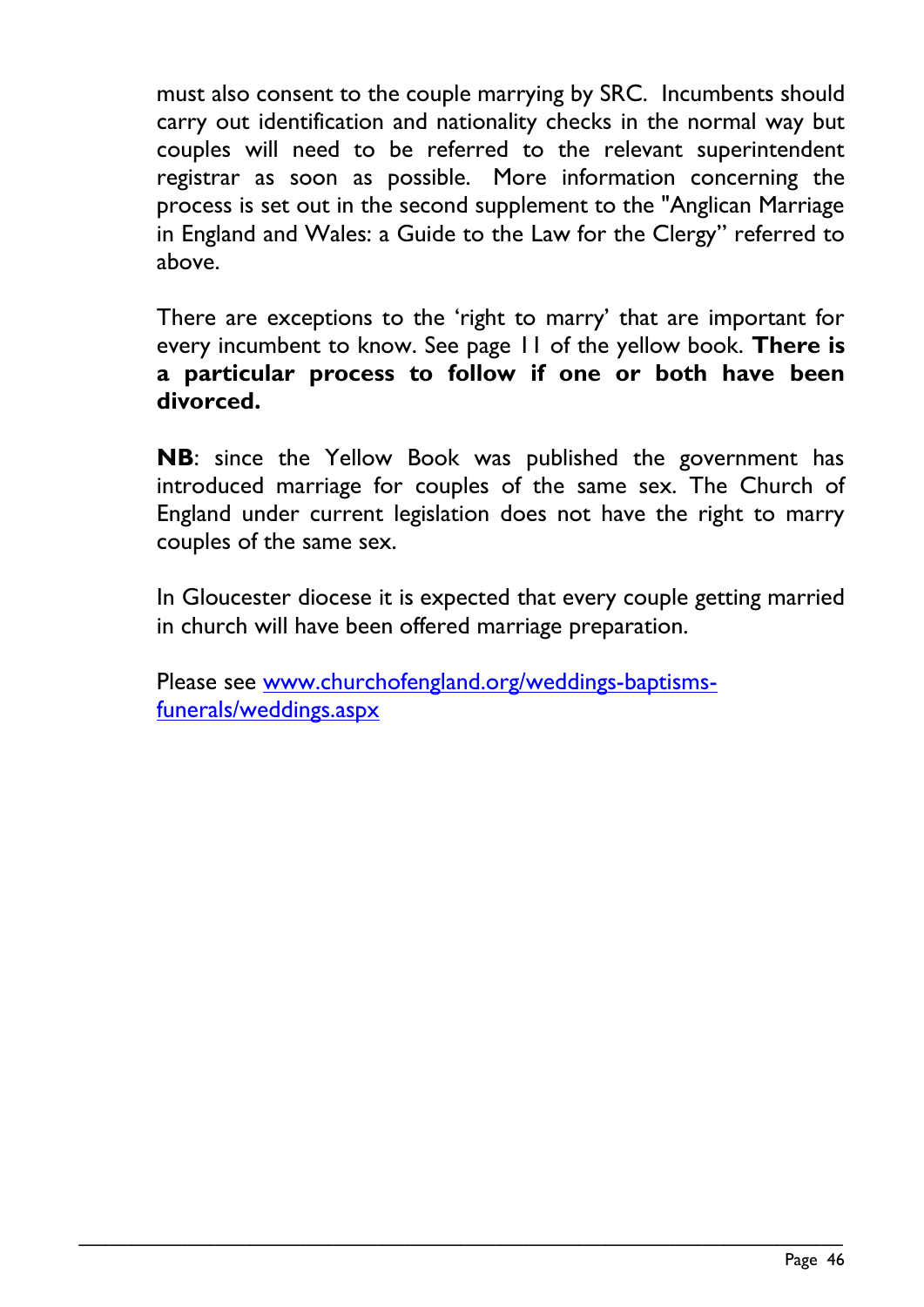## **13.0 Licensed & Lay Ministry**

#### **13.1 Reader Ministry**

Readers in the diocese minister in all kinds of ways, but the heart of their work is to preach and teach, and to conduct worship. Readers may also be engaged in Pioneer or chaplaincy ministry. There is a particular focus on Readers as 'teachers of the faith' – helping others understand Christian faith, to read and understand the scriptures and to live and express faith in the world.

A licensed Reader can preach at any service, lead Morning and Evening Prayer, parts of the communion service, and most other services. Readers can take consecrated bread and wine to the housebound, make pastoral visits, lead groups, and teach, and officiate at funeral services.

To be a Reader you will need to go through a process of selection and discernment which normally begins with a conversation with their parish priest and then you will begin a period of stimulating training, which at many points is close to the training undertaken by those preparing for ordination. This training is provided by Cuddesdon, Gloucester and Hereford locally and is a pre-requisite – unless other theological training has been undertaken.

#### **13.2 Reader Support and Development**

Reader ministry is a valued resource in the diocese and every effort made to enable flourishing personal journeys and effective ministry teams and worshiping communities. Below, briefly described are structured methods with which together, we make this happen.

#### **Initial Development**

An in-service training program is provided for Readers in their first three years of ministry. They happen on three Sunday mornings at No 4 College Green. Each morning has a dedicated ministry/training theme as well as offering time for sharing and support. Parish clergy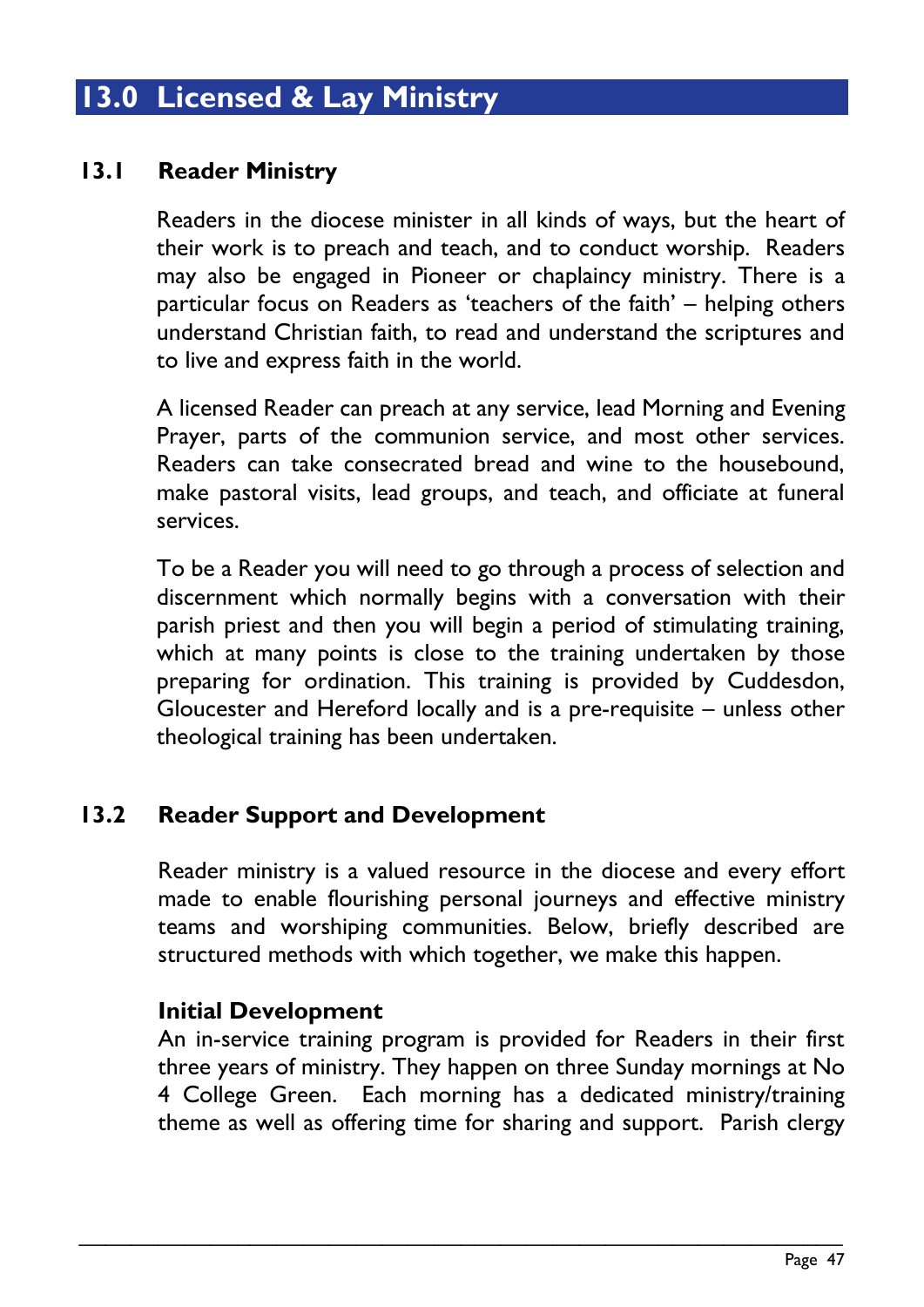are asked to give these training mornings priority when arranging rotas, as happens for the curate training program.

**Developing Ministry** is an annual program of development opportunities provided by the Department of Mission and Ministry. Readers are encouraged to engage as appropriate. An annual training grant £160 is available for training resources within and outside the diocese.

#### **Working Agreement**

Every Reader should have a written working agreement with their incumbents or ministers. This should set out concisely the mutual expectations of the Reader, the incumbent and the parish. It is a vital document when it comes to Reader support and ministry development. A copy should be sent to the Warden of Readers. It should be reviewed at every annual conversation. Guidelines and document templates can be requested from Natasha Kent. Email: [nkent@glosdioc.org.uk](mailto:nkent@glosdioc.org.uk)

#### **Annual Conversation**

The annual conversation is between each Reader and their supervising clergy. It is a time to;

- reflect and recap on the experiences of ministry over the past year
- anticipate the challenges and opportunities of the year ahead
- plan for the support and resourcing of ministry development and continued learning
- review and, if appropriate, amend the working agreement.

It is desirable for the conversation to renew encouragement and be affirming. A brief summary with key points notes should be kept, and a copy sent to Natasha Kent. Guidelines and document templates can be requested from Natasha Kent. Email: [nkent@glosdioc.org.uk](mailto:nkent@glosdioc.org.uk)

#### **Reader Reviews**

Readers are offered a review of their Reader ministry every three years. The review process is designed to provide support and encouragement, reflection and challenge and guidance for the Readers ministry calling. As part of the process the Reader's supervising clergy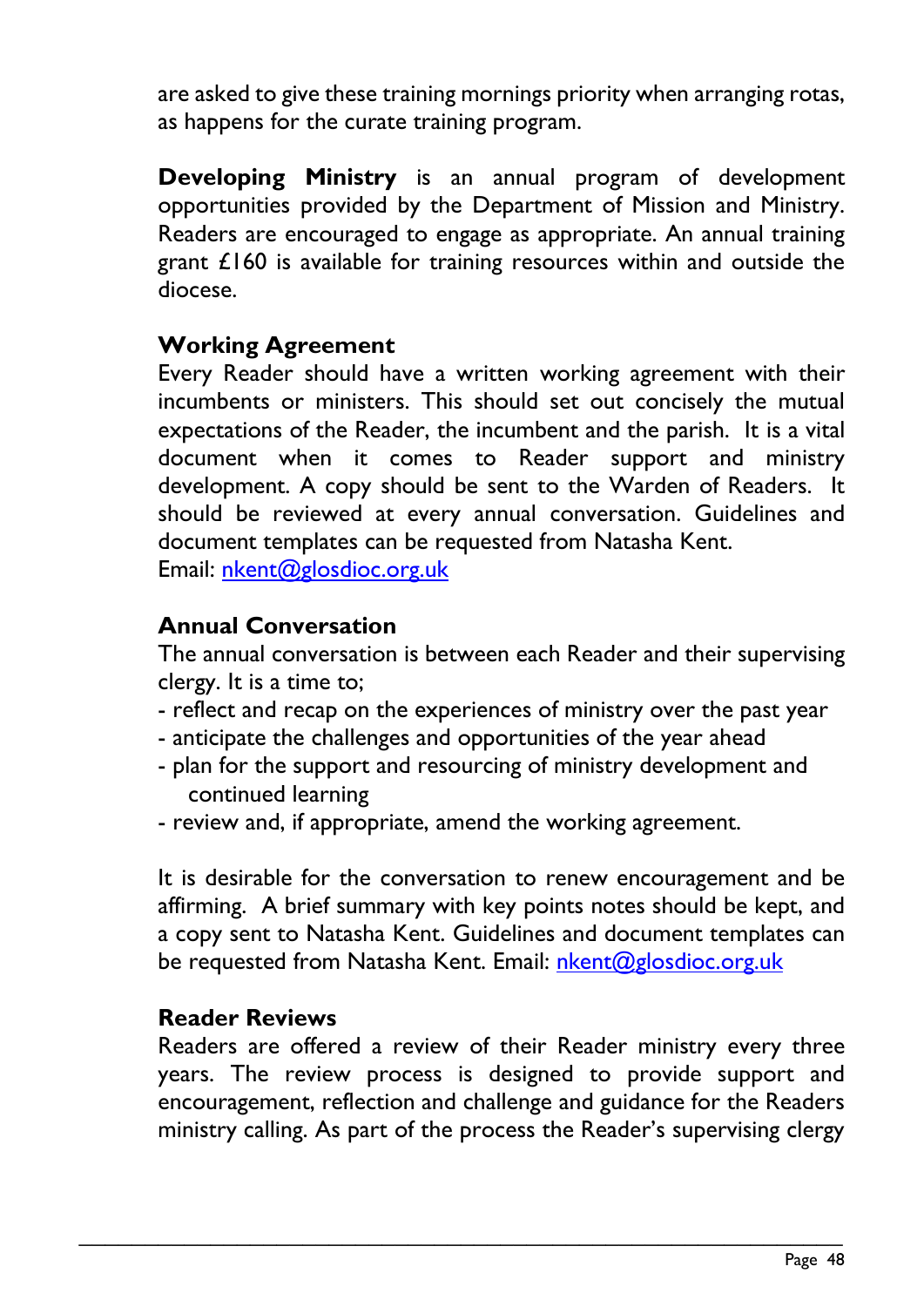is asked provide feedback, personally and on a form which is sent to the reviewer.

### **Contact**

 Ann Sargent, Diocesan Director of Ordinands & Warden of Readers Email: [asargent@glosdioc.org.uk](mailto:asargent@glosdioc.org.uk) Tel: 01452 835547

Please refer to the website

[www.gloucester.anglican.org/ministry-vocations-and](http://www.gloucester.anglican.org/ministry-vocations-and-discipleship/reader-ministry/)[discipleship/reader-ministry/](http://www.gloucester.anglican.org/ministry-vocations-and-discipleship/reader-ministry/) where you will find the handbook for Reader Ministry and all the paperwork needed for an application for selection.

### **13.3 Self-supporting Ministers**

The Bishop of Tewkesbury is responsible for the overall support and encouragement of self-supporting ordained ministers (which includes ministers working in secular employment). Andrew Braddock has particular responsibility to ensure that working agreements of selfsupporting ministers are revised, through consultation with all parties concerned, before a self-supporting assistant priest transfers to associate priest status (at the end of the minister's curacy) or before a change of associate priest duties.

Ministry in secular employment:

[http://www.gloucester.anglican.org/wp](http://www.gloucester.anglican.org/wp-content/uploads/2017/11/Section-13-Information-and-Advice-for-Self-Supporting-Clergy.pdf)[content/uploads/2017/11/Section-13-Information-and-Advice-for-Self-](http://www.gloucester.anglican.org/wp-content/uploads/2017/11/Section-13-Information-and-Advice-for-Self-Supporting-Clergy.pdf)[Supporting-Clergy.pdf](http://www.gloucester.anglican.org/wp-content/uploads/2017/11/Section-13-Information-and-Advice-for-Self-Supporting-Clergy.pdf)

### **Contact**

Andrew Braddock, Director of Mission & Ministry Email: [abraddock@glosdioc.org.uk](mailto:abraddock@glosdioc.org.uk) Tel: 01452 835549

### **13.4 Ministers with Permission to Officiate (PTO)**

All clergy wishing to exercise a public ministry, other than in senior appointments or as incumbent, must be granted either permission to officiate or a licence by the diocesan bishop. Whether to give a self-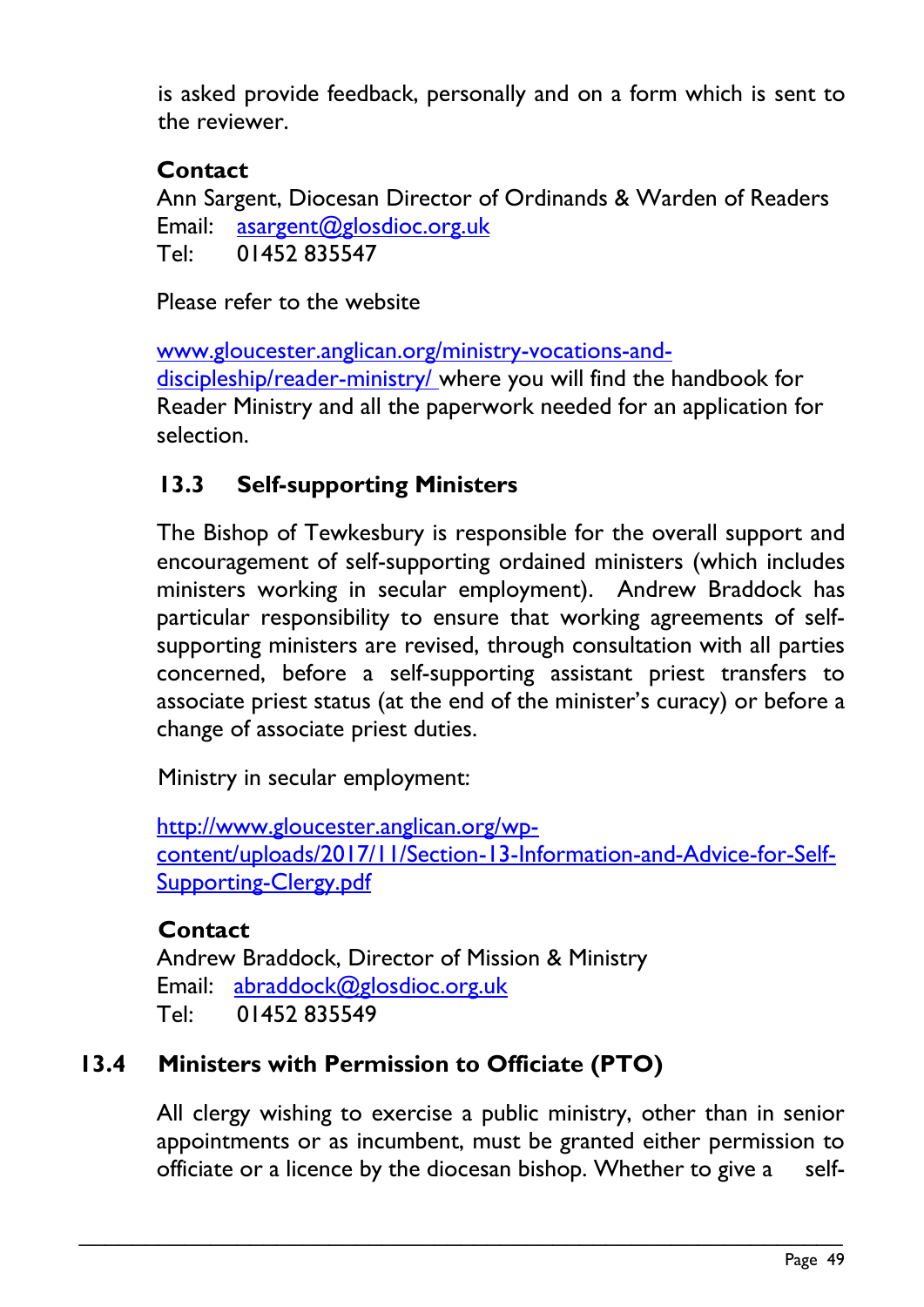supporting cleric permission to officiate or a licence will be, to some extent, a matter of judgement. While the granting of PTO is often associated with the ministry of retired clergy, this is not exclusively the case. Permission to officiate is granted and held at the will of the bishop and may be withdrawn at any time.

[www.gloucester.anglican.org/your-ministry/permission-to-officiate](http://www.gloucester.anglican.org/your-ministry/permission-to-officiate)

### **13.5 Training Curates**

Training a curate is both demanding and rewarding. It is a whole new area of ministry where you will learn new skills, develop your selfunderstanding (especially humility!) and grow as clergy. A potential training incumbent needs to have some spare capacity for the time needed for supervision, observation, support and assessment as well as their own training and peer supervision. If you are so stretched you are desperate for an extra pair of hands, you do not want a curate. However if you have a passion for nurturing the ministry of others, you have an understanding of formation in ministry and you have the temperament to work with someone who may be taking baby steps in some areas, but be more experienced than you in others, then training a curate could be the next step.

The process of matching curates to training incumbents starts 18 months before the date of ordination, so do enquire early. For more information please see the document 'Can I have a curate?'

[www.gloucester.anglican.org/content/pages/documents/1475577164.p](http://www.gloucester.anglican.org/content/pages/documents/1475577164.pdf) [df](http://www.gloucester.anglican.org/content/pages/documents/1475577164.pdf)

See also the web pages for Curates and Training Incumbents:

[www.gloucester.anglican.org/ministry-vocations-and](http://www.gloucester.anglican.org/ministry-vocations-and-discipleship/information-for-clergy/curates-and-training-incumbents/)[discipleship/information-for-clergy/curates-and-training-incumbents/](http://www.gloucester.anglican.org/ministry-vocations-and-discipleship/information-for-clergy/curates-and-training-incumbents/)

### **Contact**

Ian Bussell, Head of Ministerial Development and Deputy Director Email: [ibussell@glosdioc.org.uk](mailto:ibussell@glosdioc.org.uk)

\_\_\_\_\_\_\_\_\_\_\_\_\_\_\_\_\_\_\_\_\_\_\_\_\_\_\_\_\_\_\_\_\_\_\_\_\_\_\_\_\_\_\_\_\_\_\_\_\_\_\_\_\_\_\_\_\_\_

Tel: 01452 835545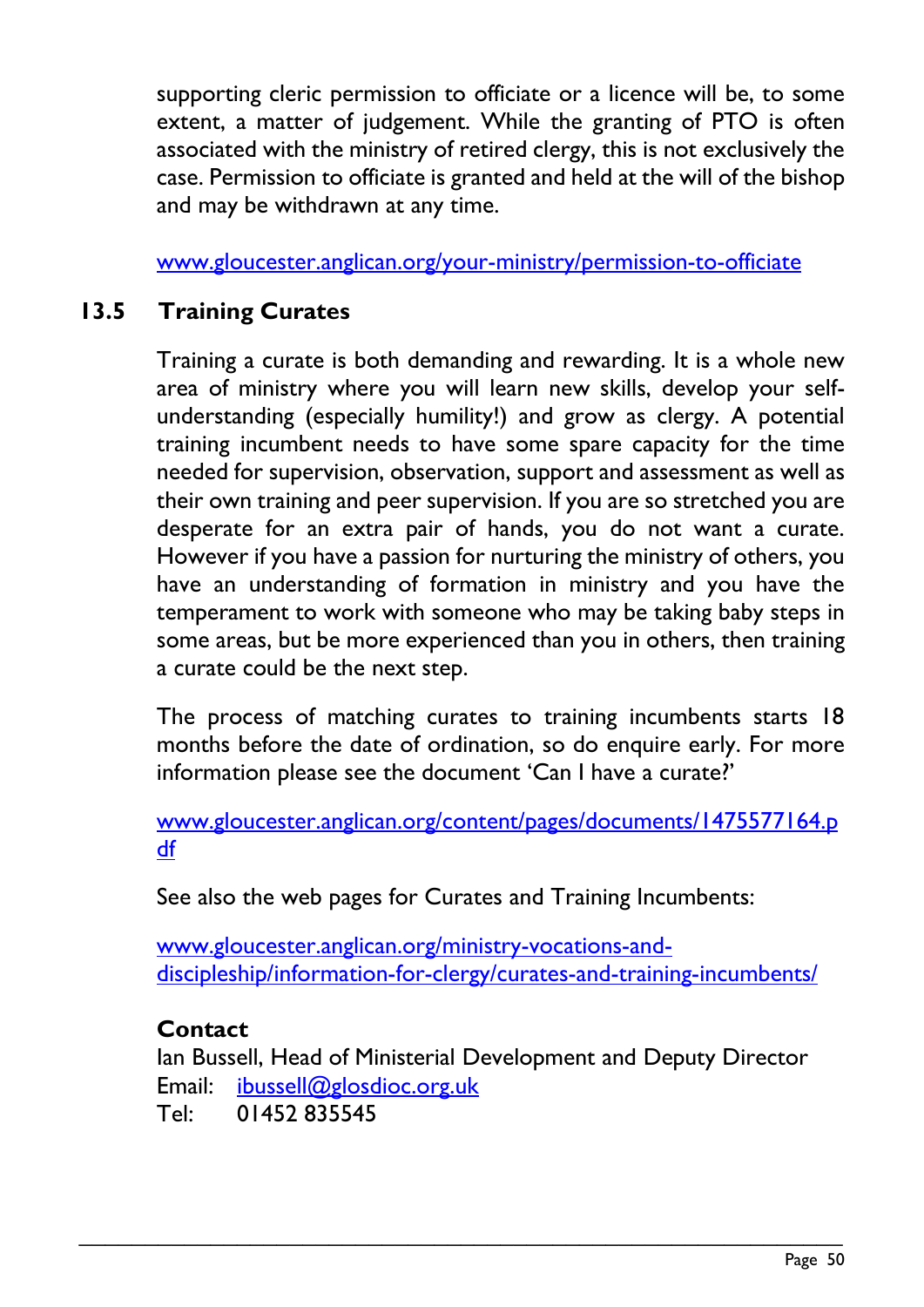### **13.6 Effective Ministry in Every Parish**

Effective Ministry in Every Parish (EMEP) is one part of the diocese's response to the changing patterns of mission and ministry emerging across the church. It takes in and builds on our experience as a diocese of Local Ministry, emphasizing the importance of developing collaborative ministry across parishes and benefices. As a catalyst and focus for this it also makes provision for the development of 'Local Ministers'. These will be people who enable and encourage the life of the local church and/or congregation, and help the local church and congregation relate to the wider life of a benefice. Local Ministers may include clergy, Readers, or licensed lay workers. Their key role will be to:

- i. lead the local congregation in mission
- ii. enable the ministry of all the baptised
- iii. represent the church in the local community and be a point of contact

Those offering for this ministry will be going through a local selection and training process that will draw in other members of the benefice and the incumbent. They will be commissioned for a period of five years, although this may be renewed subject to a satisfactory review process.

### **Contact**

Pauline Godfrey, Head of Discipleship & Vocations and Deputy **Director** 

Email: [pgodfrey@glosdioc.org.uk](mailto:pgodfrey@glosdioc.org.uk) Tel: 01452 835548

### **13.7 Ministry Teams**

Gloucester diocese has a long and valued history of encouraging and enabling collaborative teams of lay and ordained church members to work appropriately to their own context. Many parishes in the diocese have Local Ministry teams (LMts) which although diverse in form all seek to support and encourage the ministry of all God's people. LMts, with the support of the PCC, work in a variety of ways – as reflective resource for mission and ministry; as support for preparation and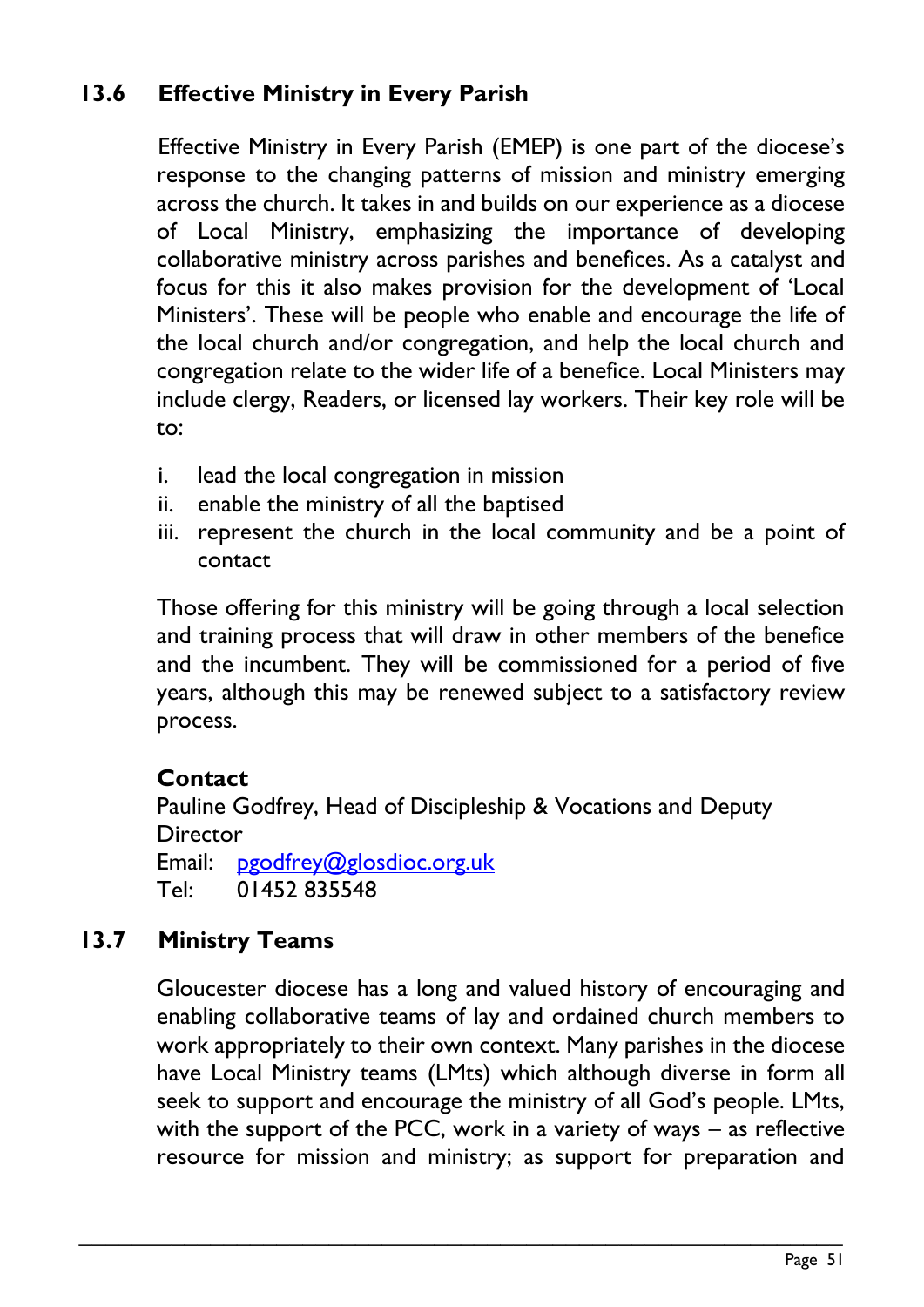leading of worship; as those who take a missional and vision building view; as leaders and enablers in the church.

Although the diocese no longer supports a local ministry scheme our hope is to encourage all benefices and parishes to develop collaborative working, appropriate to their setting. To this end the Department of Mission and Ministry offers effective 'team-forming' and 'team-building' materials and resources. We can also provide flexible resources for team review or renewal. Where collaborative ministry is established in other ways or there is a need to develop it further our support is equally pertinent. Officers in the department can offer vision days, mission action planning etc. to resource you in establishing and maintaining this vital ministry.

#### **Contacts**

Pauline Godfrey, Head of Discipleship & Vocations and Deputy **Director** 

Email: [pgodfrey@glosdioc.org.uk](mailto:pgodfrey@glosdioc.org.uk) Tel: 01452 835548

Natasha Kent, Administrative Officer Email: [nkent@glosdioc.org.uk](mailto:nkent@glosdioc.org.uk) Tel: 01452 835544

### **13.8 Growing Teams**

*Growing Teams* is a diocesan resource for any parish team (lay, ordained, licensed or a mix) with a variety of exercises and applications which both enable ministry whilst encouraging individuals to work better together. Recognising different contexts, learning styles and team outcomes *Growing Teams* offers a flexible resource which can help to build a new team as well as encourage already existing teams.

A seven session course each session approaches principles of Christian growth and discipleship from three angles – exploring a theme first through engaging spiritually (spirit), then through some teaching (mind), and then through practical application (body) allowing any team to explore not only the theory but the practice of Christian living. Teams have the opportunity to choose what learning they wish to undertake ensuring that any exercises used are relevant to their context. Each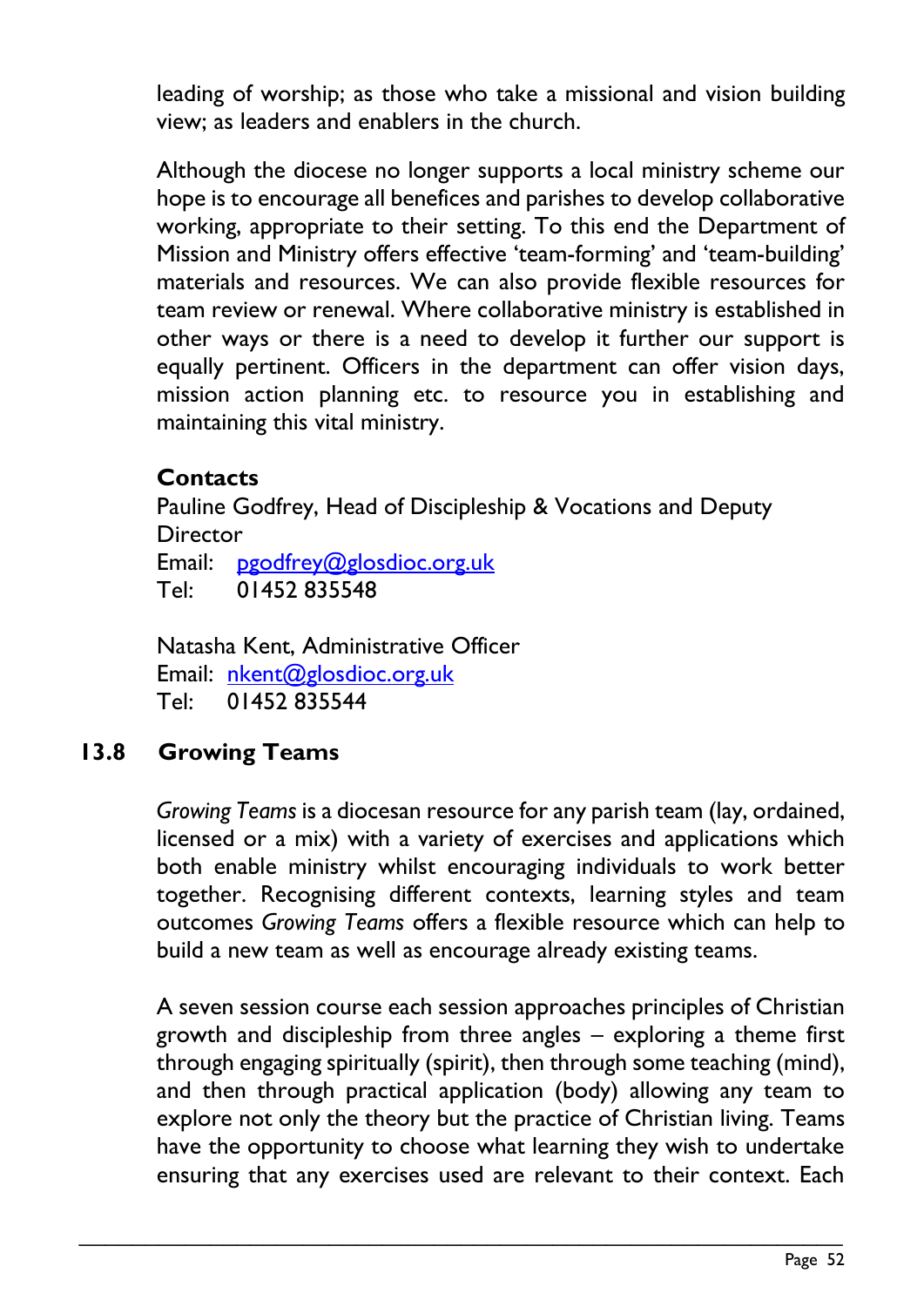exercise can also be used independently, or it is possible to follow through the course thematically.

### **Contact**

Natasha Kent, Administrative Officer Email: [nkent@glosdioc.org.uk](mailto:nkent@glosdioc.org.uk) Tel: 01452 835544

### **13.9 Pastoral Assistants**

The pastoral assistants training course started in this diocese in January 2014, and so the role is fairly new to the diocese. 'Pastoral Assistant' is intended to be a generic term for anyone trained and commissioned by the diocese to undertake pastoral care. This might include pastoral visiting, bereavement visiting or baptism preparation. The nature of this ministry will be shaped by the local context and the gifts of the individual. The pastoral assistants' scheme builds on and develops the training already available for local pastoral teams through the Accord training programme. Indeed it is hoped that, wherever possible, the role of pastoral assistant will include working with a pastoral visiting team. Leaflet and information packs are available to provide guidance on how the role of pastoral assistant can work in practice and the training being offered.

As with other voluntary roles, suggesting training or a title can sometimes be counter effective. To this end you may decide to suggest this course to key people who might co-ordinate others involved in pastoral care. However, it is worth noting that the training is very gentle and designed to build up people's confidence.

#### **Contact**

Pauline Godfrey, Head of Discipleship & Vocations and Deputy **Director** Email: [pgodfrey@glosdioc.org.uk](mailto:pgodfrey@glosdioc.org.uk) Tel: 01452 835548

### **13.10 Pastoral Care Training (delivered by the Accord team)**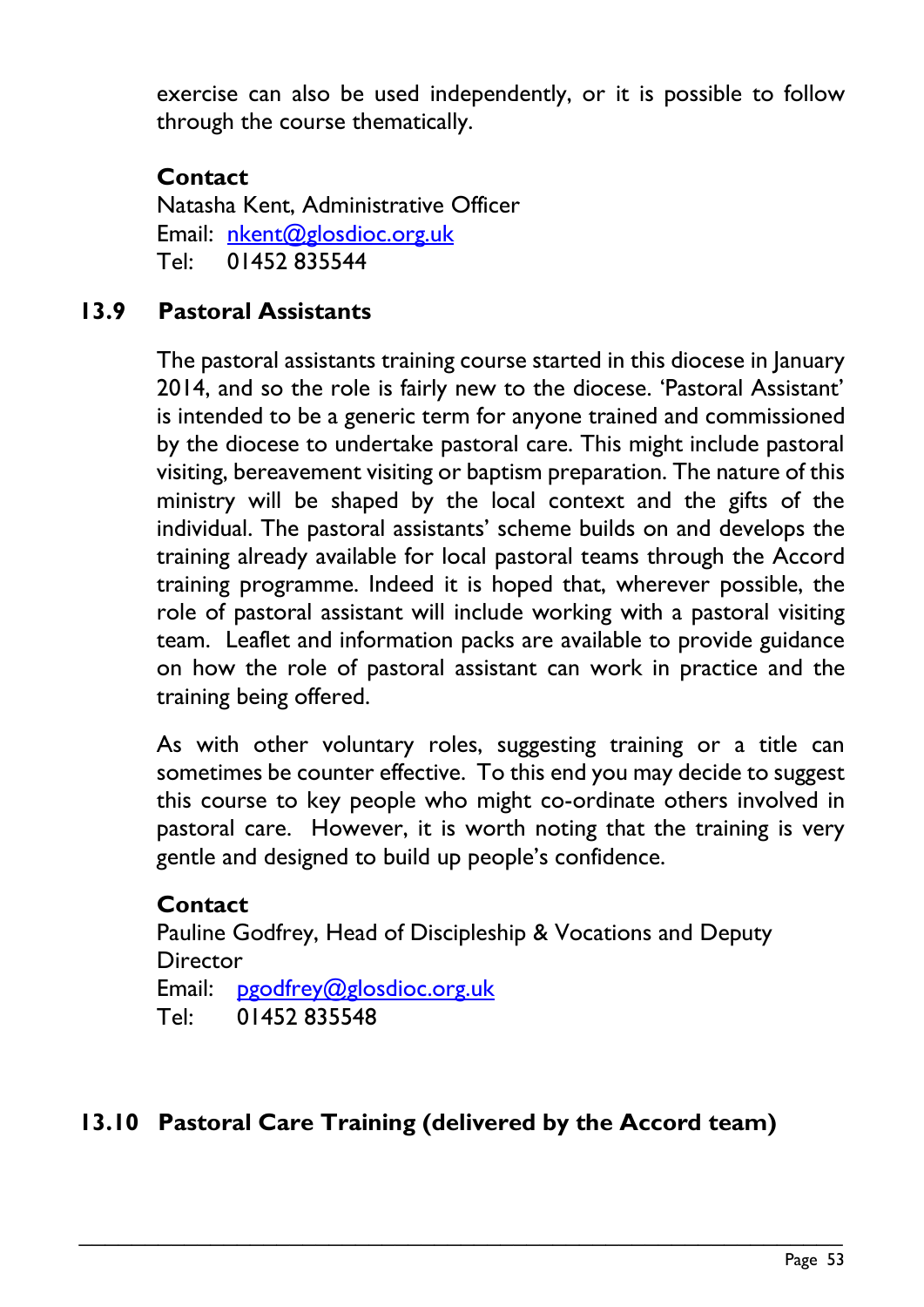The diocesan Accord team provides training and encouragement for lay people in the skills needed to share the pastoral care work of a parish or benefice. The focus of courses is practical rather than theological, building on the gifts and skills people already have. Training is delivered locally by two trainers on dates to suit those attending. Most courses are spread over two or three short sessions although some can be run as a one-day course.

Courses are suitable both for churches with established pastoral care teams looking to develop their skills further and for churches just getting going with a pastoral team. The cost per course is £5 per person (up to a maximum charge of £60) with an ideal number of 8- 20 participants. The team currently offers courses in:

- Visiting and befriending
- Supporting the bereaved
- Listening Skills
- Conversation with the dying *(suitable for established pastoral teams)*

*'The whole course was superb. It was relaxed and friendly which encouraged open and honest conversation. I have a much better insight into supporting the bereaved and I have lots of ideas to think about. I feel reassured that I can do this.'*

*'Very helpful and informative sessions with useful handouts to look back at. It has made me want to become a visitor.'*

*'Great facilitators, well led, very useful material, engaging and encouraging.'*

### **13.11 Marriage Preparation**

The Accord team also offers a one-day marriage preparation course, delivered locally, to a minimum of four couples. Trainers are very glad to involve and include potential trainers from the parish who may well then feel confident to run the course independently on subsequent occasions.

#### **Contact**

Victoria Braddock, ACCORD Pastoral Co-Ordinator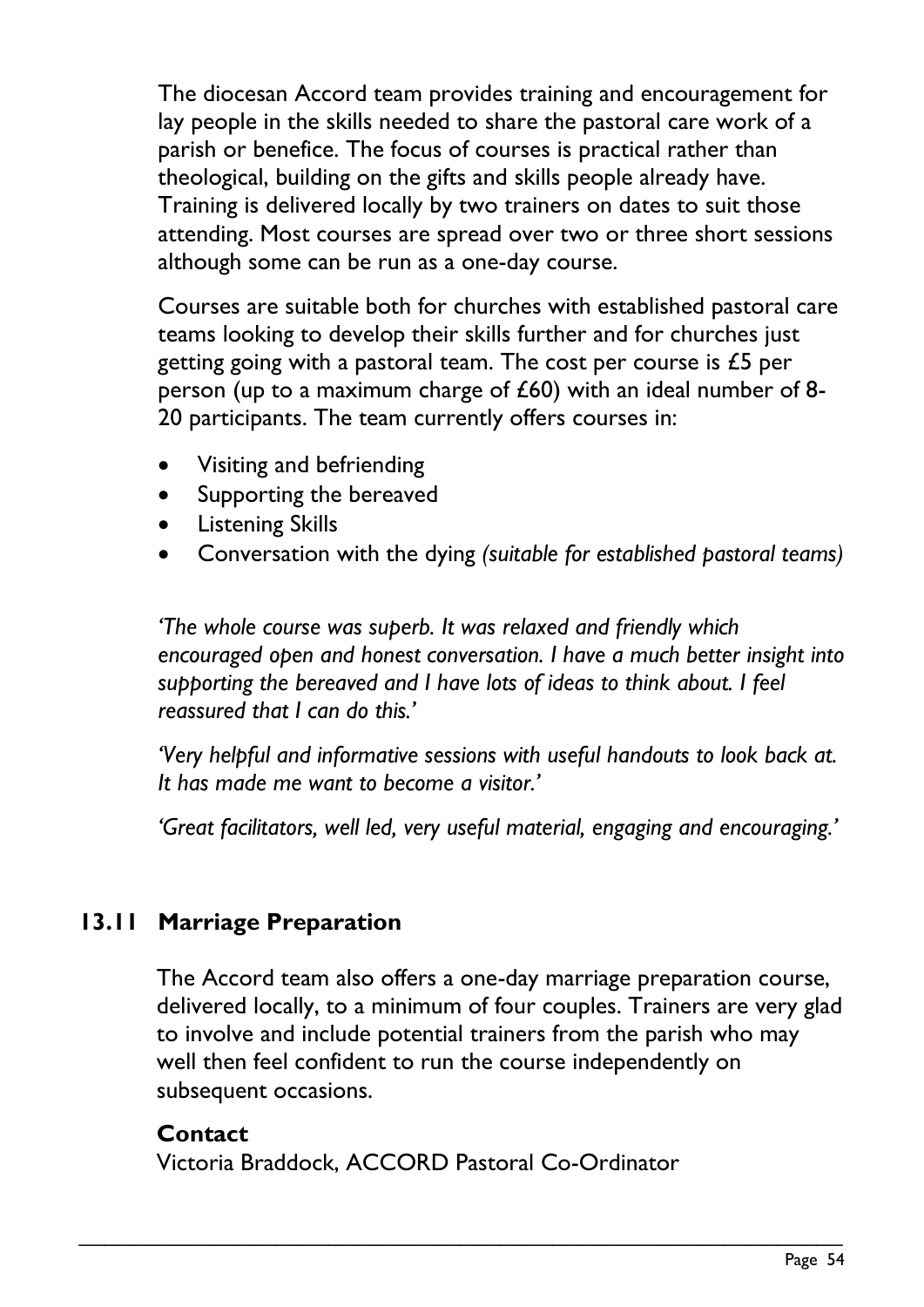Email: [accord@glosdioc.org.uk](mailto:accord@glosdioc.org.uk) Tel: 01452 835546

#### **13.12 Children and Families**

Engaging with children and families and seeing them grow in their faith is a joy and a challenge for most parishes. Diocesan support for ministry with children and families is coordinated by Jo Wetherall. Working with local needs and national initiatives Jo can offer:

- Consultancy for parishes reviewing and developing ministry with children and families.
- Help with specific issues; Admission to Holy Communion before Confirmation, Messy Church or similar projects, worshipping with children, Godly Play, Open the Book, developing baptism preparation and making the most of links with baptism families.
- Support and resources for parents sharing the Christian faith at home.
- Training for children's leaders and anyone concerned with children in the parish.
- Support for employed and volunteer children's ministers and advice for parishes wanting to employ a children's minister.
- Opportunities to network through the diocesan children and families forum.
- Contact point for the Diocesan Youth Advisor's Network.

\_\_\_\_\_\_\_\_\_\_\_\_\_\_\_\_\_\_\_\_\_\_\_\_\_\_\_\_\_\_\_\_\_\_\_\_\_\_\_\_\_\_\_\_\_\_\_\_\_\_\_\_\_\_\_\_\_\_

• Supporting relationships across home, school and parish in collaboration with the Education Department.

#### **Contact**

Joanne Wetherall, Children and Families Officer Email: [jwetherall@glosdioc.org.uk](mailto:jwetherall@glosdioc.org.uk) Tel: 01452 835552

### **13.13 Youth Advisors Network**

*What is the network?*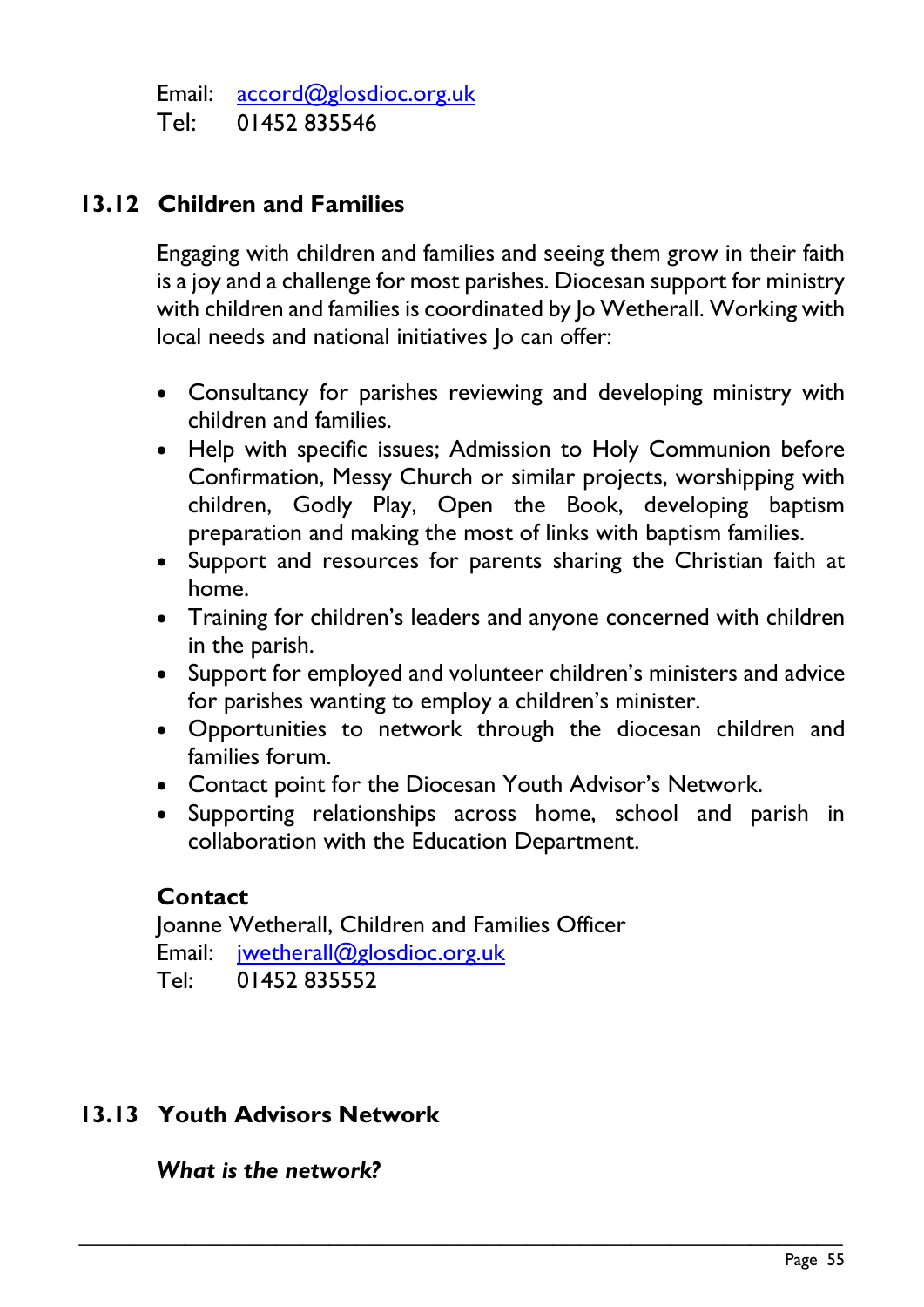Working with our partners, the diocese is able to connect local churches with experienced youth workers who can offer advice and guidance on launching youth work or refreshing and developing this area of ministry.

#### *How does it work?*

We have arranged for advisors to offer an initial visit to local churches to support them in developing their youth work. The visit might include discussion about future plans, resources and training. Further support would be arranged directly between the church and the advisor.

#### *Who are the advisors?*

We have advisors who are seasoned youth work practitioners. They have experience of working in different contexts and across a variety of church traditions.

#### *How do we set up a meeting?*

Please contact the Department of Mission and Ministry and we will put you in touch with the nearest advisor.

#### *Is there a cost?*

The advisor's costs for the initial meeting are covered by the department. Thereafter it would be by arrangement between the church and the advisor. Please talk to the department if you have questions about this.

#### **Contact**

Joanne Wetherall, Children and Families Officer Email: [jwetherall@glosdioc.org.uk](mailto:jwetherall@glosdioc.org.uk) Tel: 01452 835552

### **13.14 Social Responsibility**

Diocesan support for social responsibility is coordinated by Cate Williams who works with several individuals who have a specific area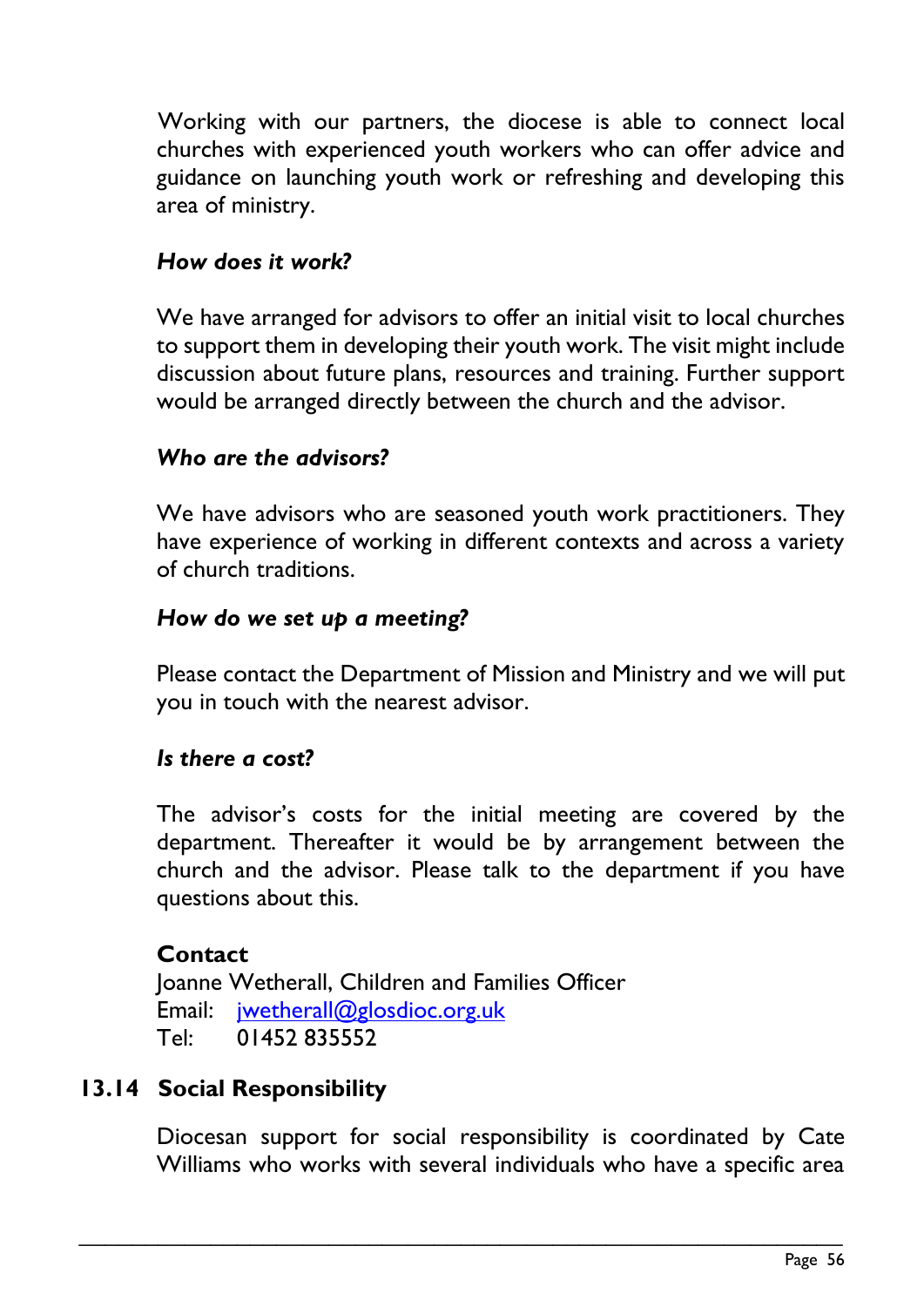of responsibility. Much of this work is often done in partnership with churches of other denominations as well as statutory agencies and specialist Christian or secular charities The contact for any area of work not listed separately is Cate Williams.

[http://www.greengloucestershire.org.uk](http://www.greengloucestershire.org.uk/)

[www.gloucester.anglican.org/parish-resources/environment-rural-life/](http://www.gloucester.anglican.org/parish-resources/environment-rural-life/)

'It's Our Duty and Our Joy: The Equality act – some basic considerations' is also good to be aware of.

[www.gloucester.anglican.org/wp-content/uploads/2018/04/Its-our](http://www.gloucester.anglican.org/wp-content/uploads/2018/04/Its-our-duty-and-our-joy-The-Equality-Act-some-basic-considerations.pdf)[duty-and-our-joy-The-Equality-Act-some-basic-considerations.pdf](http://www.gloucester.anglican.org/wp-content/uploads/2018/04/Its-our-duty-and-our-joy-The-Equality-Act-some-basic-considerations.pdf)

### **Contact**

Arthur Champion, Environmental Officer Email: [achampion@glosdioc.org.uk](mailto:achampion@glosdioc.org.uk) Tel: 01242 870402 (landline to rectory) Mobile: 07955 475303

Peter Cheeseman, Civil Protection Advisor Email: [pcheesman@glosdioc.org.uk](mailto:pcheesman@glosdioc.org.uk)

Cate Williams, Mission and Evangelism Officer Email: [cwilliams@glosdioc.org.uk](mailto:cwilliams@glosdioc.org.uk) Tel: 01452 835543 x238

Simon Howell, Faith Advisor Email: [revsimonhowell@talktalk.net](mailto:revsimonhowell@talktalk.net)

### **13.15 Ministry of Deliverance**

The Ministry of Deliverance is part of the healing ministry of the church, carried out under the authority of the diocesan bishop and administered in Christ's name. The goal of the ministry of deliverance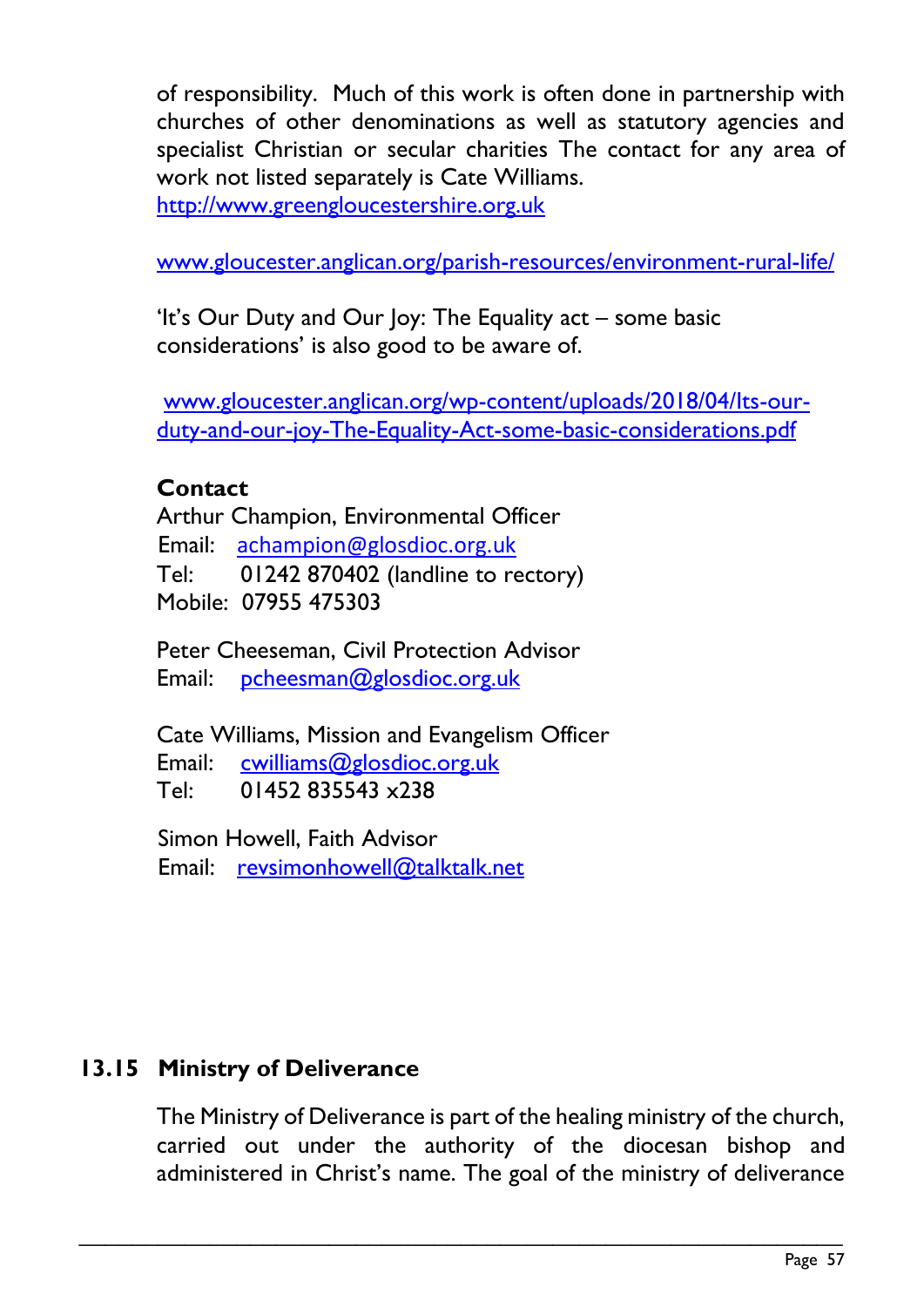is the same as that of all ministry – blessing in Christ's name so that the person or persons affected may experience the healing presence of God and be able to embrace more fully the light and life on offer in Jesus Christ.

All of us have experienced 'strange things'. For most of us these events are passing and do not unsettle us more than momentarily. However, some people become disturbed by repeated unsettling experiences or by an experience of such force that its after effects aren't passing. They may seek assistance from a priest.

To support the ministry of clergy in this area the bishop has an Advisory Group on the Ministry of Deliverance. The group is appointed by and accountable to the Bishop and is made up of clergy and lay people, including a GP and a psychiatrist. Members of the group are very happy to assist parish clergy in talking through particular situations.

The advisory group can be contacted by means of a confidential telephone number 07531 631330. A member of the advisory group will respond to your message within 24 hours. However, please note that this number is confidential. The group will only respond to requests for assistance from the clergy, so please do not publicise the number more widely.

The advisory group has also drawn up concise Guidelines for the Ministry of Deliverance. These guidelines stress the importance of good practice in relation to safeguarding. The guidelines may be obtained from the bishop's office.

### **13.16 Chaplaincy**

The diocese is blessed in having diverse and vibrant chaplaincy ministry across many different areas of life. There are particular strengths in the education, health and prison sectors, but also chaplaincy expressed in a range of other ways including to the emergency services, uniformed organisations, and in the workplace. The diocese recognizes that continuity of effective pastoral care is enabled when good communication takes place between parishes and chaplaincy teams, for example when a local parishioner is admitted to hospital.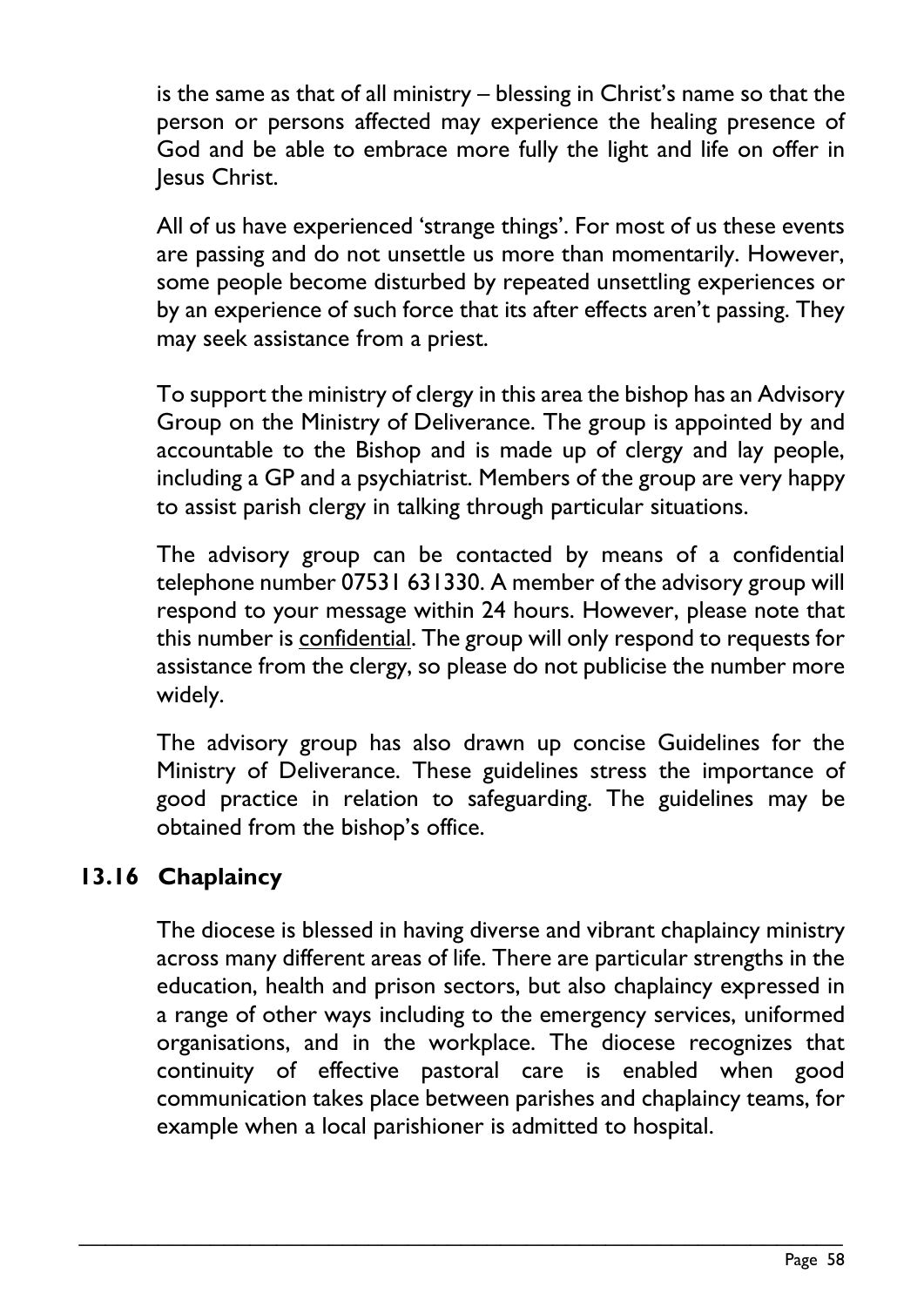The chaplains in the diocese are too numerous to list here, but please contact Ruth Cameron [\(rcameron@glosdioc.org.uk\)](mailto:rcameron@glosdioc.org.uk) for contact details.

### **13.17 Chaplain Amongst the Deaf and Hard of Hearing Community**

We serve the deaf community and people who are deaf but not part of the deaf community, as well as hard of hearing people and people with disabilities.

The diocesan Chaplain Amongst the Deaf and Hard of Hearing the Revd Steve Morris, leads worship in sign language on the third Sunday of each month (except in August). He also conducts bible study sessions for deaf people as well as offering pastoral care and advice to deaf people, hard of hearing people and to people with other disabilities.

For Parishes he can offer the following:

- Advice on access for people with a hearing loss as well as extensive knowledge on sound systems and induction loop systems.
- Basic checks of the loop system if there appears to be a problem.
- Provide a sign language interpreter to enable a deaf person to have full access in your church and at meetings.
- Help with a simple but effective DIY access audit and show how a portfolio of identifiable access issues can be recorded.

You may request that baptisms, weddings and funerals are conducted also in sign language.

These documents may also be useful:

[https://www.gloucester.anglican.org/wp](https://www.gloucester.anglican.org/wp-content/uploads/2018/05/Chaplaincy-Among-Deaf-and-Hard-of-Hearing-People.pdf)[content/uploads/2018/05/Chaplaincy-Among-Deaf-and-Hard-of-](https://www.gloucester.anglican.org/wp-content/uploads/2018/05/Chaplaincy-Among-Deaf-and-Hard-of-Hearing-People.pdf)[Hearing-People.pdf](https://www.gloucester.anglican.org/wp-content/uploads/2018/05/Chaplaincy-Among-Deaf-and-Hard-of-Hearing-People.pdf)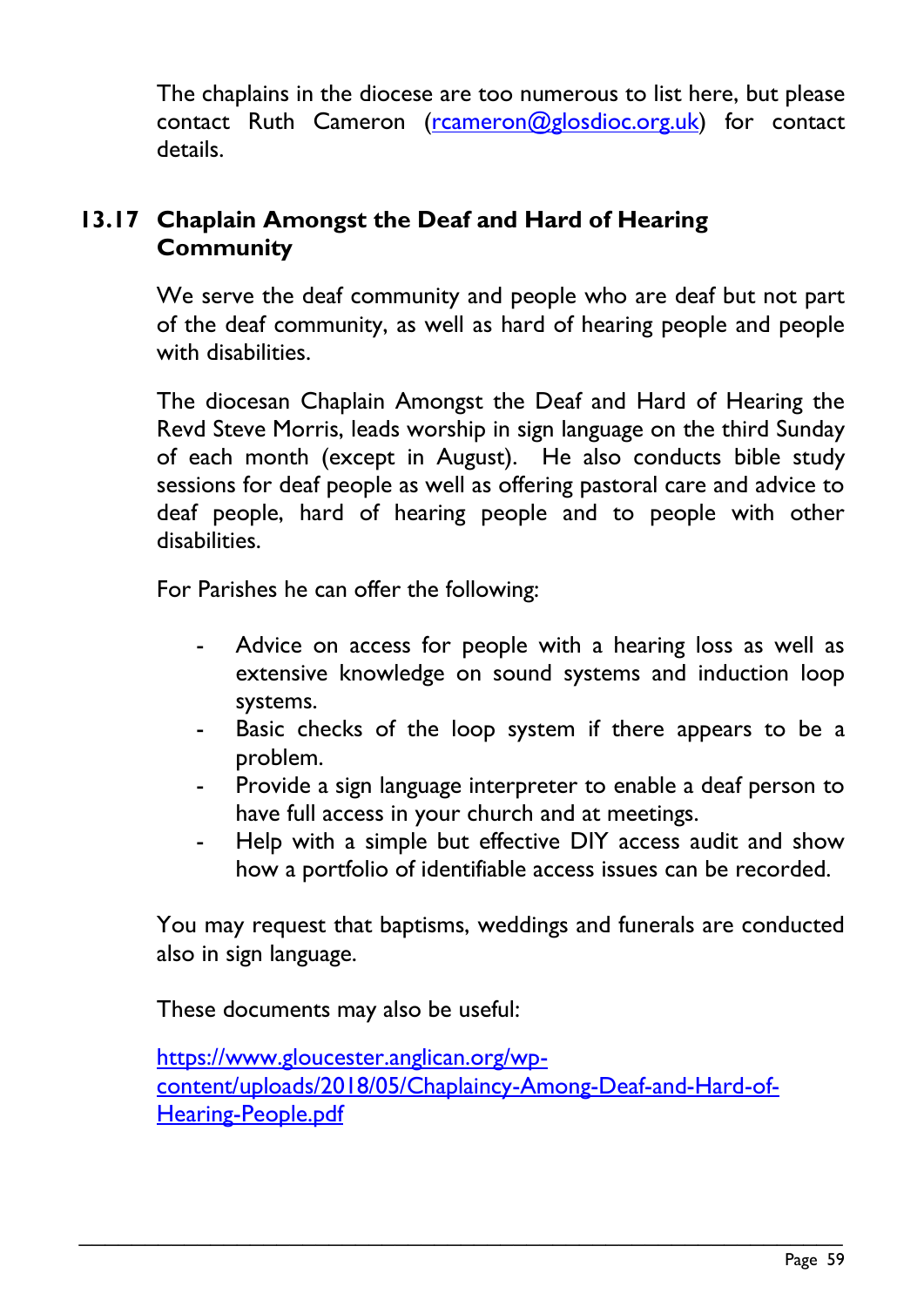'Access for people with disabilities' [http://www.gloucester.anglican.org/wp](http://www.gloucester.anglican.org/wp-content/uploads/2018/04/Access-for-People-with-Disabilities-AN-A-B-C-D-2.pdf)[content/uploads/2018/04/Access-for-People-with-Disabilities-AN-A-B-](http://www.gloucester.anglican.org/wp-content/uploads/2018/04/Access-for-People-with-Disabilities-AN-A-B-C-D-2.pdf)[C-D-2.pdf](http://www.gloucester.anglican.org/wp-content/uploads/2018/04/Access-for-People-with-Disabilities-AN-A-B-C-D-2.pdf)

'It's Our Duty and Our Joy: The Equality Act – some basic considerations' [http://www.gloucester.anglican.org/wp-content/uploads/2018/04/Its-](http://www.gloucester.anglican.org/wp-content/uploads/2018/04/Its-our-duty-and-our-joy-The-Equality-Act-some-basic-considerations.pdf)

[our-duty-and-our-joy-The-Equality-Act-some-basic-considerations.pdf](http://www.gloucester.anglican.org/wp-content/uploads/2018/04/Its-our-duty-and-our-joy-The-Equality-Act-some-basic-considerations.pdf)

### **Contact**

Steve Morris, Chaplain amongst the Deaf and Hard of Hearing **Community** 

\_\_\_\_\_\_\_\_\_\_\_\_\_\_\_\_\_\_\_\_\_\_\_\_\_\_\_\_\_\_\_\_\_\_\_\_\_\_\_\_\_\_\_\_\_\_\_\_\_\_\_\_\_\_\_\_\_\_

Email: [spadework22@gmail.com](mailto:spadework22@gmail.com)

Tel: 01452 720985

Text: 07580 243330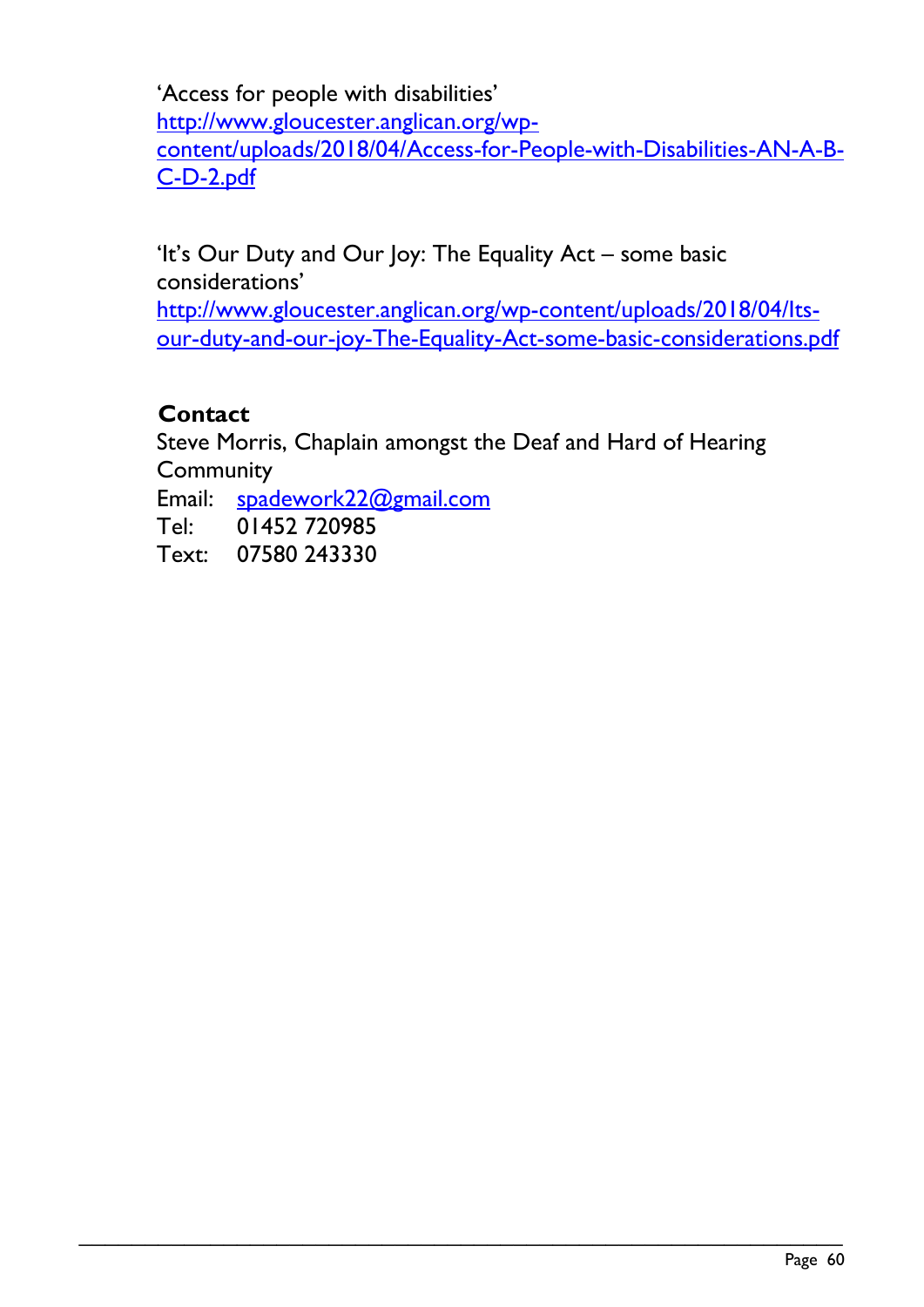## **14.0 Fresh Expressions of Church**

#### **14.1 Fresh Expressions and Pioneering**

As a diocese we are committed to encouraging Fresh Expressions and Pioneering alongside the traditional parish model of Church.

[www.gloucester.anglican.org/your-ministry/pioneering-and-fresh](http://www.gloucester.anglican.org/your-ministry/pioneering-and-fresh-expressions/)[expressions/](http://www.gloucester.anglican.org/your-ministry/pioneering-and-fresh-expressions/)

We regularly run the Mission Shaped Ministry training course and on request can work with local churches or deaneries or churches together to run the six week Mission Shaped Intro course.

[www.missionshapedministry.org/](http://www.missionshapedministry.org/)

There are a variety of Fresh Expressions currently across the diocese and an active network of peer support. In addition to unique and oneoff Fresh Expressions, there are also lots of churches across the diocese running Messy Church.

[www.messychurch.org.uk/](http://www.messychurch.org.uk/)

Enquiries are welcome from incumbents and churches considering whether something of this kind would be an appropriate avenue to explore in the parish, benefice or deanery.

#### **Contact**

Cate Williams, Mission and Evangelism Officer Email: [cwilliams@glosdioc.org.uk](mailto:cwilliams@glosdioc.org.uk) Tel: 01452 835543

### **14.2 Bishop's Mission Orders (BMOs)**

A Bishop's Mission Order is an opportunity in the Church of England created by the Dioceses, Pastoral and Mission Measure 2007 and the Code of Practice that goes with it. A BMO provides recognition, accountability and oversight for a 'mission initiative'. For example, where a church planting initiative would cross parish boundaries or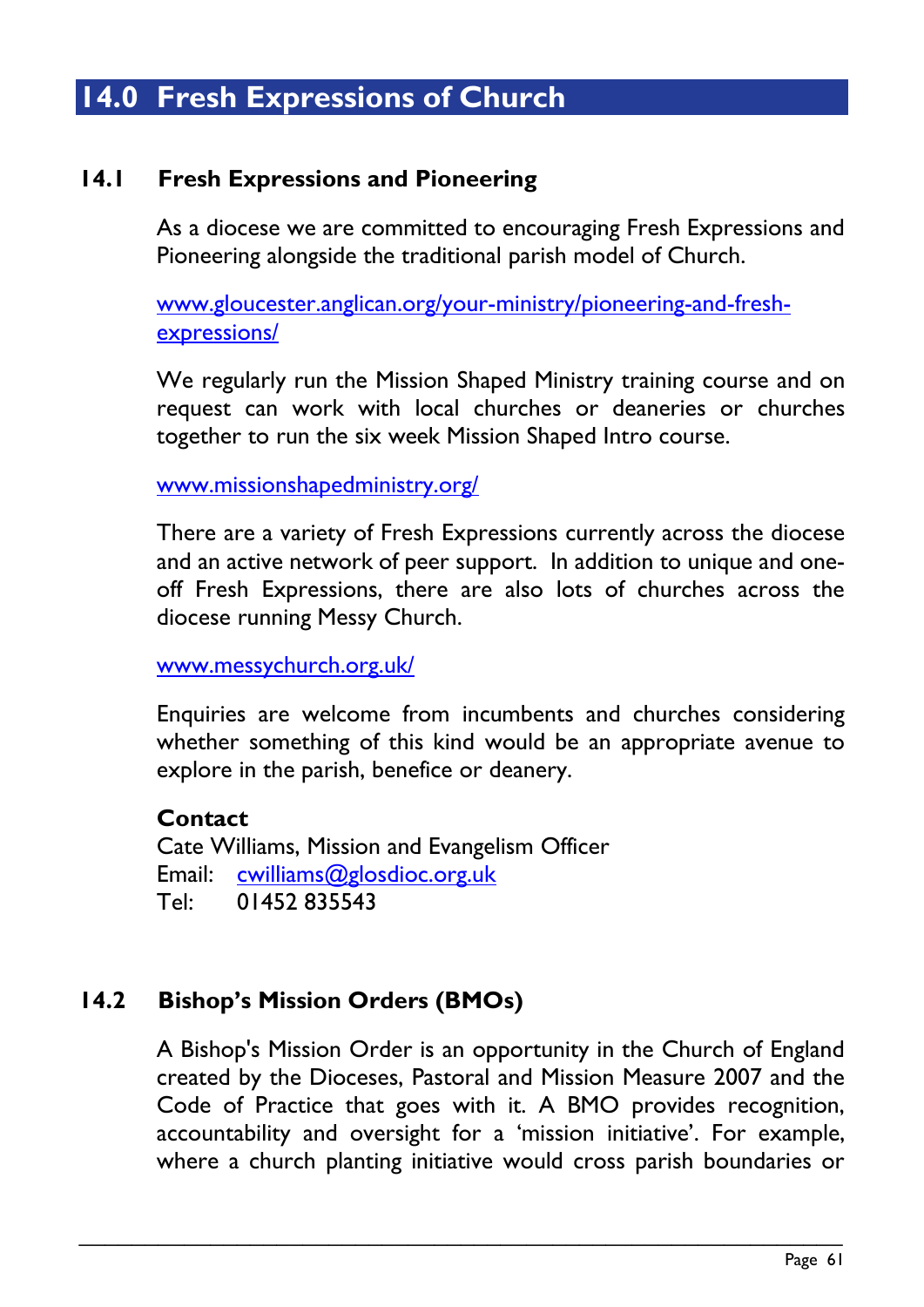involve collaboration between parishes such as on a new housing estate with a mission initiative starting in a school or community building. A BMO is not needed for a church plant within a parish. But if such a plant takes root, a BMO could be a helpful means to aid maturity - for example, to enable more formal recognition as part of the overall governance of the parish. It can also be applied to any Fresh Expression of Church as they become established, giving more formal recognition and to better enable diocesan support for example when there is a stipendiary appointment to be made.

A BMO is issued as part of a three-stage process. This is described more fully in *[Bishops' Mission Orders: A beginner's guide.](http://www.freshexpressions.org.uk/resources/bmoguide)*

**Stage 1: Making the proposal and initial explorations.** The bishop or any office holder in the diocese such as an incumbent or diocesan missioner can make a proposal for a church plant or 'Fresh Expression' that would cross parish boundaries or involve more than one parish. The bishop undertakes an initial enquiry – a task often delegated to an archdeacon or a diocesan officer (someone not directly affected). This involves discussion, sharing of ideas, and exploring spiritual and practical questions with the many groups or individuals involved or affected.

**Stage 2: Drafting the Order and formal consultation.** If the bishop, following initial explorations, decides to go ahead, a draft order is issued describing the objectives of the mission initiative, where leadership and authority will lie and who will preside at Holy Communion. A period of consultation follows including all those with a significant interest, ecumenical partners and the Diocesan Mission and Pastoral Committee.

**Stage 3: Making the Order and review.** The order may be revised following the formal consultation. It is brought into effect and then kept under review. The bishop appoints a visitor who reports to the Bishop and a major review is carried out after five years. The BMO can be light touch to start with more provisions added later on.

For more information please contact: The Director of Mission and Ministry or your archdeacon.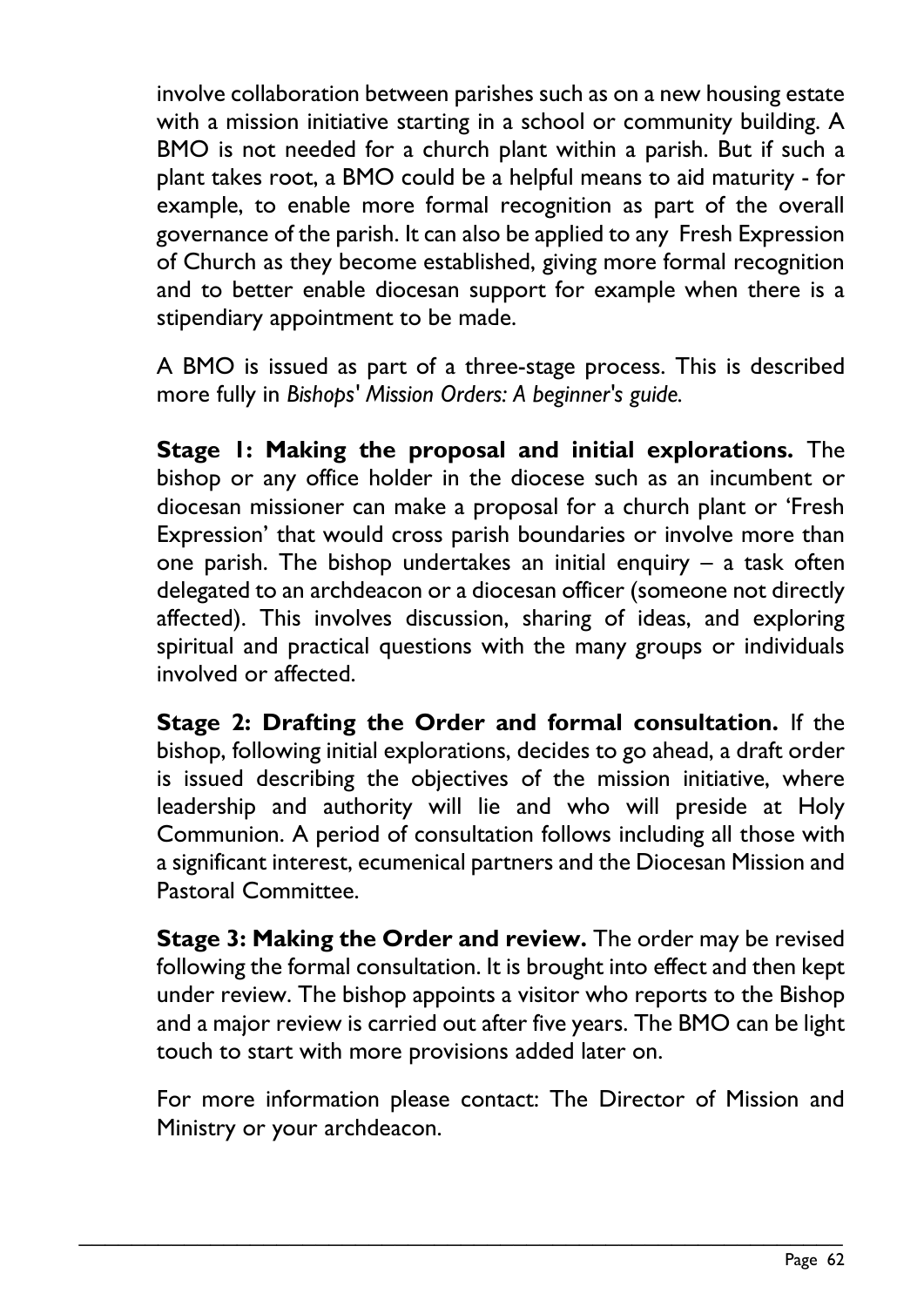## **15.0 Vocations**

### **15.1 Discipleship and Vocation Work**

Seeking to be good disciples is key to our mission and ministry in the church.

 Our vocations' team is committed to encouraging all God's people to find their place in the work of the kingdom. To that end our regular exploration days allow a prayerful opportunity to consider whether God is calling an individual to any specific ministry – lay or ordained. This work is closely allied to that of discipleship but offers specific reflection on issues of discernment. Ministries covered on the days could be licensed church ministry (Reader, Church Army, priest or distinctive deacon) but will also look at other pastoral, missional and evangelism roles such as children and families workers, pastoral assistants' and mission partners. The department also offers individual discernment conversations and many books and literature to help in this process.

### **15.2 Vocations to Ordained Ministry**

Potential candidates for ordained ministry need to:

- have an inner sense of calling which is affirmed by those around them
- be clear disciples with an established and resilient faith
- have a regular discipline of prayer and Bible reading
- be rooted in a local Anglican church
- be self-aware and emotionally intelligent
- have the encouragement and support of the incumbent

\_\_\_\_\_\_\_\_\_\_\_\_\_\_\_\_\_\_\_\_\_\_\_\_\_\_\_\_\_\_\_\_\_\_\_\_\_\_\_\_\_\_\_\_\_\_\_\_\_\_\_\_\_\_\_\_\_\_

be 18 or over before going to a BAP, and 63 or under before the point of ordination

Clergy can support potential vocations by giving candidates opportunities to 'have a go' in ministry to test their calling, and to meet with them regularly to pray and to help them sift their thoughts and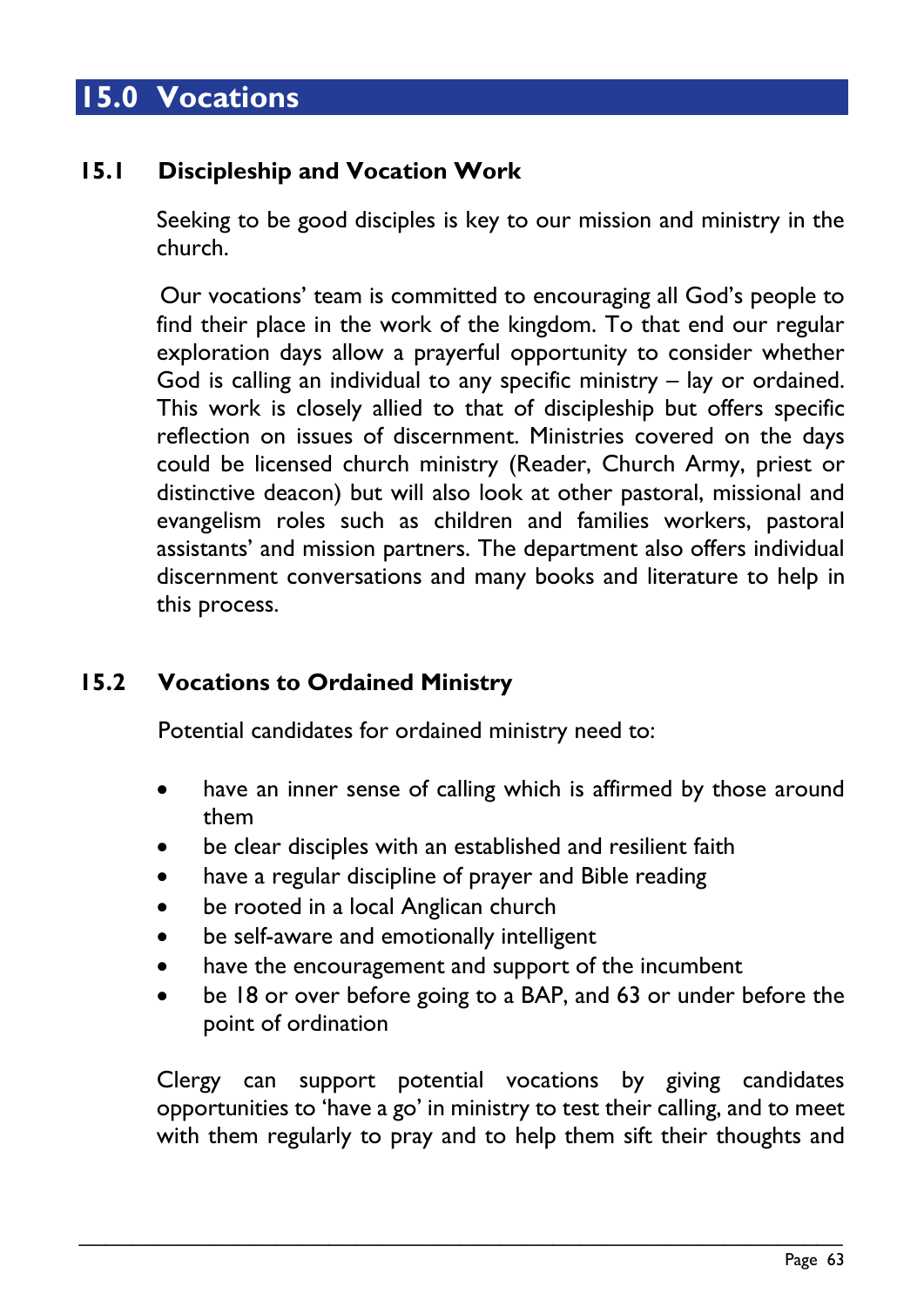feelings. All the information candidates need can be found on the national and diocesan websites:

<https://www.churchofengland.org/life-events/vocations>

[www.gloucester.anglican.org/ministry-vocations-and](http://www.gloucester.anglican.org/ministry-vocations-and-discipleship/ordained-ministry/)[discipleship/ordained-ministry/](http://www.gloucester.anglican.org/ministry-vocations-and-discipleship/ordained-ministry/)

 When the time is right candidates meet with Pauline Godfrey or one of the vocations team for several initial meetings to clarify their sense of vocation, and readiness to begin the process. They are then referred to the Diocesan Director of Ordinands, Ann Sargent or one of her colleagues, Sam Norton, Robert James, Josie Goodwin or Trevor Kemp to take them through the process which may lead to a national Bishop's Advisory Panel (BAP).

Young Vocations (aged 18-30) will find it helpful to meet with a vocation's advisor or our young vocation's champion, Caroline Symcox.

There is a Vocations Reading Group which also acts as a support group where candidates can meet others exploring and receive support and guidance. There is also a reading list of helpful books.

There are also regular vocations days and a course to help people explore God's call in its widest sense called 'Exploring God's Call' which are both advertised in the clergy mailing and on the website

[www.gloucester.anglican.org/ministry-vocations-and](http://www.gloucester.anglican.org/ministry-vocations-and-discipleship/ordained-ministry/)[discipleship/ordained-ministry/](http://www.gloucester.anglican.org/ministry-vocations-and-discipleship/ordained-ministry/)

 Details can be obtained from Natasha Kent. Email: [nkent@glosdioc.org.uk](mailto:nkent@glosdioc.org.uk) Tel: 01452 835544

#### **Contact**

 Pauline Godfrey, Head of Discipleship & Vocations and Deputy **Director** Email: [pgodfrey@glosdioc.org.uk](mailto:pgodfrey@glosdioc.org.uk) Tel: 01452 835548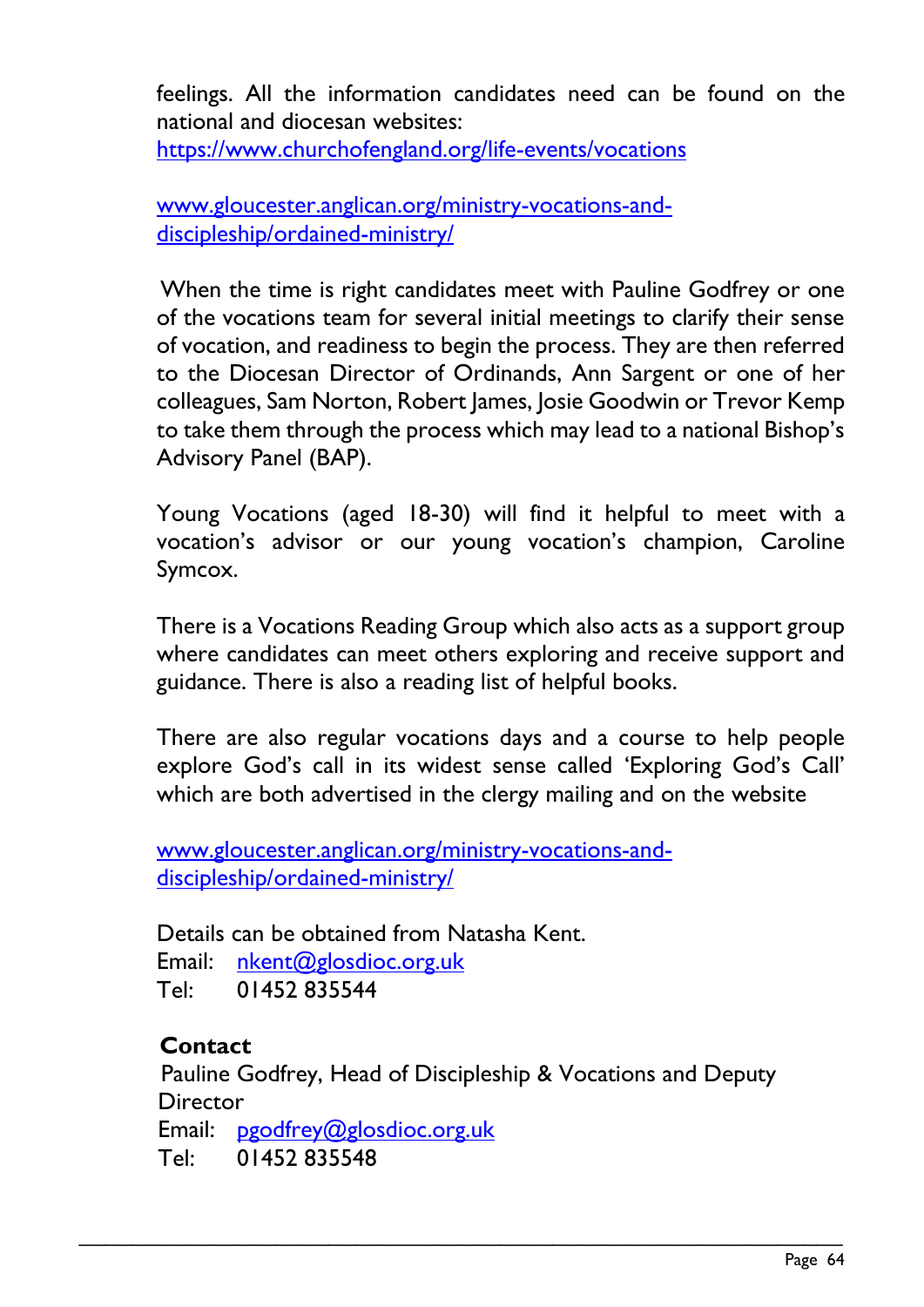### **15.3 Cuddesdon: Gloucester and Hereford**

Foundations in Theology, Ministry and Mission

A one year course supporting and equipping Christian disciples to become more effective signs and agents of God's kingdom in the world. Based in Gloucester the course runs alongside the ministry courses on a Thursday evening.

\_\_\_\_\_\_\_\_\_\_\_\_\_\_\_\_\_\_\_\_\_\_\_\_\_\_\_\_\_\_\_\_\_\_\_\_\_\_\_\_\_\_\_\_\_\_\_\_\_\_\_\_\_\_\_\_\_\_

#### **Contact**

Jane Cusworth Email: [jane.cusworth@rcc.ac.uk](mailto:jane.cusworth@rcc.ac.uk) Tel: 01452 874969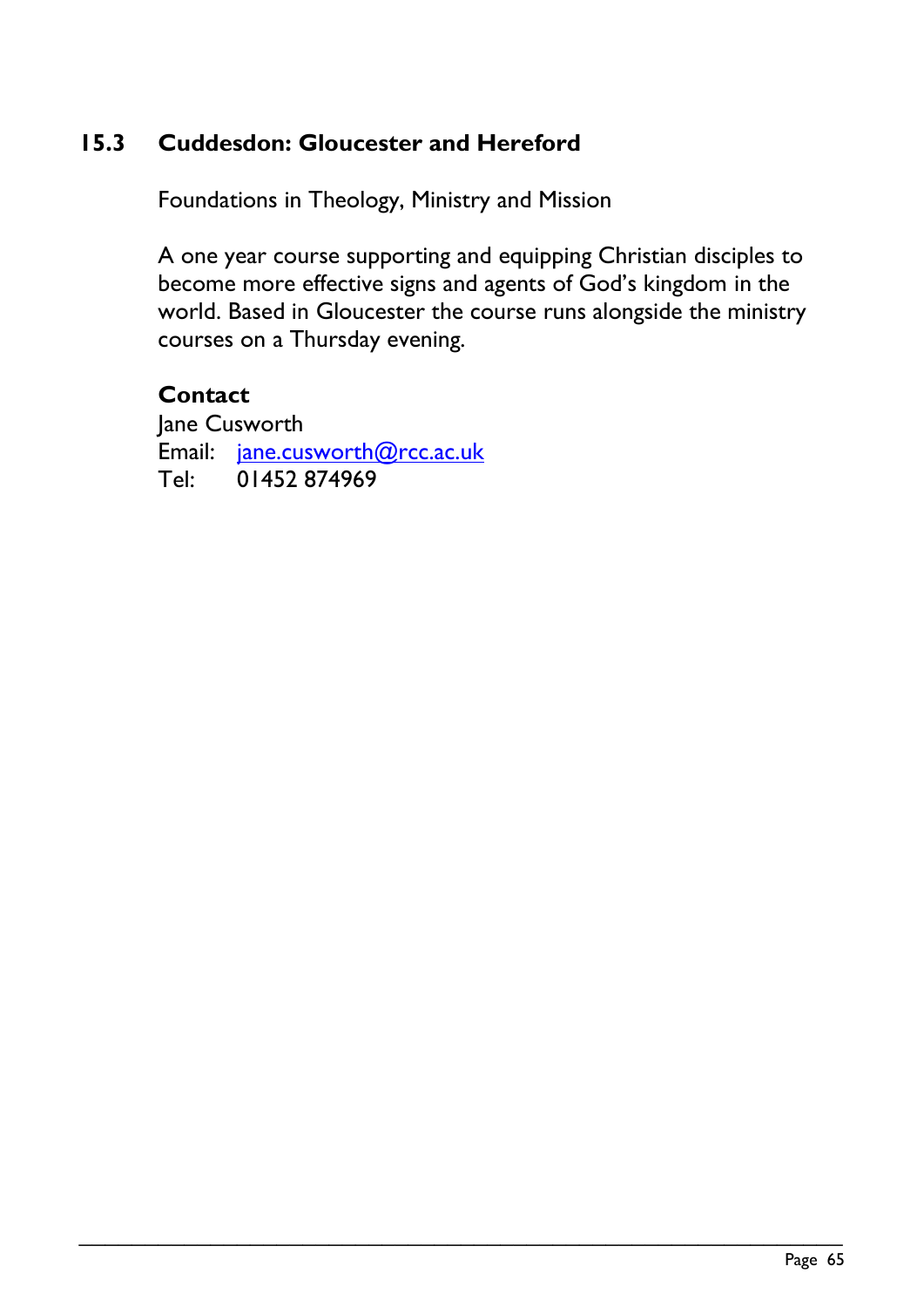## **16.0 Spouses & civil partners of clergy newly licensed in the Diocese of Gloucester**

Each year the diocese plans to host a small number of events where spouses and civil partners can meet, share and mutually support each other. Your other-halves have their own opportunities for this already – Chapter, clergy training days and the like.

These are social events like ten pin bowling and quiet days. They are arranged with one falling on a weekend end and the other midweek – in the hope that there will be something accessible for everyone. If you have any suggestions for events please contact Revd Guy Treweek contact details below).

Taking part is, of course, entirely optional; but should you like to be kept informed of events please contact:

\_\_\_\_\_\_\_\_\_\_\_\_\_\_\_\_\_\_\_\_\_\_\_\_\_\_\_\_\_\_\_\_\_\_\_\_\_\_\_\_\_\_\_\_\_\_\_\_\_\_\_\_\_\_\_\_\_\_

Revd Guy Treweek Tel: 01452 524158 or 07802 776733 Email: [gtreweek@glosdioc.org.uk](mailto:gtreweek@glosdioc.org.uk)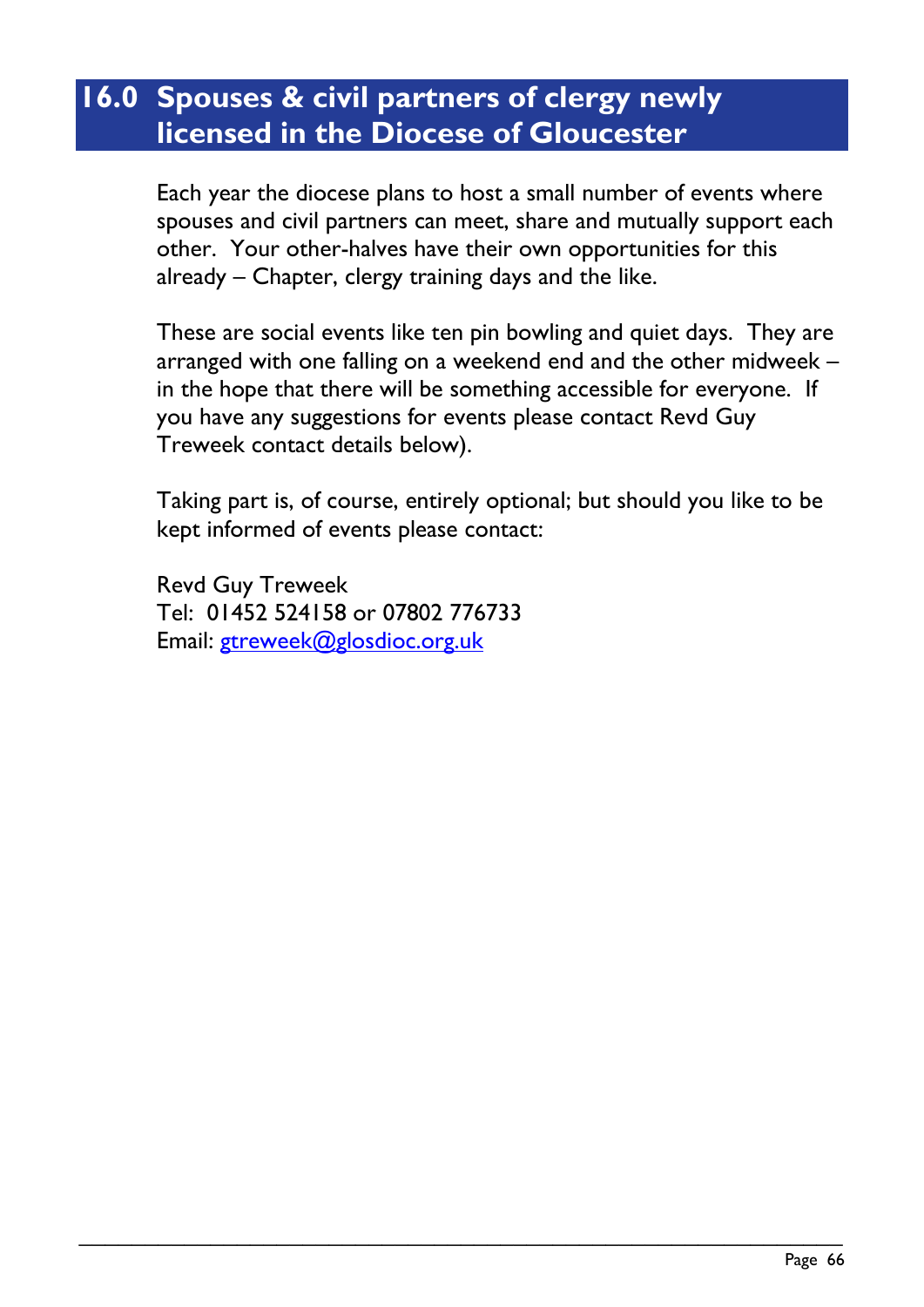## **17.0 Appendices**

### **17.1 Who's Who in Church House, Gloucester**

**Bishop's Council / Diocesan Synod:** Ben Preece Smith (Diocesan Secretary) [bpreecesmith@glosdioc.org.uk](mailto:bpreecesmith@glosdioc.org.uk) | 01452 835523

#### **Communications:**

Lucy Taylor (Director of Communication & Engagement)  $ltaylor@glosdioc.org.uk$  | 01452 835515

Katherine Clamp (Senior Communications Officer) [kclamp@glosdioc.org.uk](mailto:kclamp@glosdioc.org.uk) | 01452 835591 (Working days – Mon/Tues/Fri)

Sam Cavender (Senior Communications Officer) [scavender@glosdioc.org.uk](mailto:scavender@glosdioc.org.uk) | 01452 835591

#### **Human Resources:**

Judith Knight (Head of HR & Safeguarding) [jknight@glosdioc.org.uk](mailto:jknight@glosdioc.org.uk) | 01452 835526

#### **Safeguarding:**

Becca Faal [bfaal@glosdioc.org.uk](mailto:bfaal@glosdioc.org.uk) | 01452 835516 (Working days – Weds – Fri) Emergency mobile – 07944 680320

**Property:** Craig Smith [csmith@glosdioc.org.uk](mailto:csmith@glosdioc.org.uk) | 01452 835577

## **Finance:**

Julie Ridgway (Head of Finance) [jridgway@glosdioc.org.uk](mailto:jridgway@glosdioc.org.uk) | 01452 835564

Harriet Fletcher [hfletcher@glosdioc.org.uk](mailto:hfletcher@glosdioc.org.uk) | 01452 835521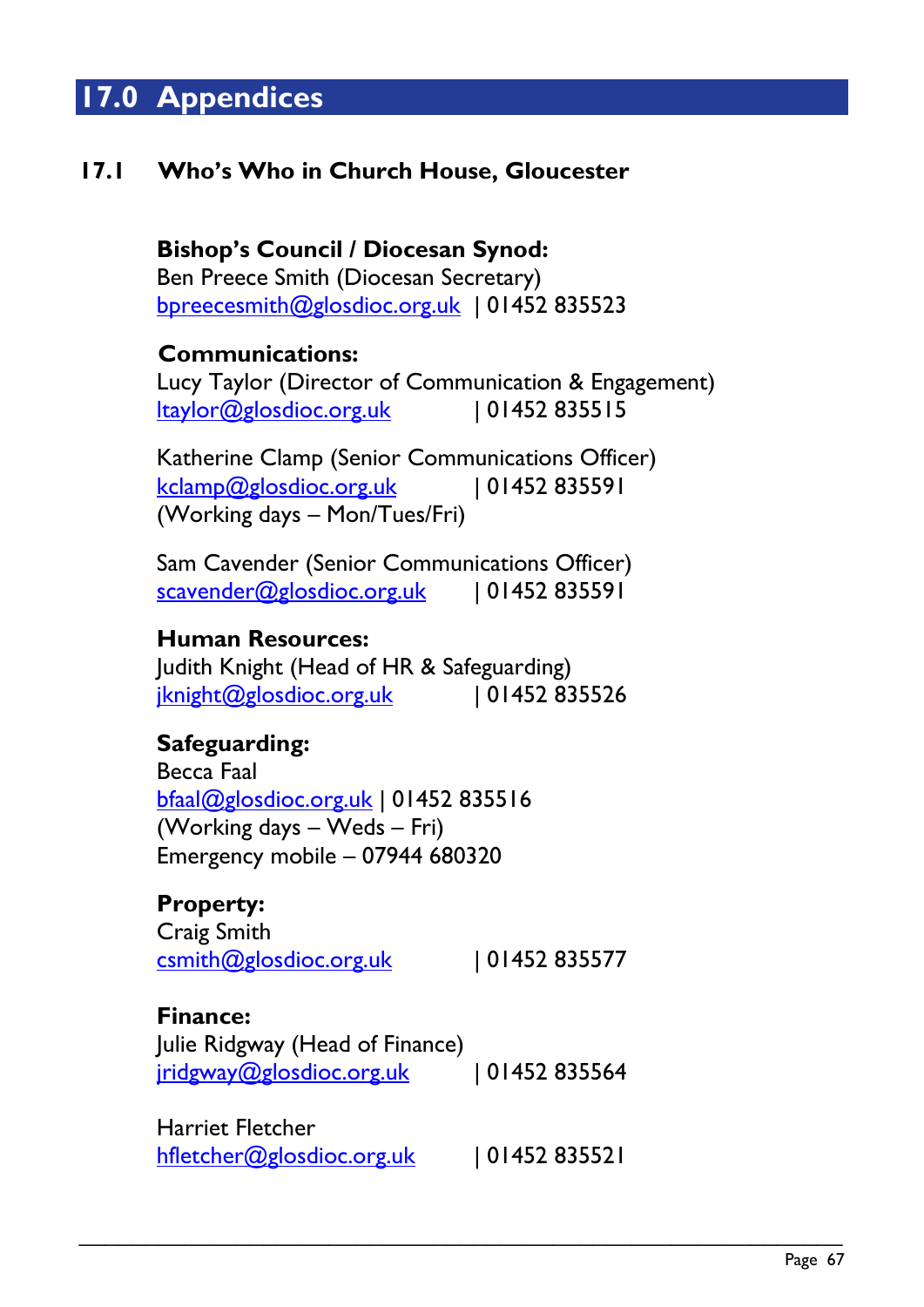### **Ministerial Training and Development:**

Ian Bussell (Head of Ministerial Development and Deputy Director) [ibussell@glosdioc.org.uk](mailto:ibussell@glosdioc.org.uk)

#### **Discipleship and Vocations:**

Pauline Godfrey (Head of Discipleship & Vocations and Deputy Director) [pgodfrey@glosdioc.org.uk](mailto:pgodfrey@glosdioc.org.uk) | 01452 835548

#### **Mission and Evangelism:**

Cate Williams (Mission & Evangelism Officer) [cwilliams@glosdioc.org.uk](mailto:cwilliams@glosdioc.org.uk) | 01452 835543

#### **Readers:**

Ann Sargent (DDO/Warden of Readers) [asargent@glosdioc.org.uk](mailto:asargent@glosdioc.org.uk) | 01452 835547

#### **Children & Families:**

Jo Wetherall (Children & Families Officer) [jwetheralln@glosdioc.org.uk](mailto:jwetheralln@glosdioc.org.uk) | 01452 835552

### **Worship & Spirituality:**

Julie Fay (Worship & Spirituality Officer)  $ifay@g|osdioc.org.uk$  | 01452 835582

### **Deaf & Hard of Hearing:**

Steve Morris, Chaplain amongst the Deaf & Hard of Hearing People [smorris@glosdioc.org.uk](mailto:smorris@glosdioc.org.uk) | 01425 720985

#### **ACCORD Courses:**

Victoria Braddock (ACCORD Pastoral Co-Ordinator) [accordcourses@glosdioc.org.uk](mailto:accordcourses@glosdioc.org.uk) | 01452 835546

#### **17.2 Mission & Ministry Advisors**

**Self Supporting Ministry Advisor** Andrew Braddock | [abraddock@glosdioc.org.uk](mailto:abraddock@glosdioc.org.uk) | 01451 861195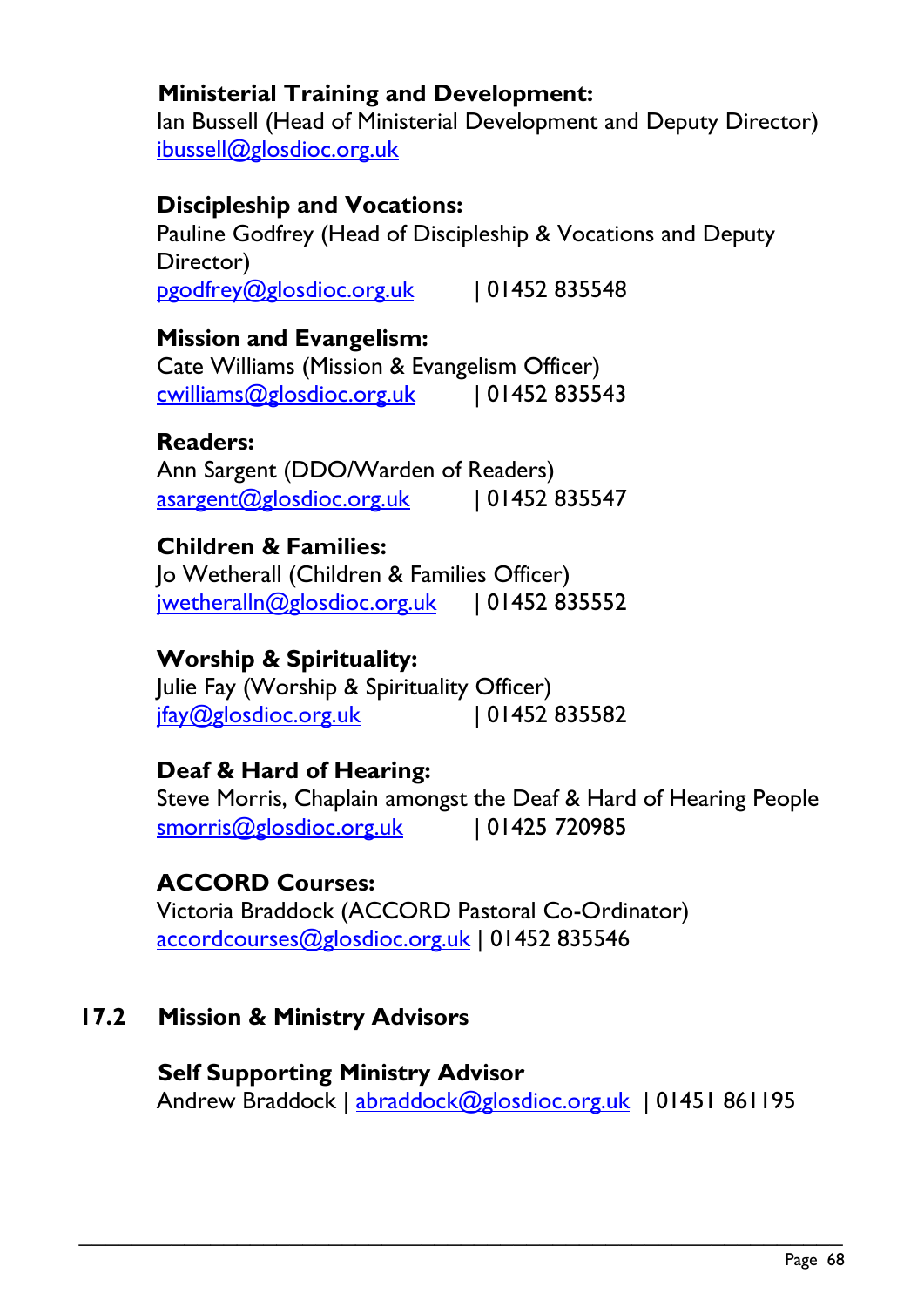#### **Diocesan Spirituality Advisor**

Liz Palin | [liz.palin@gmail.com](mailto:liz.palin@gmail.com)

### **Bishop's Advisor for Women's Ministry**

Clare Edwards | revclareedwards@gmail.com

#### **Diocesan Ecumenical Advisor** Jacqui Hyde | [revdjacqui@talktalk.net](mailto:revdjacqui@talktalk.net) | 01452 713421

# **Diocesan Inter-Faith Advisor**

Simon Howell | [pioneer@stroudparishchurches.org.uk](mailto:pioneer@stroudparishchurches.org.uk)  01453 350387

#### **Diocesan Environmental Advisor**

Arthur Champion | [championarthur@googlemail.com](mailto:championarthur@googlemail.com) | 01242 870402

#### **Diocesan Civil Protection Advisor** Peter Cheesman | [pcheesman@glosdioc.org.uk](mailto:pcheesman@glosdioc.org.uk) | 01452 824034

## **Ministry of Healing and Wholeness Advisor**

Sheila Appleton | [Appletonsma733@gmail.com](mailto:Appletonsma733@gmail.com) | 07946 723851

### **Senior Interim Minister**

Tudor Griffiths | [tgriffiths@glosdioc.org.uk](mailto:tgriffiths@glosdioc.org.uk) | 07946 723851

### **Diocesan Link for national CMEAC (Community for Minority Ethnic Anglican Concerns**

Suki Osunsanmi | [osunsanmi@doctors.org.uk](mailto:osunsanmi@doctors.org.uk)

### **17.3 Book List**

### **Church Management, Governance and PCCs**

- Practical Church Management by James Behrens. Published by Gracewing Publishing; 3rd edition 2014
- Your Church and the Law: A Simple Explanation and Guide by [David Parrott.](http://www.amazon.co.uk/David-Parrott/e/B001HCUT5G/ref=dp_byline_cont_book_1) Canterbury Press Norwich; 2nd Revised edition 2011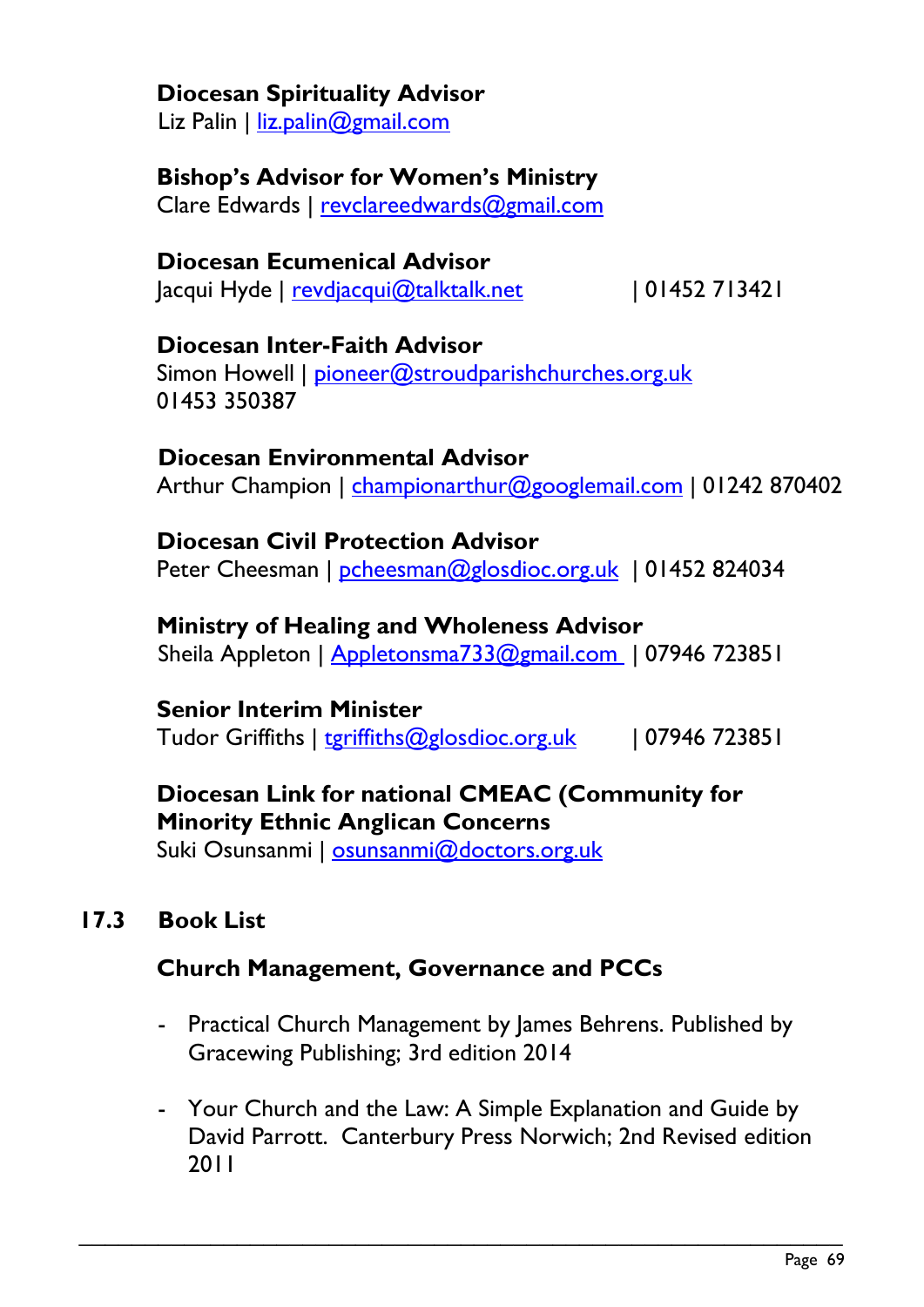- Church Representation Rules, Church House Publishing 2011
- PCC Accountability: The Charities Act 2011 and the PCC. Published by Church House Publishing; 4th edition 2013
- ABC for the PCC 5th Edition: A Handbook for Church Council Members, by [John Pitchford.](http://www.amazon.co.uk/s/ref=dp_byline_sr_book_1?ie=UTF8&field-author=John+Pitchford&search-alias=books-uk&text=John+Pitchford&sort=relevancerank) Published by Continuum 2008
- Churchwardens: A Survival Guide by [Martin Dudley.](http://www.amazon.co.uk/Martin-Dudley/e/B0034NMYJ0/ref=dp_byline_cont_book_1) Published by SPCK Publishing; Revised edition 2009
- Handbook for Churchwardens and Parochial Church Councilors Paperback, by [Kenneth MacMorran.](http://www.amazon.co.uk/s/ref=dp_byline_sr_book_1?ie=UTF8&field-author=Kenneth+MacMorran&search-alias=books-uk&text=Kenneth+MacMorran&sort=relevancerank) Mowbray; Revised edition 2010

### **Church Law**

The Canons of the Church of England. Church House Publishing; 7th Revised edition 2011. Also available online for free at:-

[www.churchofengland.org/about](http://www.churchofengland.org/about-us/structure/churchlawlegis/canons/canons-7th-edition.aspx)[us/structure/churchlawlegis/canons/canons-7th-edition.aspx](http://www.churchofengland.org/about-us/structure/churchlawlegis/canons/canons-7th-edition.aspx)

Anglican Marriage in England and Wales: A Guide to the Law for Clergy 2010 published by the Faculty Office of the Archbishop of Canterbury. Also known as 'The Yellow Book'.

### **Ministry**

- Reimagining Discipleship by Robert Cotton, SPCK, 2012
- The Vicar's Guide: Life and Ministry in the Parish by [David Ison](http://www.amazon.co.uk/s/ref=dp_byline_sr_book_1?ie=UTF8&field-author=David+Ison&search-alias=books-uk&text=David+Ison&sort=relevancerank) Published by Church House Publishing 2005
- Moving on in Ministry Edited by Tim Ling. Published by Church House Publishing 2013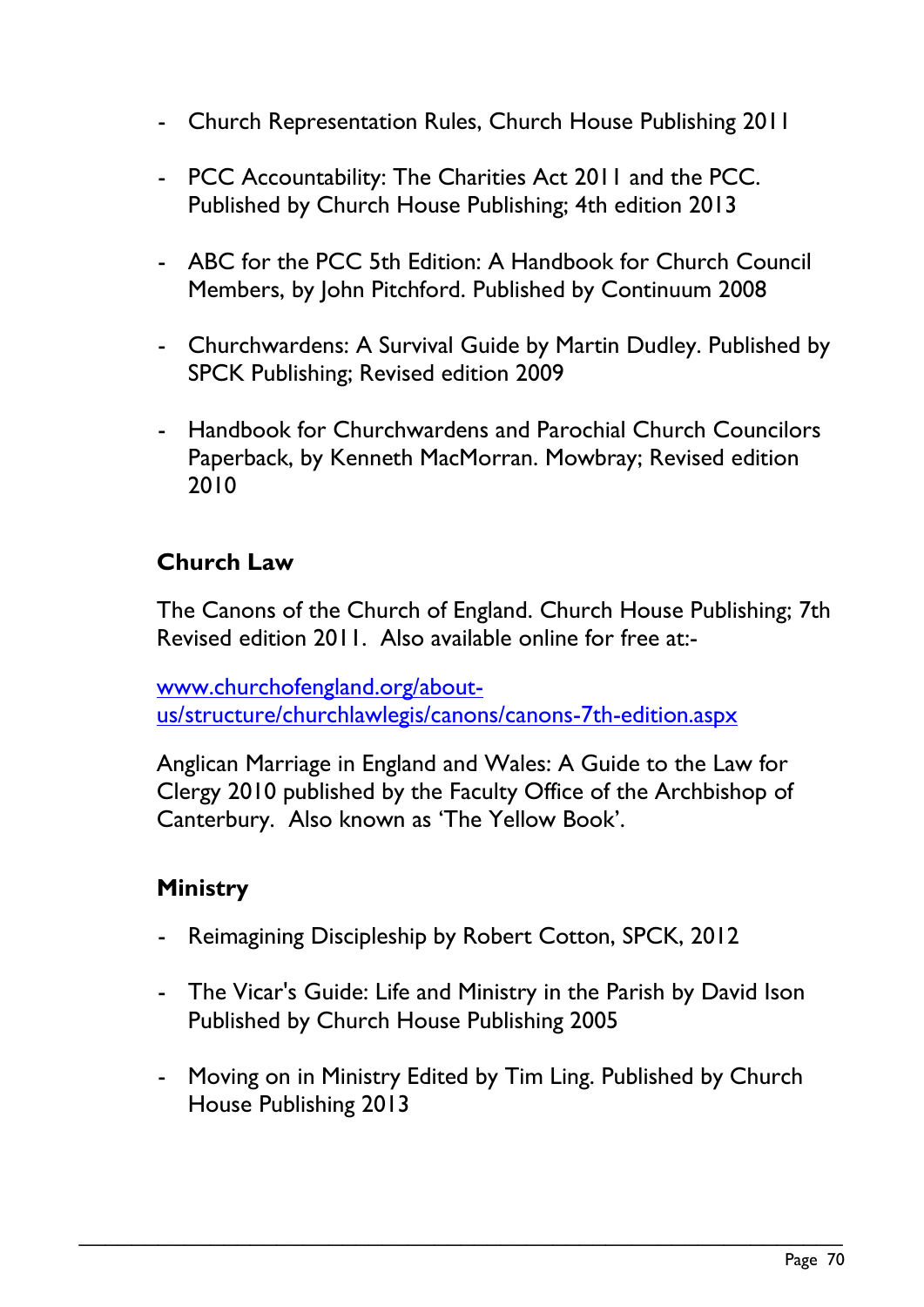The SPCK Library of Ministry includes the following titles about practical aspects of ministry:

- [Supporting New Ministers in the Local Church](http://www.spckpublishing.co.uk/shop/supporting-new-ministers-in-the-local-church/) Keith Lamdin, David Tilley
- [Community and Ministry](http://www.spckpublishing.co.uk/shop/community-and-ministry/) Paul Ballard, Lesley Husselbee
- [Supporting Dying Children](http://www.spckpublishing.co.uk/shop/supporting-dying-children-and-their-families/) and their Families Paul Nash
- [Skills for Collaborative Ministry](http://www.spckpublishing.co.uk/shop/skills-for-collaborative-ministry-2/) Sally Nash, Jo Pimlott, Paul Nash
- [Reflective Caring](http://www.spckpublishing.co.uk/shop/reflective-caring/) Bob Whorton
- [Being A Chaplain](http://www.spckpublishing.co.uk/shop/being-a-chaplain/) Miranda Threlfall-Holmes, Mark Newitt
- [How to Make Great Appointments in the Church](http://www.spckpublishing.co.uk/shop/how-to-make-great-appointments-in-the-church/) Claire Pedrick, Su Blanch

- [Reader Ministry Explored](http://www.spckpublishing.co.uk/shop/reader-ministry-explored-2/) Cathy Rowling, Paula Gooder
- [Youth Ministry](http://www.spckpublishing.co.uk/shop/youth-ministry/) Sally Nash
- [Tools for Reflective Ministry](http://www.spckpublishing.co.uk/shop/tools-for-reflective-ministry-2/) Sally Nash, Paul Nash
- [Finding Your Leadership Style](http://www.spckpublishing.co.uk/shop/finding-your-leadership-style/) Keith Lamdin
- [Developing in Ministry](http://www.spckpublishing.co.uk/shop/developing-in-ministry/) Neil Evans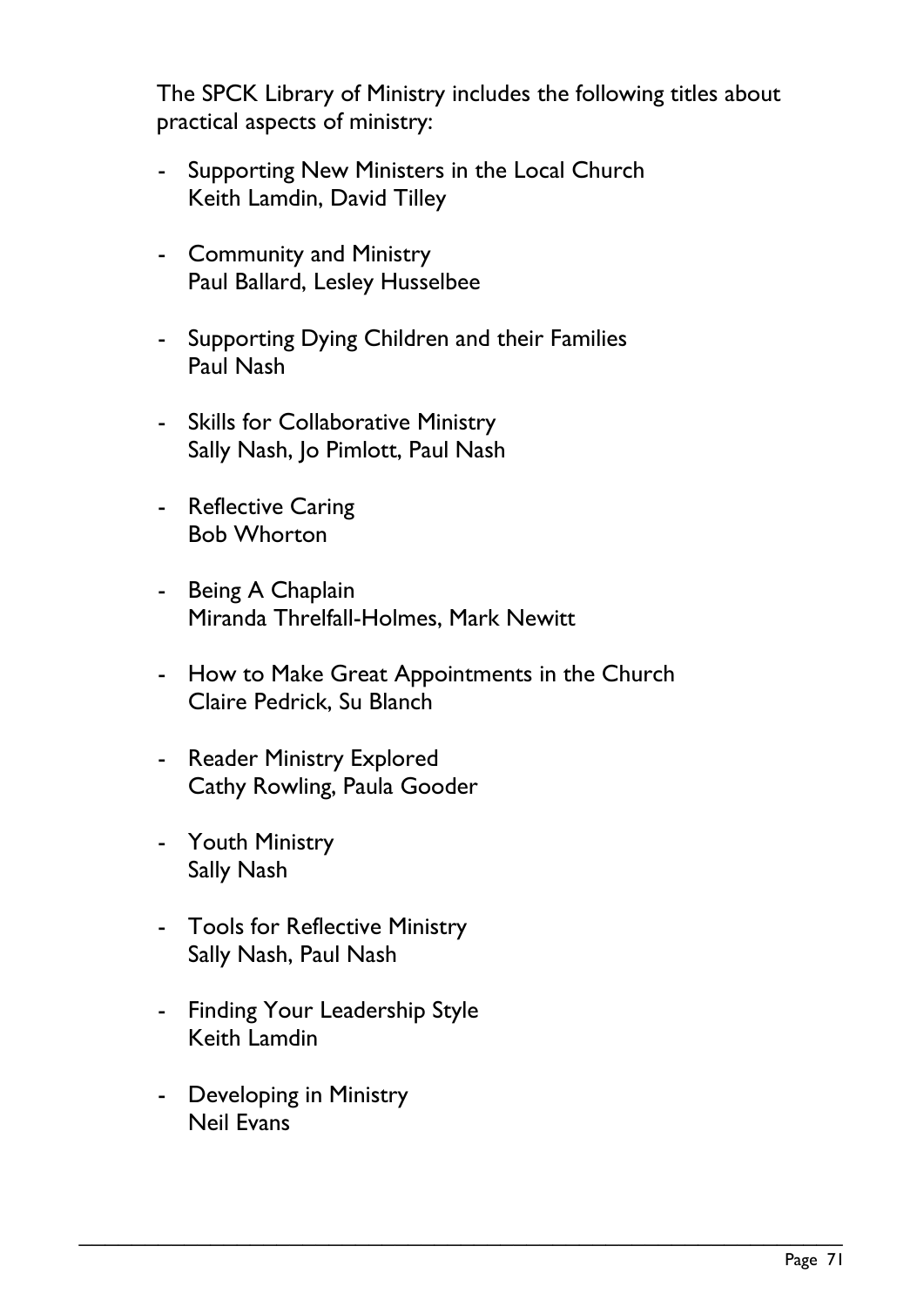- [Transforming Preaching](http://www.spckpublishing.co.uk/shop/transforming-preaching/) David Heywood
- [Facilitation Skills for Ministry](http://www.spckpublishing.co.uk/shop/facilitation-skills-for-ministry/) Jo Whitehead, Sally Nash, Simon Sutcliffe

### **17.4 The Clergy and Parish Handbook**

The clergy handbook contains all the guidelines and policies relating to the working practices of all clergy. It is online using the link below:

[www.gloucester.anglican.org/ministry-vocations-and](http://www.gloucester.anglican.org/ministry-vocations-and-discipleship/information-for-clergy/clergy-and-parish-handbook/)[discipleship/information-for-clergy/clergy-and-parish-handbook/](http://www.gloucester.anglican.org/ministry-vocations-and-discipleship/information-for-clergy/clergy-and-parish-handbook/)

#### **Section 1: Introduction – Affirmation and Accountability**

Common Tenure The Role of Human Resources (HR) in the Diocese

#### **Section 2: Equality and Dignity**

Equality Statement Bullying and Harassment Policy

#### **Section 3: Starting and Ending a Clergy Role**

Recruitment Guide for Clergy and Parishes Fixed Term / Temporary Appointments Personal Information The Statement of Particulars and Clergy Roles and Responsibilities The Appointment of Clergy Couples

#### **Section 4: Day to day activities and working arrangements**

Changes in Personnel Details Stipends, Expenses and Payments Synod Duties Public Duties Security Arrangements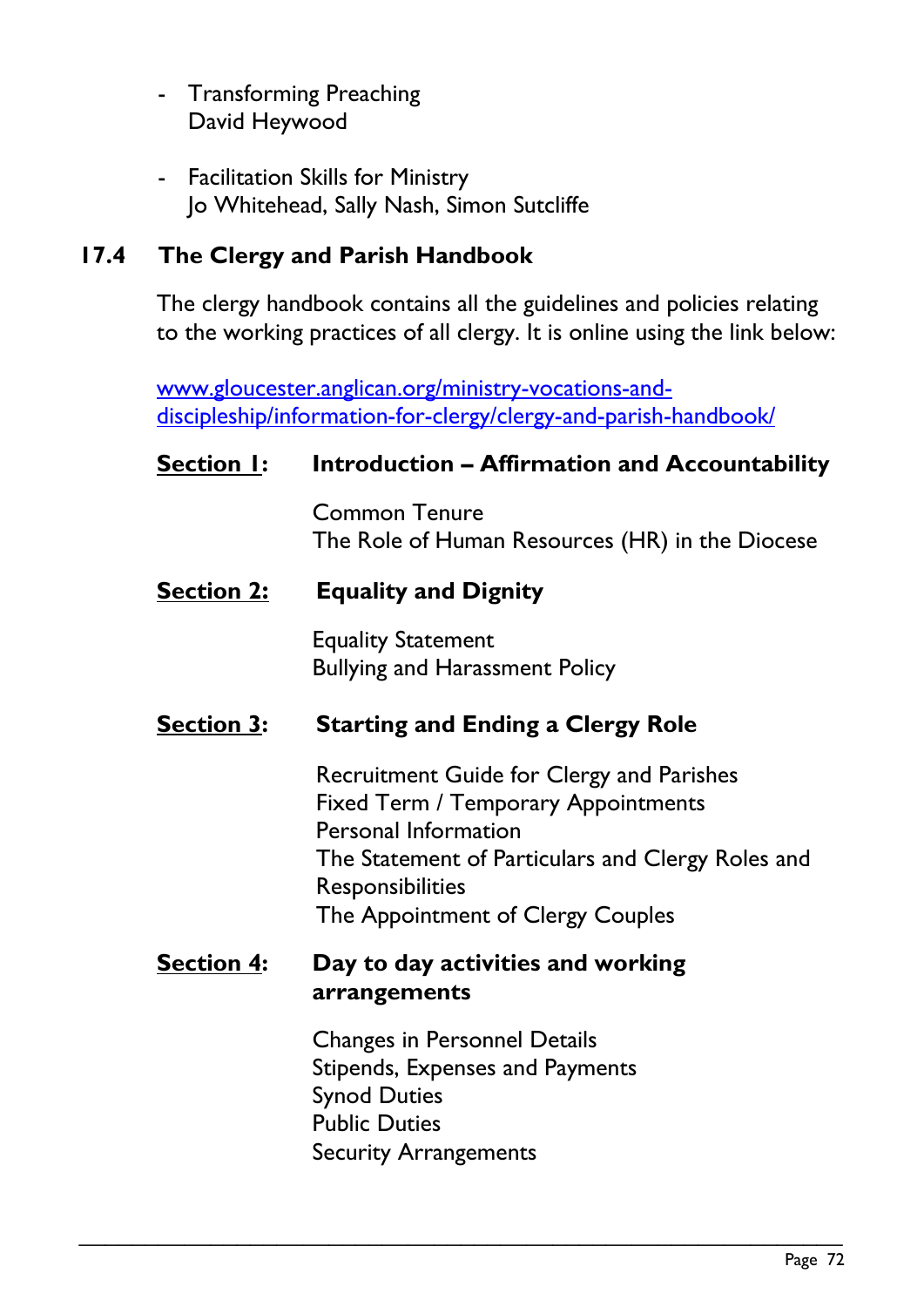Health and Safety Responsibilities Use of personal computers

#### **Section 5: Family Friendly Policies and Factsheets (April 2009)**

Maternity Leave Policy Adoption Leave Policy Paternity Leave Policy Parental Leave Policy Dependants Leave Policy Family Assistance (financial) Fact Sheet (tax credits and child care vouchers) and links to Church Commissioners

### **Section 6: Clergy Housing, Welfare, Wellbeing, Holidays and Absence**

**Wellbeing** Holidays Policy Absence Policy

- **Section 7: Performance (Capability), and Personal & Ministerial Development (MR, ER, CMD)**
- **Section 8**: **Grievance, Discipline, Appeals, Whistleblowing**
- **Section 9: Accessing Information (HR, Finance, IT, Diocesan information, unions)**
- **Section 10: Parishes as employers (good practice, templates, employment law advice)**
- **Section 11: Information and advice for Curates**
- **Section 12: Information and advice for House for Duty clergy**

\_\_\_\_\_\_\_\_\_\_\_\_\_\_\_\_\_\_\_\_\_\_\_\_\_\_\_\_\_\_\_\_\_\_\_\_\_\_\_\_\_\_\_\_\_\_\_\_\_\_\_\_\_\_\_\_\_\_

#### **Section 13: Information and advice for Self Supporting (all Self Supporting clergy)**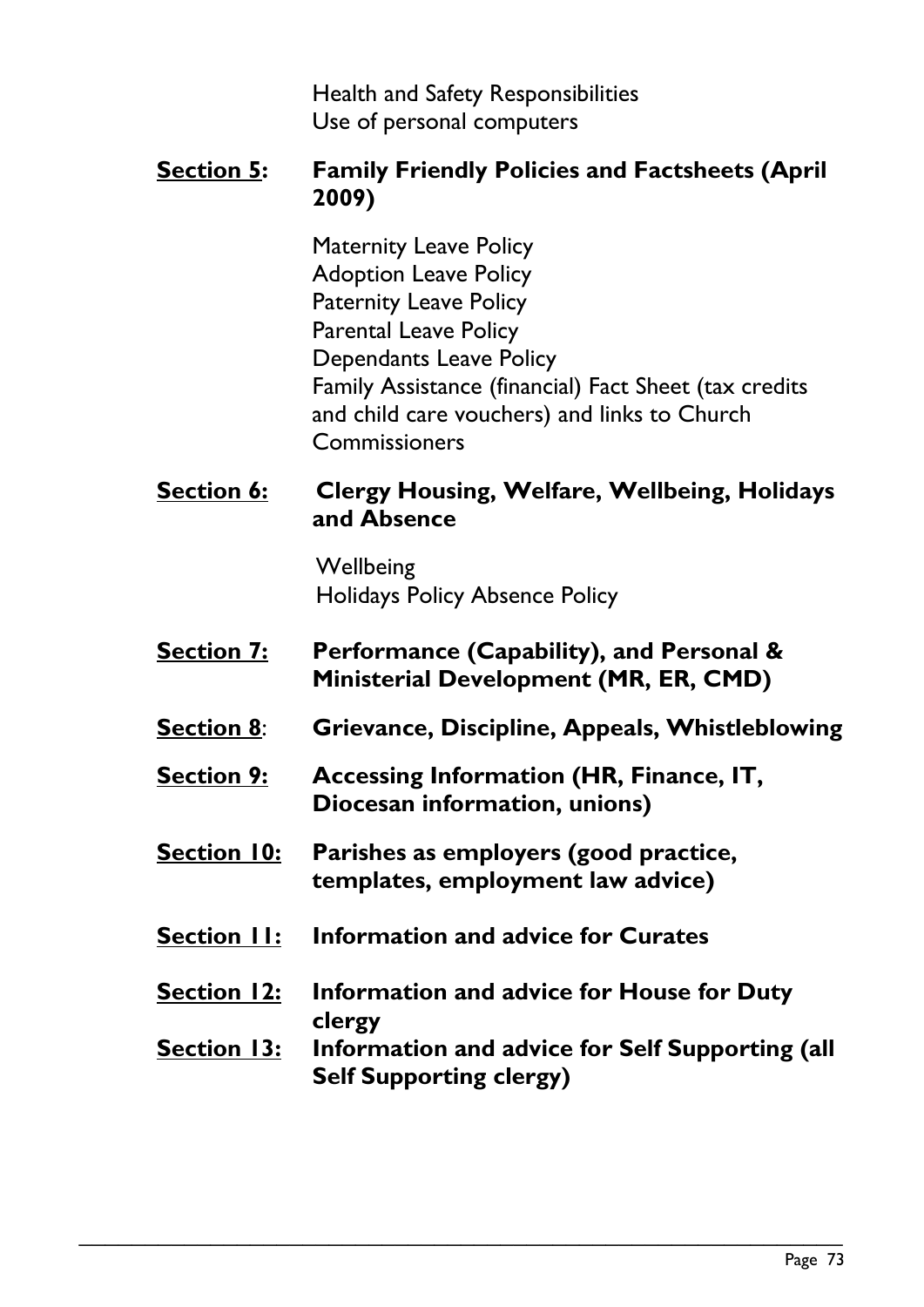## **17.5 Further Resources**

General Register Office Guidebook for the Clergy

[https://www.churchofengland.org/more/policy-and-thinking/guidelines](https://www.churchofengland.org/more/policy-and-thinking/guidelines-professional-conduct-clergy/guidelines-professional-conduct)[professional-conduct-clergy/guidelines-professional-conduct](https://www.churchofengland.org/more/policy-and-thinking/guidelines-professional-conduct-clergy/guidelines-professional-conduct)

New Fees Schedule

[www.churchofengland.org/weddings-baptisms-funerals/fees.aspx](http://www.churchofengland.org/weddings-baptisms-funerals/fees.aspx)

Church Representation Rules online

[www.churchofengland.org/about-us/structure/churchlawlegis/church](http://www.churchofengland.org/about-us/structure/churchlawlegis/church-representation-rules.aspx)[representation-rules.aspx](http://www.churchofengland.org/about-us/structure/churchlawlegis/church-representation-rules.aspx)

Canons of the Church of England

[www.churchofengland.org/media/35588/complete.pdf](http://www.churchofengland.org/media/35588/complete.pdf)

Common Tenure

[www.churchofengland.org/clergy-office-holders/common-tenure.aspx](http://www.churchofengland.org/clergy-office-holders/common-tenure.aspx)

Church Care (website for those with responsibility for Church buildings which includes a link about the new faculty procedures)

[www.churchcare.co.uk](http://www.churchcare.co.uk/)

Cuddesdon: Gloucester and Hereford

[www.rcc.ac.uk/ordination-training/part-time-training/cuddesdon](http://www.rcc.ac.uk/ordination-training/part-time-training/cuddesdon-gloucester-hereford-cgh)[gloucester-hereford-cgh](http://www.rcc.ac.uk/ordination-training/part-time-training/cuddesdon-gloucester-hereford-cgh)

\_\_\_\_\_\_\_\_\_\_\_\_\_\_\_\_\_\_\_\_\_\_\_\_\_\_\_\_\_\_\_\_\_\_\_\_\_\_\_\_\_\_\_\_\_\_\_\_\_\_\_\_\_\_\_\_\_\_